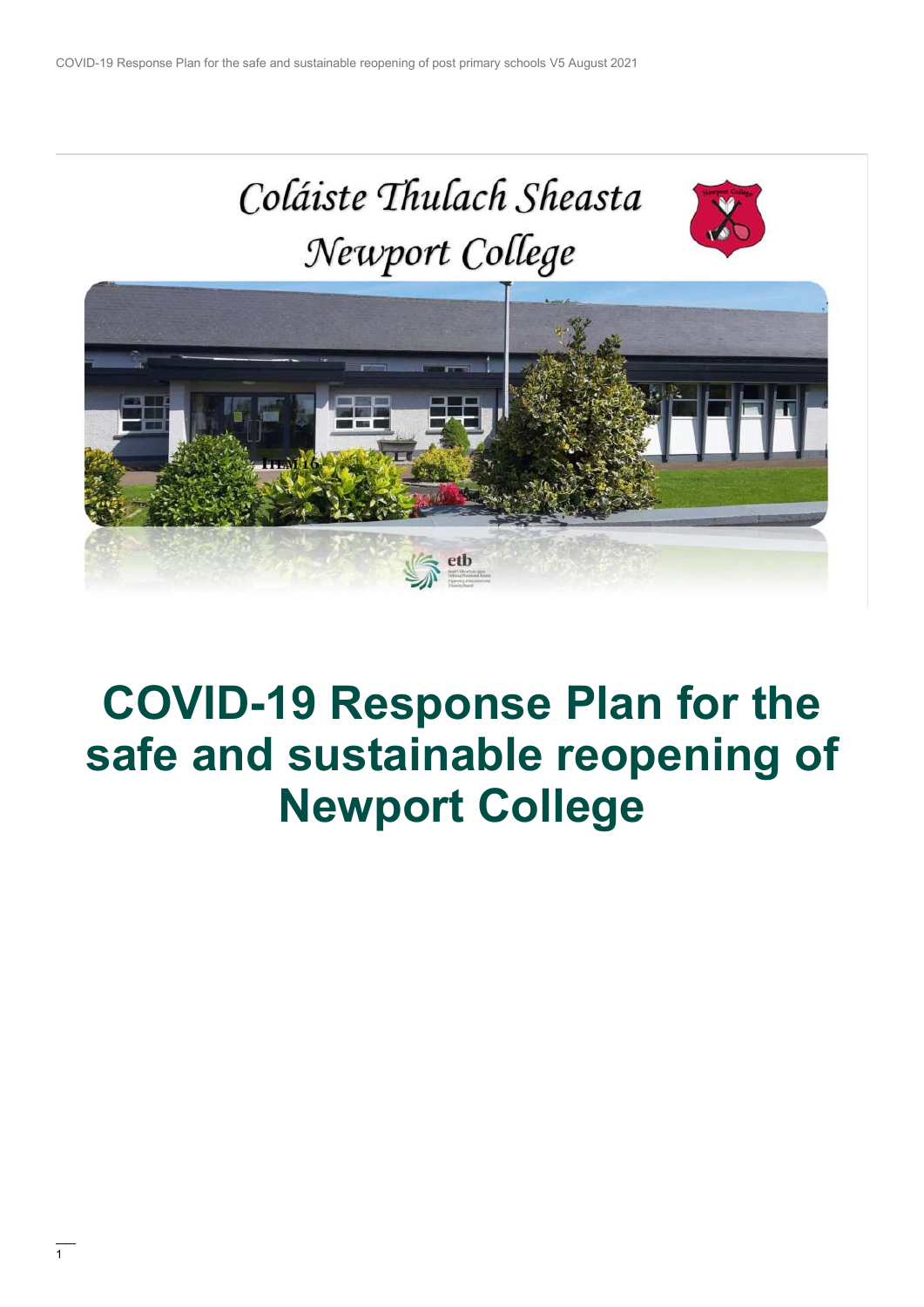| Policy Area                                   | Schools                |
|-----------------------------------------------|------------------------|
| Document Reference Number                     |                        |
| Version No.                                   | 5                      |
| Document Drafted by                           | <b>Newport College</b> |
| Date previous version adopted by TETB         |                        |
| Date Reviewed /Amended by School              | August 2021            |
| Date Reviewed / Ratified by Senior Management |                        |
| Team - CE and Directors                       |                        |
| Date Noted / to be Noted by TETB              |                        |
| Date of Withdrawal of Obsolete Document       |                        |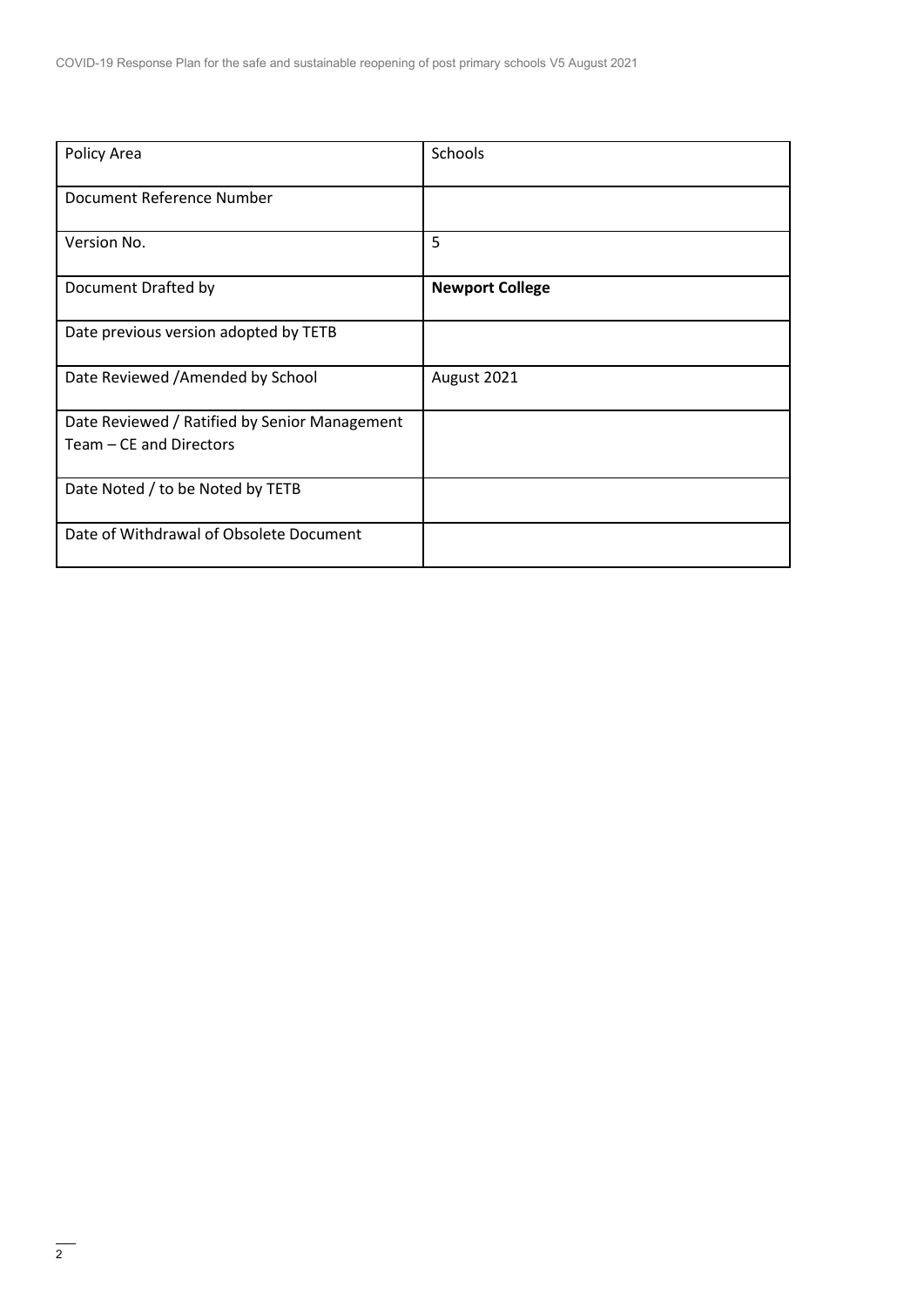### **Table of Contents:**

- 1) Introduction
- 2) What is a School COVID-19 Response Plan?
- 3) School COVID-19 Policy
- 4) Planning and Preparing for Return to School
	- 4.1) Induction Training
	- 4.2) Procedure for Returning to Work (RTW)
	- 4.3) Lead Worker Representative (LWR)
	- 4.4) Display signage
	- 4.5) Making changes to school layout
	- 4.6) Update Safety and Risk Assessment
	- 4.7) Access to the School and Contact Log
- 5) Control Measures To prevent Introduction and Spread of COVID-19 in Schools
	- 5.1) Know the Symptoms of COVID-19
	- 5.2) Respiratory Hygiene
	- 5.3) Hand Hygiene
	- 5.4) Physical Distancing
	- 5.5) Use of PPE in Schools
- 6) Impact of COVID-19 on certain school activities
- 7) Hygiene and Cleaning in School
- 8) Dealing with a suspected case
- 9) Staff Duties
- 10) Absence Management
- 11) Employee Assistance and Wellbeing Programme

This is a living document and may be reviewed and amended to take into account new guidance from [www.Gov.ie,](http://www.gov.ie/) www.dbei.ie, [www.hse.ie,](http://www.hse.ie/) [www.hpsc.ie,](http://www.hpsc.ie/) [www.hsa.ie;](http://www.hsa.ie/) [www.education.ie](http://www.education.ie/) or agreements with education partners as appropriate for post primary schools.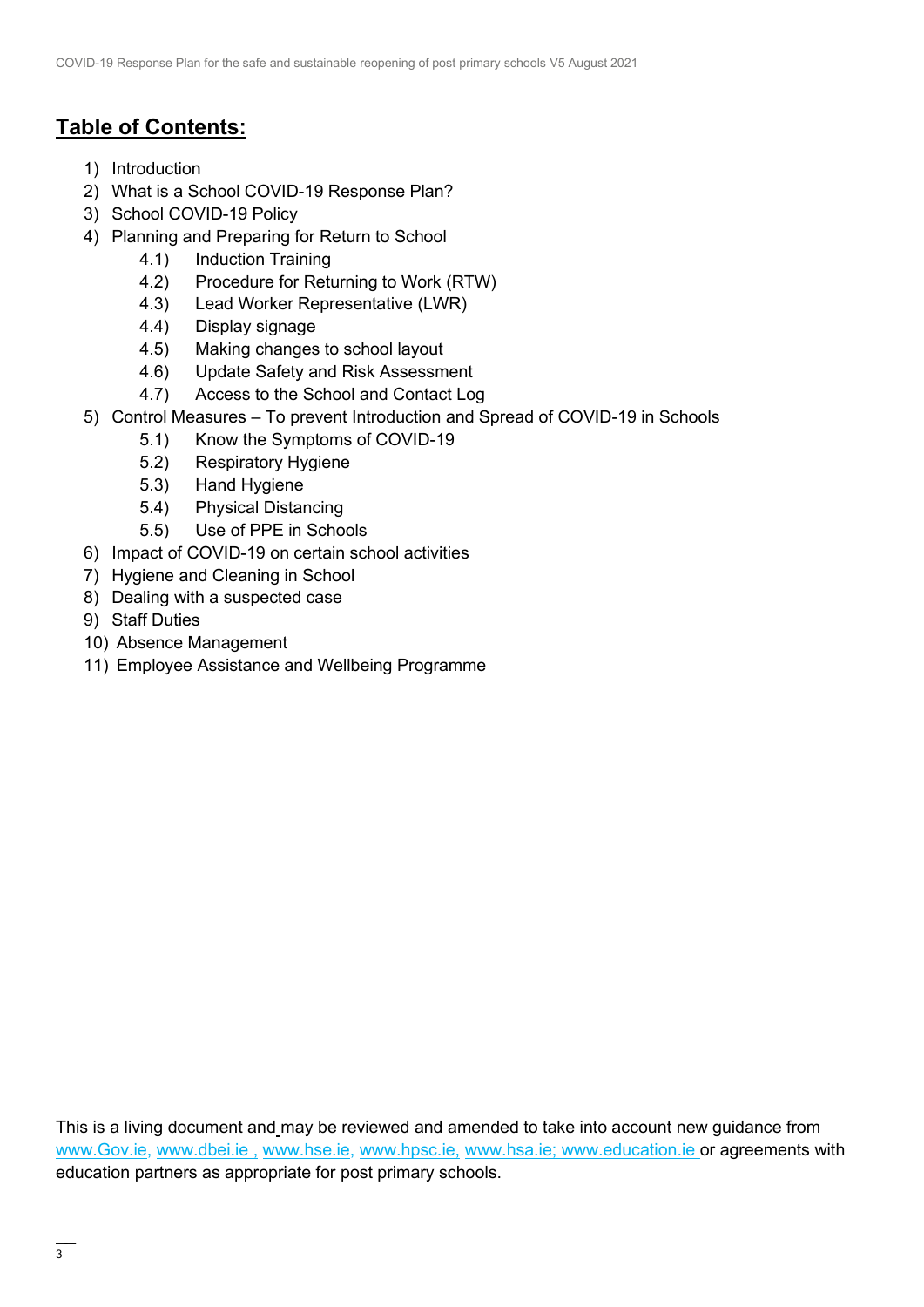### **Appendices**

| <b>Appendix 1</b> | <b>Newport College COVID-19 School Policy Statement</b> |
|-------------------|---------------------------------------------------------|
| <b>Appendix 2</b> | Return to Work Form                                     |
| <b>Appendix 3</b> | <b>Lead Worker Representative</b>                       |
| <b>Appendix 4</b> | <b>Risk Assessment</b>                                  |
| <b>Appendix 5</b> | <b>School Contact Tracing Log</b>                       |
| <b>Appendix 6</b> | <b>Checklist for School Managers</b>                    |
| <b>Appendix 7</b> | Checklist for Managing a Suspected Case of COVID-19     |
| <b>Appendix 8</b> | <b>Checklist for Lead Worker Representative</b>         |
| <b>Appendix 9</b> | <b>Checklist for Cleaning</b>                           |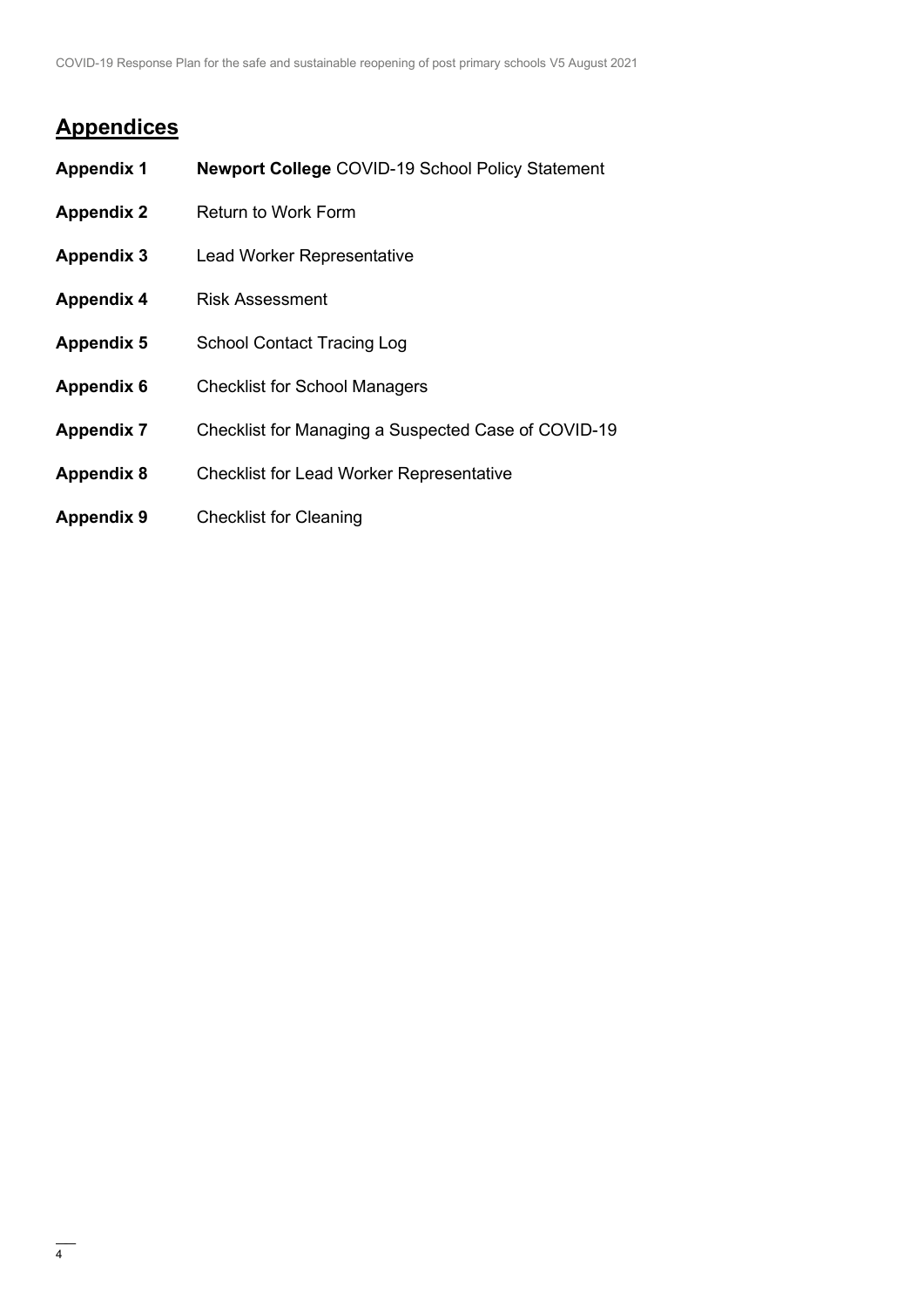### **1) Introduction**

In accordance with the Work Safety Protocol each workplace is required to have a COVID-19 Response Plan. In addition to being places of learning, schools are also places of work.

The purpose of this document is to provide clear and helpful guidance for the safe operation through the prevention, early detection and control of COVID-19 in post primary schools.It provides key messages to minimise the risk of COVID-19 for staff, students, families and the wider community while recognising the importance of education for the health and wellbeing of students and society as a whole.

This document focuses on the practical steps which can be taken in post primary schools to minimise the risk of the introduction of the infection into schools while recognising that no interpersonal activity is without risk of transmission of infection at any time. The documentation and templates in this booklet are supported by the public health advice provided by the Health Protection Surveillance Centre (HPSC) for the safe reopening of schools and educational facilities.

That report is available [here.](https://assets.gov.ie/82096/38b543b3-3245-4227-8f6a-7a167e684adb.pdf)

One of the key challenges is to balance the need for a practical and sensible level of caution with the need to provide a supportive environment for teaching and learning. This document identifies the steps schools can take to do everything practical to avoid the introduction of COVID-19 into the school and the steps that can be taken to reduce the likelihood of the spread within the school itself.

The Department has worked intensively with the education partners to develop consistent plans, advice, protocols and guidance for schools, including the School COVID-19 Response plan. There is a suite of documentation available to support schools to operate safely and fully including guidance on learning, school programmes and wellbeing for the 2021/22 school year. There is also information on funding, staffing and resources to schools to support COVID-19 measures. Schools are advised to familiarise themselves with these documents. All of the documents will be available at **gov.ie/backtoschool**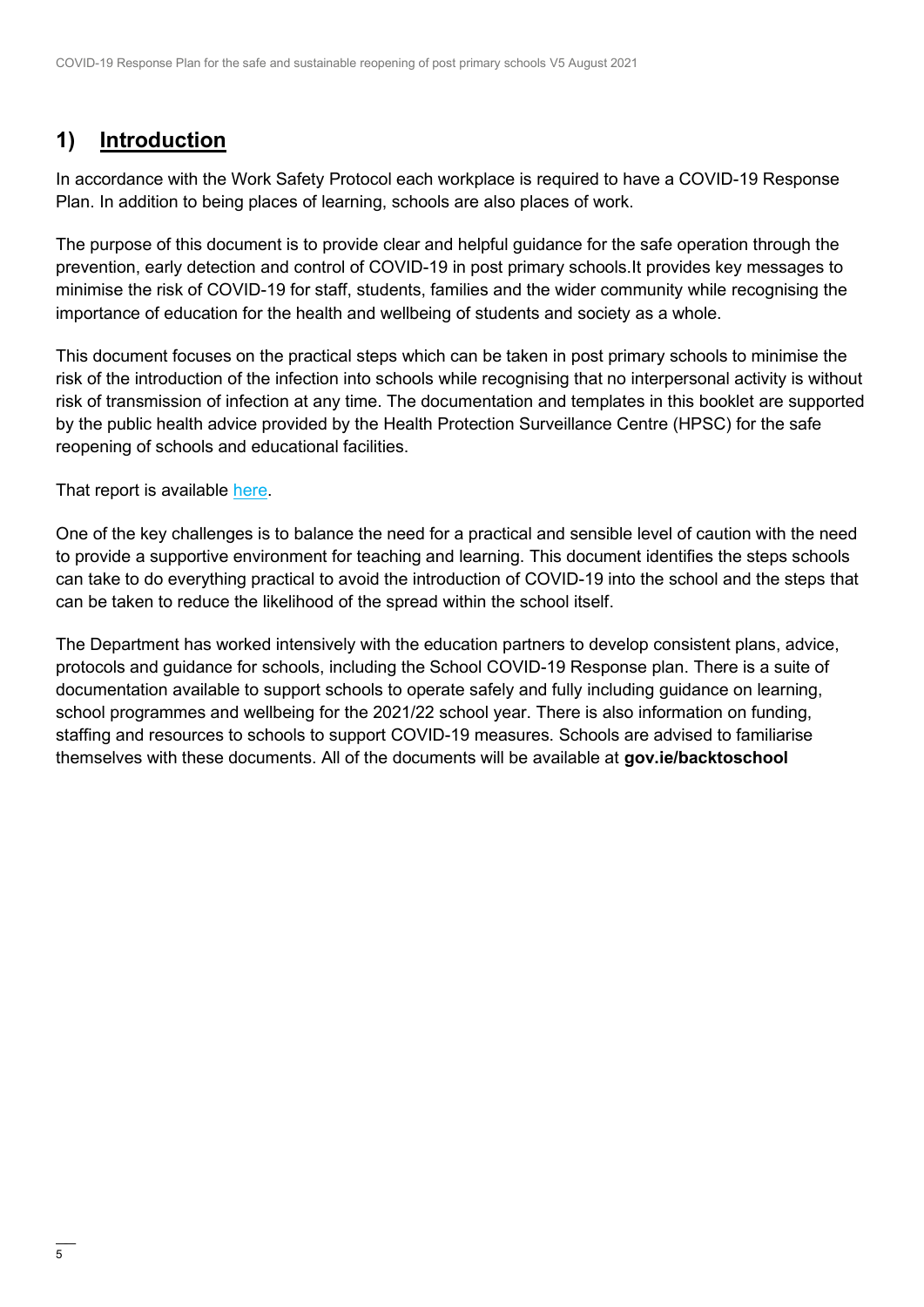### **2) What is a COVID-19 Response Plan?**

**Newport College** COVID-19 Response Plan is designed to support the staff and Board of Management (BOM)/Education Training Board (ETB) in putting measures in place that aim to prevent the spread of COVID-19 in the school environment

The COVID-19 Response Plan details the policies and practices necessary for **Newport College** to meet the Government's '*Work Safely Protocol'* to prevent the introduction and spread of COVID-19 in the school environment.

It is important that school-based teaching and learning and the reopening of school facilities complies with the public health advice and guidance documents prepared by the Department. Doing so minimises the risk to students, staff and others. The response plan supports the sustainable operation of school where the overriding objective is to protect the health of staff and students while promoting the educational and development needs of the students in the school. The COVID-19 response plan is a living document and will be updated in line with the public health advice as appropriate for post primary schools.

In line with the Work Safely Protocol, the key to maintaining a safe school requires strong communication and a shared collaborative approach between the BOM/ETB, staff, students and parents.

The assistance and cooperation of all staff, students, parents, contractors and visitors is critical to the success of the plan.

*Every effort is made to ensure the accuracy of the information provided in this document. However, should errors or omissions be identified, please notify us so that appropriate measures can be taken to rectify same.*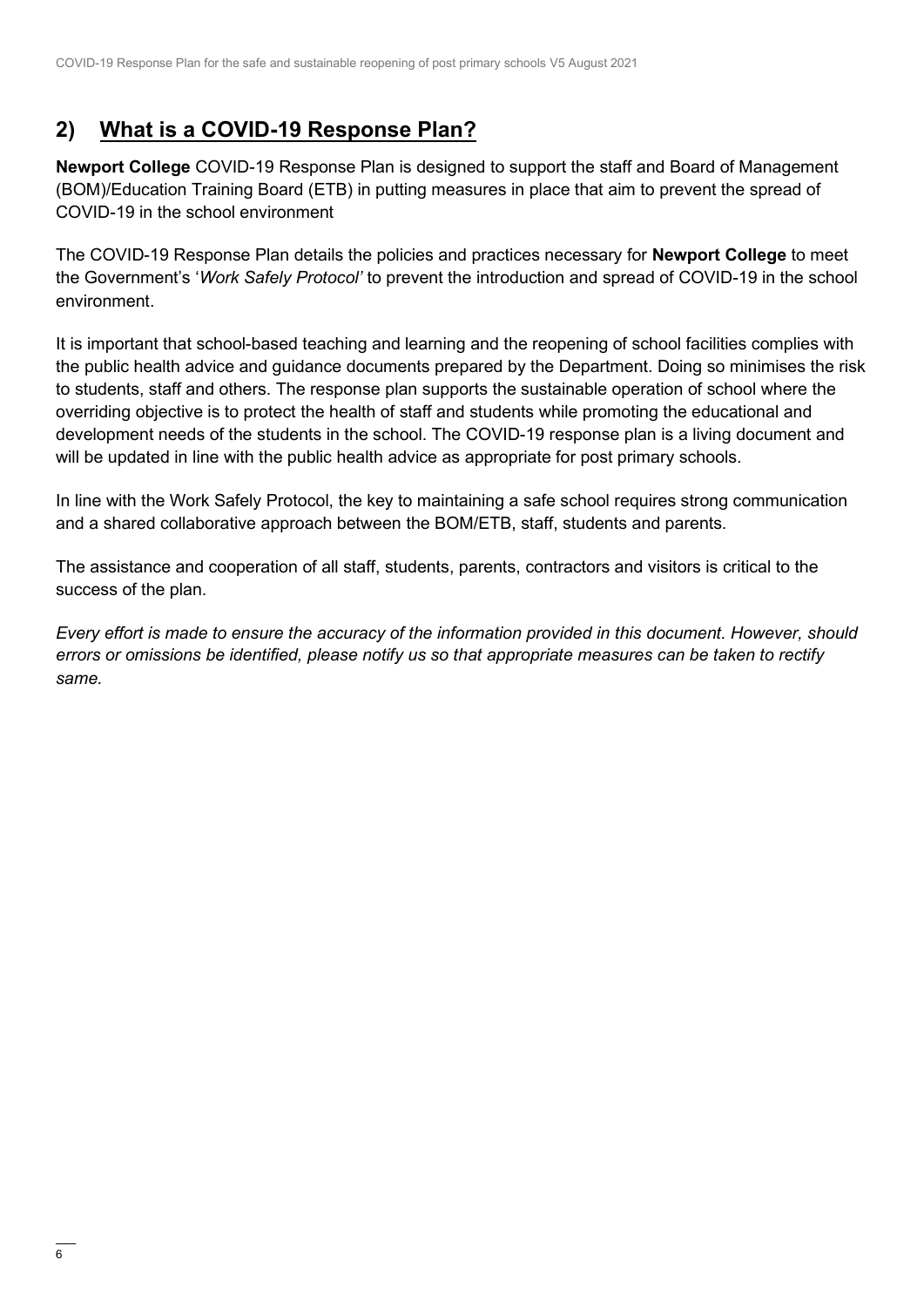### **3) School COVID-19 Policy**

A COVID-19 policy outlines the ongoing commitment of the school to implementing the plan and help prevent the introduction and spread of the virus. The revised updated policy will be signed and dated by the chairperson and principal of the BOM/ETB and brought to the attention of the staff, students, parents and others. **Newport College** COVID-19 policy can be found at *Appendix 1.*

### **4) Reviewing the safe operation of schools**

The BOM/ETB aims to facilitate the continuation of school-based teaching and learning and a safe working environment for staff. The operation of schools must be done safely and in strict adherence to the public health advice and any guidance issued by the Department of Education.

Details for the safe operation of a school facility and the applicable controls are outlined in this document. Each school will need to review their current processes to ensure that they include the following:

- Arrangements to keep up to date with public health advice and Department of Education updates;
- Arrangements to pass on this information in a timely manner to staff, students, parents and others as required;
- Ensured that staff have reviewed the training materials provided by the Department of Education *(details at Section 4.1);*
- Provided staff with access to the Return to Work (RTW) form (*details at Section 4.2);*
- Identified a Lead Worker representative(s) *(details at Section 4.3);*
- Displayed posters and other signage to prevent introduction and spread of COVID-19 *(details at Section 4.4);*
- Made the necessary changes to the school or classroom layout if necessary to support the redesign of classrooms to support physical distancing *(details at Section 4.5);*
- Removed unnecessary clutter to facilitate ongoing cleaning of the school taking into account the importance of having educational materials to create a stimulating learning environment;
- Updated the health and safety risk assessment *(details at Section 4.6);*
- Made necessary arrangements to limit access to the school to necessary visitors and maintain records of contacts to the school *(details at 4.7)*;
- Reviewed the school buildings to check the following after any period of closure:
	- Does the water system need flushing at outlets following low usage to prevent Legionella disease?
	- Has school equipment and mechanical ventilation been checked for signs of deterioration or damage before being used again?
	- Have bin collections and other essential services resumed?

There are checklists in place to assist schools on the details of what is needed for these arrangements in the Appendices of this plan.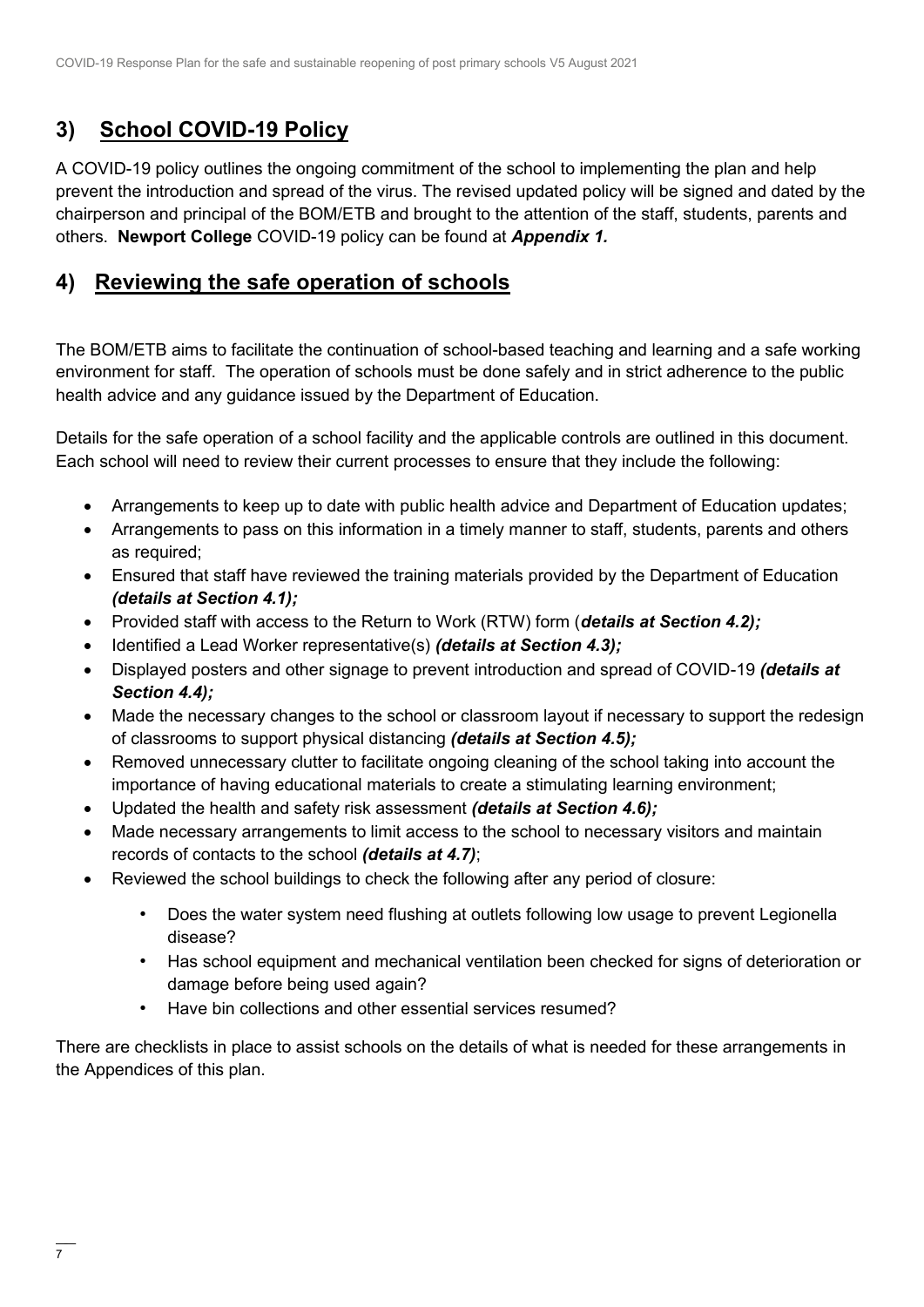### **4.1) Induction Training**

All staff will undertake and complete COVID-19 Induction Training prior to returning to the school building. The aim of such training is to ensure that staff have full knowledge and understanding of the following:

- Latest up to-date advice and guidance on public health
- COVID-19 symptoms
- What to do if a staff member or pupil develops symptoms of COVID-19 while at school
- Outline of the COVID-19 response plan

Staff will be kept fully informed of the control measures in place in the school and their duties and responsibilities in preventing the spread of COVID-19 and will be updated with any changes to the control measures or guidance available from the public health authorities.

If a staff member is unsure about any aspect of the COVID-19 Response Plan, the associated control measures, or his/her duties, he/she should immediately seek guidance from the Principal who is supported in this role by the BOM/ETB.

### **4.2) Procedure for Returning to Work (RTW)**

In order to return to the workplace, staff must complete a **Return to Work (RTW)** form, which is available online or from the principal. A copy is attached also at *Appendix 2.*

A RTW form should be completed and returned to the school before returning to work. Schools should request staff to confirm that the details in the Return to Work Form remain unchanged following subsequent periods of closure such as school holidays.

The principal will also provide details of the **Induction Training** for completion by staff and details of any additional health and safety measures in place in the school to facilitate the staff member's return to the school facility.

Details of the working arrangements that apply to the very high-risk school staff, is in accordance with those applying for the public service generally and is detailed in the relevant Department of Education circulars available on the Department's website.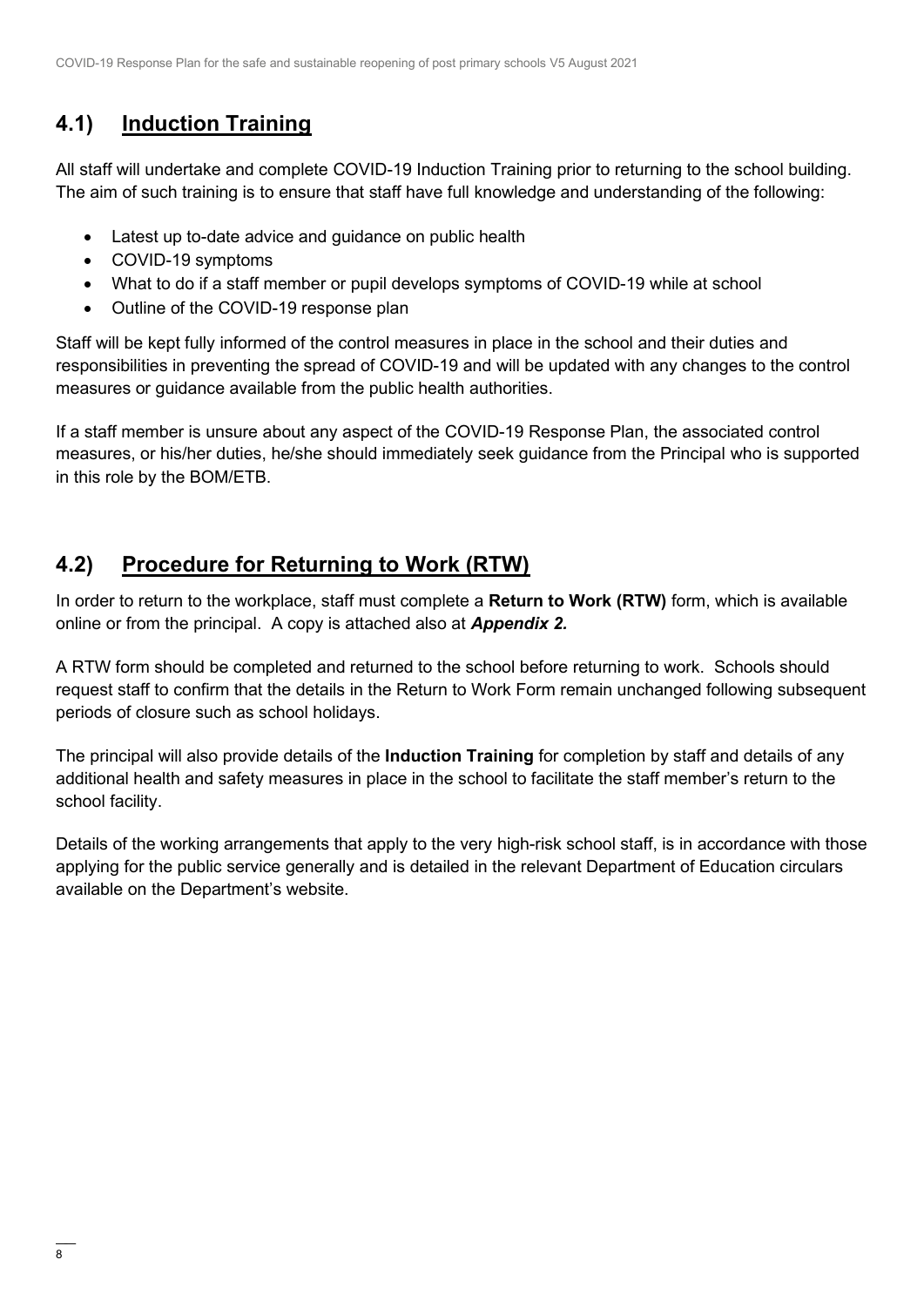### **4.3) Lead Worker Representative**

The protocol provides for the appointment of a Lead Worker Representative (LWR) in each workplace. The LWR will work in collaboration with the employer to assist in the implementation of measures to prevent the spread of COVID -19 and monitor adherence to those measures and to be involved in communicating the health advice around COVID-19 in the workplace.

This section sets out how the provisions will operate in schools. The process for appointment of the lead worker representative in schools has been agreed centrally between the Department of Education and the education partners.

Responsibility for the development, updating and implementation of the COVID-19 Response Plan and the associated control measures lies primarily with the Board of Management/ Education and Training Board and school management.

Strong communication and a shared collaborative approach is key to protecting against the spread of COVID-19 in schools, and looking after the health, safety and wellbeing of staff and students. Adherence to the Work Safely Protocol will only be achieved if everyone has a shared responsibility in implementing the measures contained within the Protocol in their place of work.

If a staff member has any concerns or observations in relation to the COVID-19 Response Plan, control measures or the adherence to such measures by staff, students or others, he/she should contact the lead worker(s) who will engage with the principal/BOM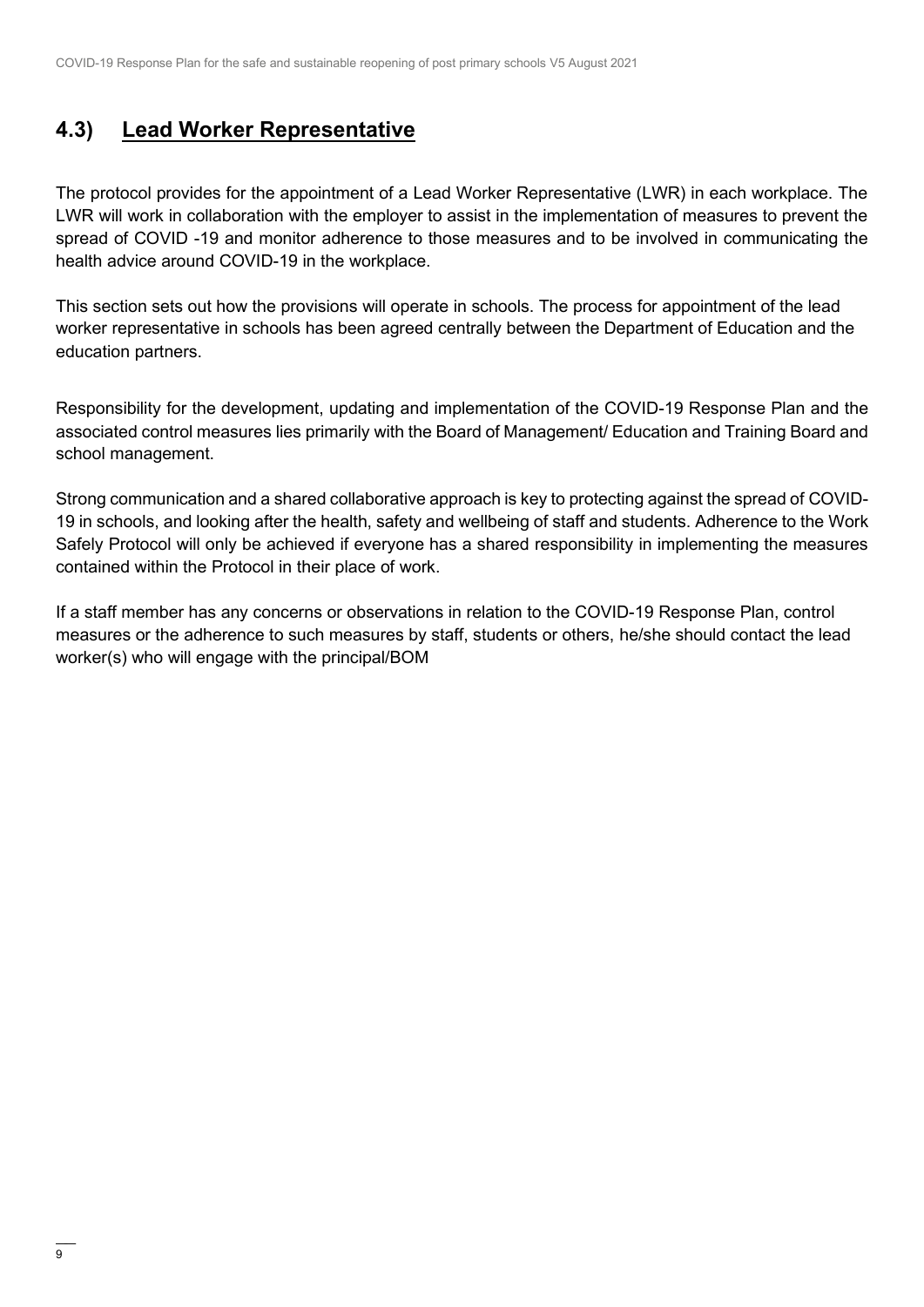#### **Role of the Lead Worker Representative**

In summary, the role of the LWR is to:

- Represent all staff in the workplace regardless of role, and be aware of specific issues that may arise in respect of different staff cohorts;
- Work collaboratively with school management to ensure, so far as is reasonably practicable, the safety, health and welfare of employees in relation to COVID-19;
- Keep up to date with the latest COVID-19 public health advice;
- In conjunction with school management, promote good hygiene practices such as washing hands regularly and maintaining good respiratory etiquette along with maintaining social distancing in accordance with public health advice;
- Assist school management with implementing infection prevention control measures to suppress COVID-19 in the workplace in line with the Work Safely Protocol and current public health advice;
- In conjunction with school management, monitor adherence to measures put in place to prevent the spread of COVID-19;
- Conduct reviews of safety measures
- Report any issues of concern immediately to school management and keep records of such issues and actions taken to rectify them;
- Consult with the school management on the school's COVID-19 Response Plan in the event of someone developing COVID-19 while in school including the location of an isolation area and a safe route to that area;
- Following any incident, assess with the school management any follow up action that is required;
- Consult with colleagues on matters relating to COVID-19 in the workplace;
- Make representations to school management on behalf of their colleagues on matters relating to COVID-19 in the workplace.

Every school will appoint one Lead Worker Representative

| <b>Names of Lead Worker Representative/s:</b> | <b>Contact details:</b>    |
|-----------------------------------------------|----------------------------|
| Mary O'Connor                                 | moconnor 2@tipperaryetb.ie |

All staff, students, parents, contractors and visitors have a responsibility, both as individuals and collectively to have due regard for their own health and safety and that of others and to assist with the implementation of the COVID-19 Response Plan and associated infection prevention control measures.

Full details of the arrangements which apply for the LWR in post primary schools is set out at *Appendix 3***.**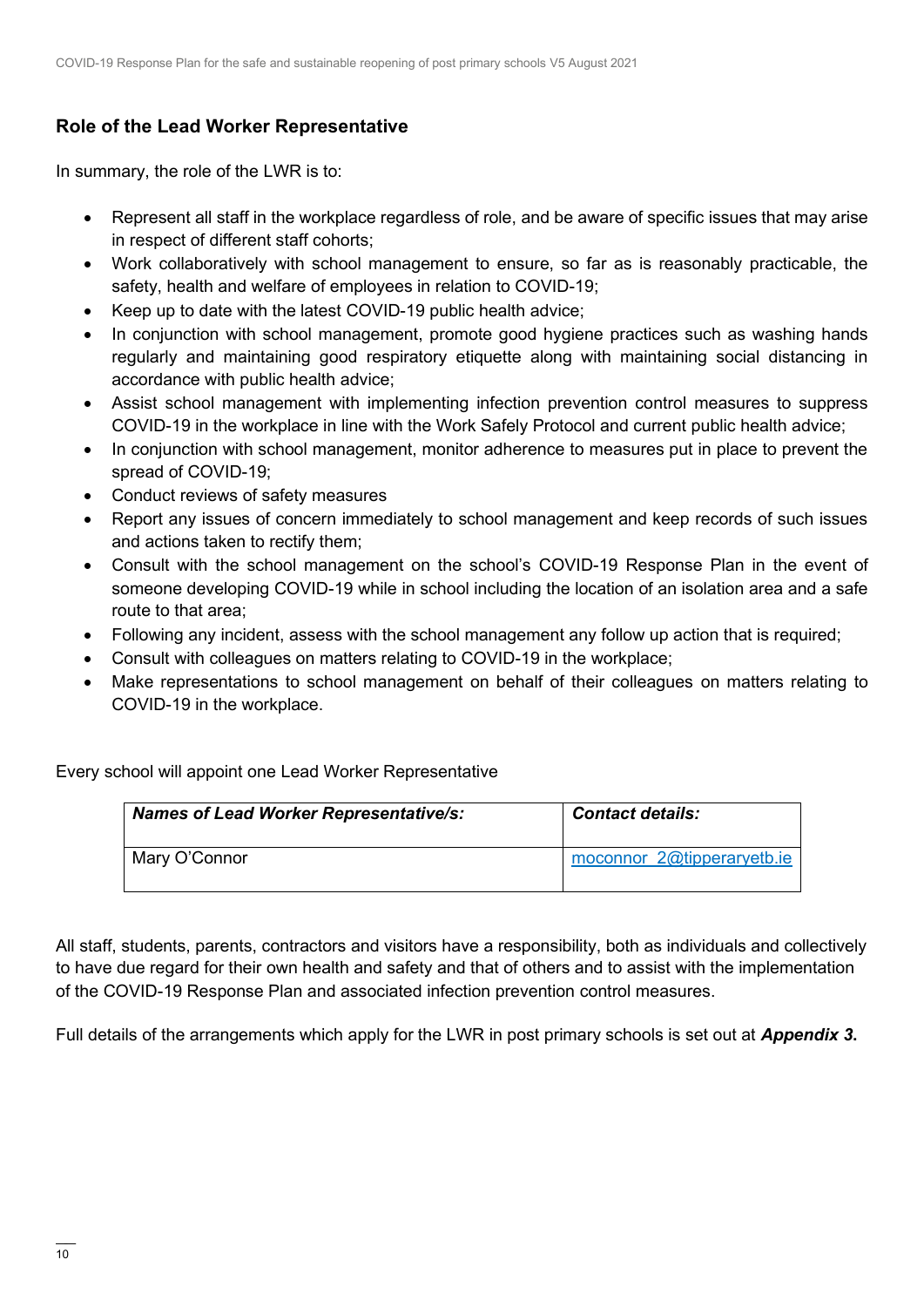### **4.4) Signage**

Schools are required to display signage outlining the signs and symptoms of COVID-19 and to support good hand and respiratory hygiene.

Please see link below to these posters. Any such supply can be sourced locally.

[https://www.education.ie/en/The-Department/Announcements/information-for-schools-preschools-and-third](https://www.education.ie/en/The-Department/Announcements/information-for-schools-preschools-and-third-level-institutions-on-the-coronavirus.html#1)[level-institutions-on-the-coronavirus.html#1](https://www.education.ie/en/The-Department/Announcements/information-for-schools-preschools-and-third-level-institutions-on-the-coronavirus.html#1) 

Schools can then arrange to display the posters in prominent areas such as offices, corridors, staffroom area, classrooms and toilets.

### **4.5) Making Changes to School Layout**

Maintaining physical distancing in the school environment is recommended as one of the key infection prevention control measures to minimize the risk of the introduction and spread of COVID-19. Information on how physical distancing can be used in the school environment is found at **Section 5.4** below including a link to the suite of illustrative post primary classroom layouts.

Schools can reconfigure classrooms and other areas to support physical distancing in line with the guidance in advance of school reopening.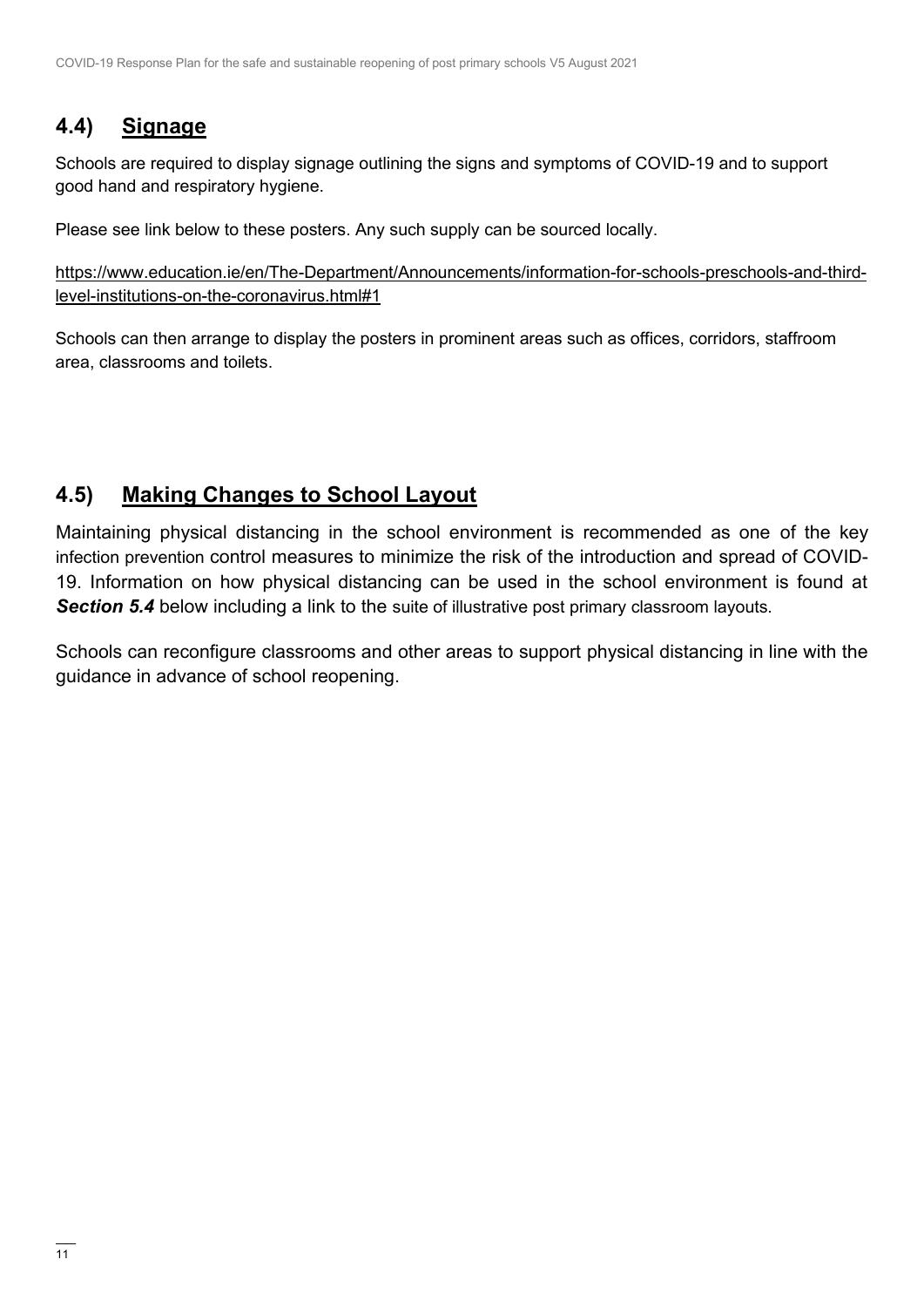### **4.6) Health and Safety Risk Assessment**

COVID-19 represents a hazard in the context of health and safety in the school environment. A template risk assessment to identify the control measures required to mitigate the risk of COVID-19 in school settings is attached at *Appendix 4.*

It is important that schools review their emergency procedures involving, fire safety, first aid, accidents and dangerous occurrences to consider any new risks that arise due to the school's COVID-19 Response Plan. Any changes to the schools existing emergency procedures should be documented and incorporated into the school's safety statement.

Schools should also review their existing risk assessments to consider any new risks that arise due to the school's COVID-19 Response Plan. Any changes to the school's current risk assessments should also be documented and be incorporated into the schools safety statement.

#### **First Aid/emergency procedure**

The standard First Aid/emergency procedure shall continue to apply in schools. In an emergency or in case of a serious incident, schools should call for an ambulance or the fire brigade on 112/999 giving details of location and type of medical incident.

### **4.7) Access to School and Contact Log**

Access to the school building will be in line with agreed school procedures.

Arrangement for necessary visitors such as contractors and parents will be restricted to essential purposes and limited to those who have obtained prior approval from the principal. The Department of Education Inspectorate may also need to visit schools and centres for education to support them as appropriate in the implementation of public health advice relating to creating a safe learning and working environment for all.

The prompt identification and isolation of potentially infectious individuals is a crucial step in restricting the spread of the virus and protecting the health and safety of the individuals themselves and other staff, contractors and visitors at the workplace. A detailed sign in/sign out log of those entering the school facilities should be maintained. The school should maintain a log of staff and students contacts. A sample contact log is available at *Appendix 5***.** 

The Data Protection Commission has provided guidance on the data protection implications of the return to work protocols. This advice can be found here:

[https://www.dataprotection.ie/sites/default/files/uploads/2020-](https://www.dataprotection.ie/sites/default/files/uploads/2020-07/Data%20Protection%20implications%20of%20the%20Return%20to%20Work%20Safely%20Protocol.pdf) [07/Data%20Protection%20implications%20of%20the%20Return%20to%20Work%20Safely%20Protocol.pd](https://www.dataprotection.ie/sites/default/files/uploads/2020-07/Data%20Protection%20implications%20of%20the%20Return%20to%20Work%20Safely%20Protocol.pdf) [f](https://www.dataprotection.ie/sites/default/files/uploads/2020-07/Data%20Protection%20implications%20of%20the%20Return%20to%20Work%20Safely%20Protocol.pdf) 

Schools are reminded that all school records and data must be maintained and processed in compliance with the GDPR and the Data Protection Acts. The responsibility for compliance with the legislation rests with each school (or ETB) in their role as data controller.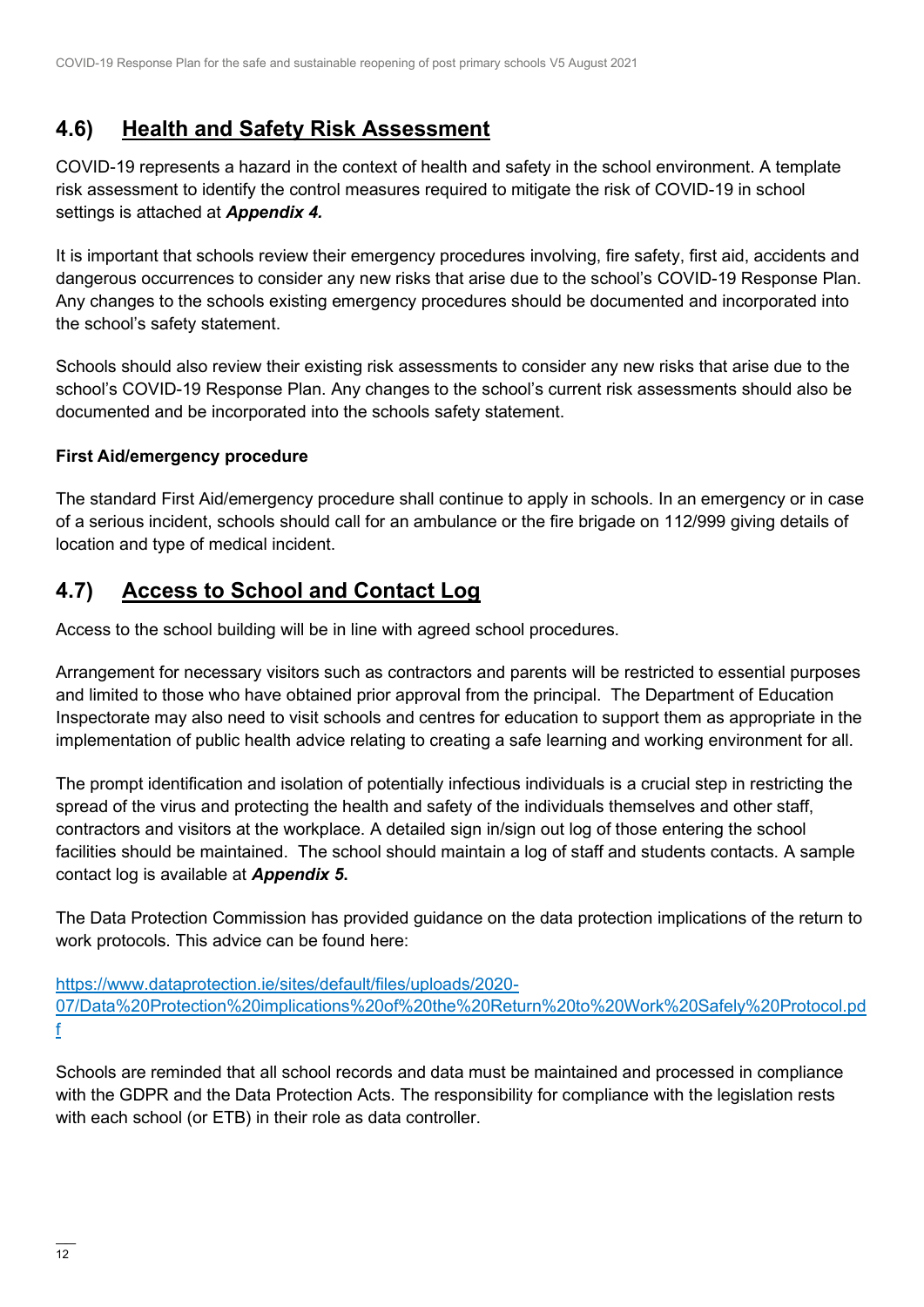### **5) Infection Prevention Control Measures - To prevent Introduction and Spread of COVID-19 in Schools**

One of the key messages to manage the risks of COVID-19 is to do everything practical to avoid the introduction of COVID-19 into the school. If infection is not introduced, it cannot be spread. The risk of spreading the infection once introduced exists in all interpersonal interactions; student - student, teacher teacher and teacher- student, and must be managed in all settings.

A range of essential control measures have been implemented to reduce the risk of the spread of COVID - 19 virus and to protect the safety, health and welfare of staff, students, parents and visitors as far as possible within the school. The control measures shall continue to be reviewed and updated as required on an ongoing basis.

It is critical that staff, students, parents and visitors are aware of, and adhere to, the control measures outlined and that they fully cooperate with all health and safety requirements.

The best ways to prevent the spread of COVID-19 in a workplace or any setting is to practice physical distancing, adopt proper hand hygiene, follow respiratory etiquette and increase ventilation.

*Staff should note that they have a legal obligation under Section 13 of the Safety, Health and Welfare at Work Act 2005 to comply with health and safety requirements and to take reasonable care for the health and safety of themselves, their colleagues and other parties within the workplace.* 

#### *How to Minimise the Risk of Introduction of COVID-19 into schools:*

Promote awareness of COVID-19 symptoms (*details at Section 5.1*);

- Advise staff and students that have symptoms not to attend school, to phone their doctor and to follow HSE guidance on self-isolation;
- Advise staff and students to self-isolate or restrict their movements at home if they display any signs or symptoms of COVID-19 and contact their family doctor to arrange a test
- If they have travelled outside of Ireland; in such instance staff and students are advised to consult and follow latest Government advice in relation to foreign travel.
- Advise staff and students that develop symptoms at school to bring this to the attention of the Principal promptly;
- Ensure that staff and students know the protocol for managing a suspected case of COVID-19 in school *(details at Section 8);*
- Advise staff and students to cooperate with any public health officials and the school for contact tracing purposes and follow any public health advice in the event of a case or outbreak in the school;
- Everyone entering the school building needs to perform hand hygiene with a hand sanitiser;
- Visitors to the school during the day should be by prior arrangement and should be received at a specific contract point;
- Physical distancing of 2 metres should be maintained between staff and visitors where possible.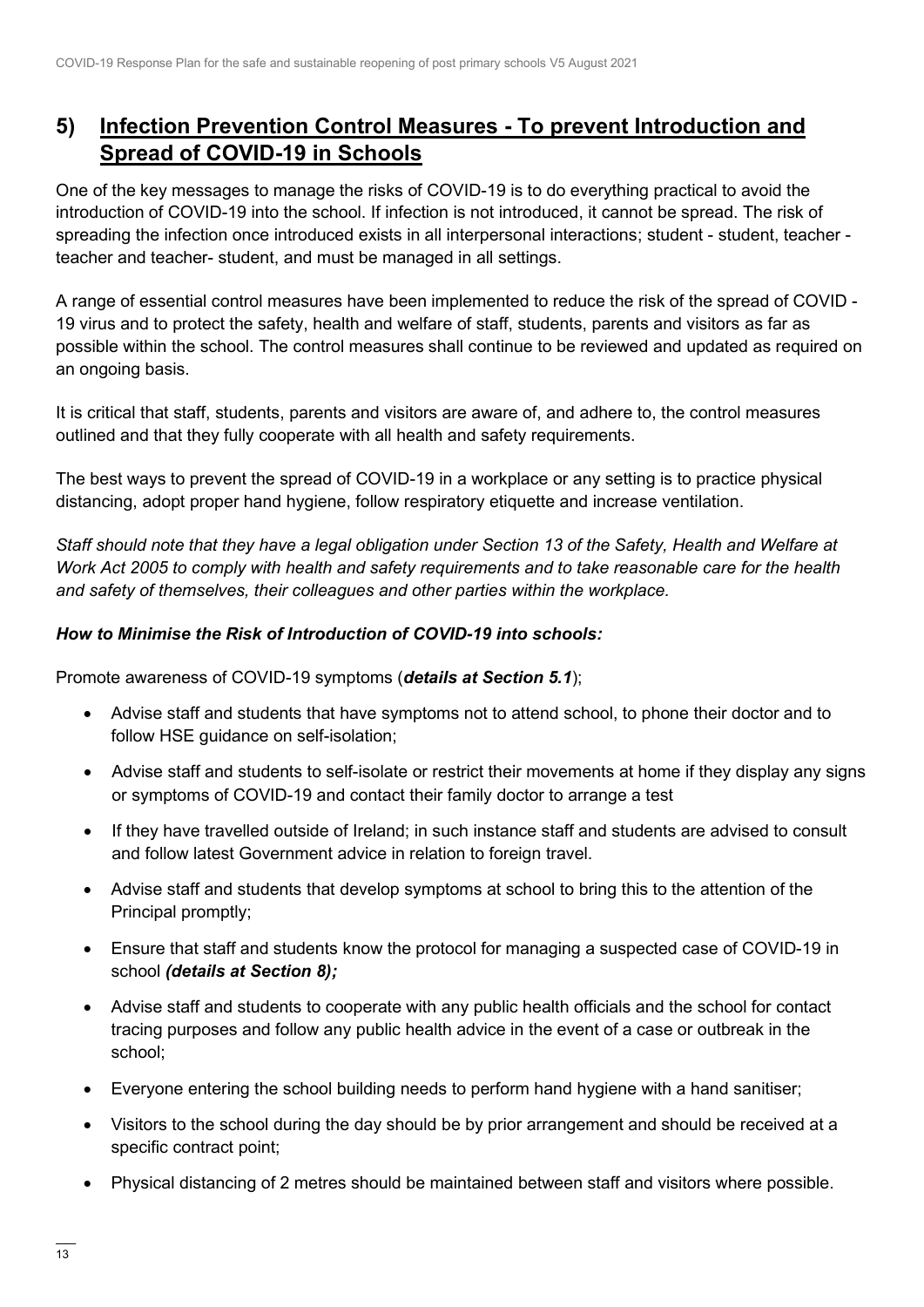### **5.1) Know the Symptoms of COVID-19**

In order to prevent the spread of COVID-19 it is important to know and recognise the symptoms of coronavirus (which includes the DELTA variant).

Common symptoms of coronavirus include:

- a fever (high temperature 38 degrees Celsius or above).
- a new cough this can be any kind of cough, not just dry.
- shortness of breath or breathing difficulties.
- loss or change in your sense of smell or taste this means you've noticed you cannot smell or taste anything, or things smell or taste different to normal
- Fatigue
- Aches and Pains

Other uncommon symptoms of coronavirus include:

- sore throat
- headaches
- runny or stuffy noses
- feeling sick or vomiting
- diarrhoea

Infection with the virus that causes COVID-19 can cause illness, ranging from mild to severe, and, in some cases, can be fatal. It can take up to 14 days for symptoms to show. They can be similar to symptoms of [cold](https://www2.hse.ie/conditions/common-cold.html) and [flu.](https://www2.hse.ie/conditions/flu/flu-symptoms-and-diagnosis.html)

If you have any symptoms of COVID-19 (coronavirus), [self-isolate](https://www2.hse.ie/conditions/coronavirus/self-isolation/how-to-self-isolate.html) (stay in your room) and phone your family doctor straight away to see if you need [a COVID-19 test.](https://www2.hse.ie/conditions/coronavirus/testing/how-to-get-tested.html)

Getting an early diagnosis means, you can get the help you need and take steps to avoid spreading the virus, if you have it.

For the complete list of symptoms, please refer to the HSE [Website.](https://www2.hse.ie/conditions/coronavirus/symptoms.html) Symptoms may be subject to change so regular review of the HSE Website is advised. If you **do not** have symptoms, you can get a free COVID-19 (coronavirus) test at a [COVID-19 walk-in test centre.](https://www2.hse.ie/conditions/coronavirus/testing/covid-19-walk-in-test-centres.html)

#### **COVID-19 Tracker App**

COVID Tracker app is a free and easy-to-use mobile phone app that will:

- alert you if you have been in [close contact](https://www2.hse.ie/conditions/coronavirus/close-contact-and-casual-contact.html) with someone who has tested positive for COVID-19 (coronavirus)
- keep other app users safe by alerting them if you test positive for COVID-19
- give you advice on what to do if you have symptoms

You can download the free app from [Apple's AppStore](https://apps.apple.com/ie/app/covid-tracker-ireland/id1505596721) or the [GooglePlay store](https://play.google.com/store/apps/details?id=com.covidtracker.hse) 

**Employers and workers must keep themselves up to date on Public Health information as this can be updated on a regular basis.** Public Health information on [close contacts, casual contacts and testing](https://www2.hse.ie/conditions/coronavirus/close-contact-and-casual-contact.html) is available from the HSE website.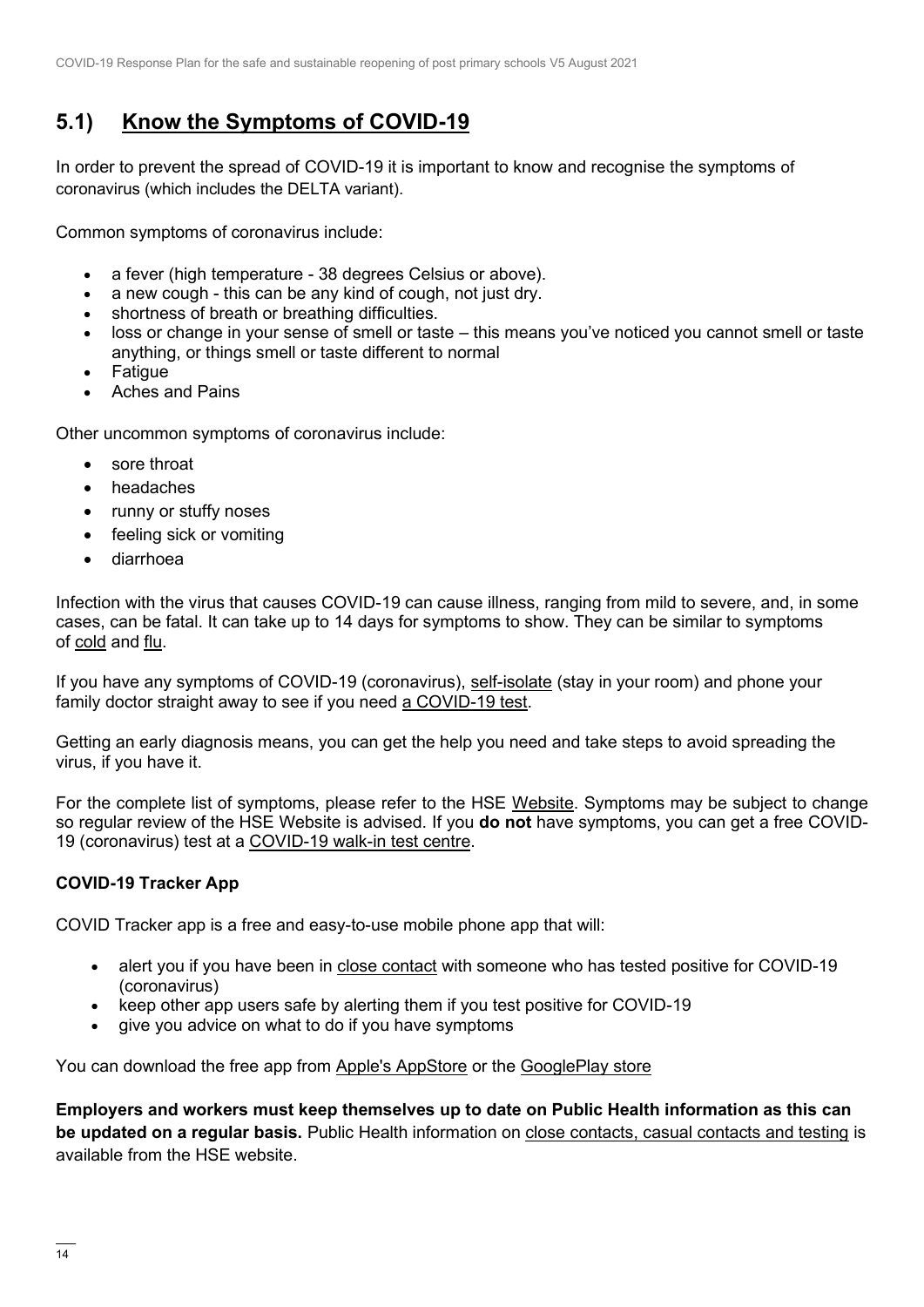### **5.2) Respiratory Hygiene**

Make sure you, and the people around you, follow good respiratory hygiene. This means covering your mouth and nose with a tissue or your bent elbow when you cough or sneeze. Then dispose of the used tissue immediately and safely into a nearby bin.

By following good respiratory hygiene, you protect the people around you from viruses such as cold, flu and COVID-19.

### **5.3) Hand Hygiene**

Staff and students should understand why hand hygiene is important as well as when and how to wash their hands.

Schools should promote good hygiene and display posters throughout the schools on how to wash your hands. Follow the HSE guidelines on handwashing:

<https://www2.hse.ie/wellbeing/how-to-wash-your-hands.html>

Hand hygiene can be achieved by hand washing or use of a hand sanitiser (when hands look clean).

Use of hand hygiene facilities including wash hand basins needs to be managed so as to avoid congregation of people waiting to use wash hand basins and hand sanitisers.

There is a requirement for access to hand washing facilities after activities that are likely to soil hands, for example playing outside or certain sporting activities as hand sanitiser does not work on dirty hands.

Hand sanitiser dispensers can be deployed more readily at exit and entry points of schools and classrooms and care should be taken to clean up any hand sanitizer spills to prevent risks of falls.

Warm water is preferable to hot or cold water for hand washing but if the plumbing system only supplies cold water, a soap that emulsifies easily in cold water should be used.

Wash hand basins, running water, liquid soap and hand drying facilities should be provided in all toilets, kitchens and any food preparation areas.

Hand washing facilities should be maintained in good condition and supplies of soap and towels should be topped up regularly to encourage everyone to use them.

Hot air dryers are an acceptable alternative for hand drying but must be regularly maintained. There is no evidence that hand dryers are associated with increased risk of transmission of COVID-19.

Posters displaying hand washing techniques and promoting hand washing should be placed on walls adjacent to washing facilities and can be laminated or placed in a plastic sleeve.

Hand sanitiser is suitable for use for hand hygiene when hands are not visibly soiled (look clean).

Evidence of effectiveness is best for alcohol-based hand rubs but non-alcohol based hand rubs can be used too.

When hand rubs/gels are being used in school care should be taken to ensure that students do not ingest them as they are flammable and toxic. Alcohol-based sanitiser must not be stored or used near heat or naked flame.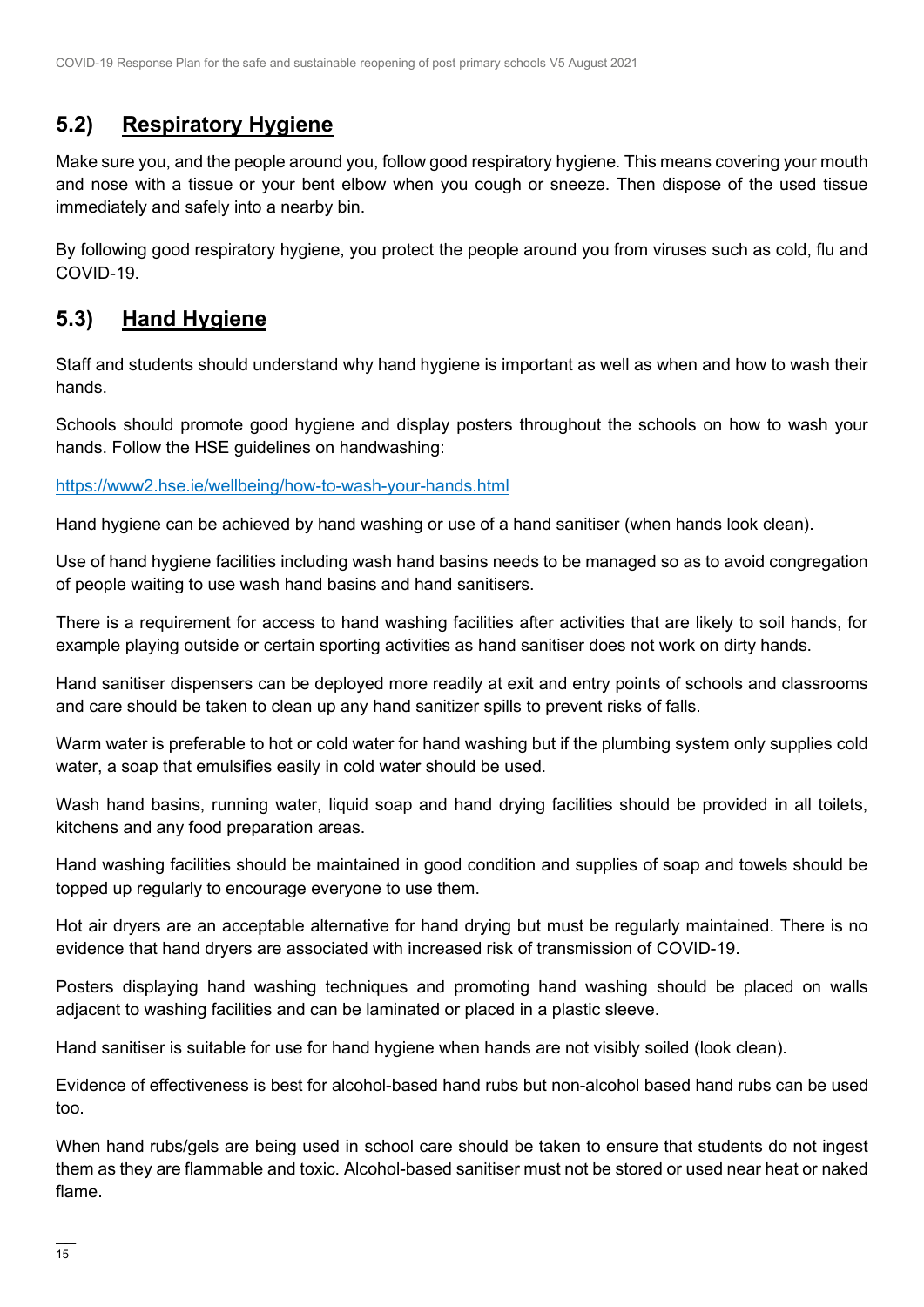#### **Choosing a Hand Sanitiser**

Hand sanitising gels are biocides and fall under the Biocidal Products Regulation (BPR) –Regulation (EU) 528/2012. The Pesticide Registration and Control Division (PRCD) of the Department of Agriculture, Food and the Marine (DAFM) is the competent authority for biocides in Ireland. Only biocidal products listed on the DAFM biocide product register are legal to market and use in Ireland. Schools should ensure that all sanitisers and disinfectants they have carry a PCS 9xxxx, PCS 1xxxxx, IE/BPA 7xxxx or an EU-000xxx-xx registration number on the label. Each product registered by DAFM will carry a unique registration number specific to that particular product. If the product label does not contain any of these number formats, Schools should not purchase or use the product. To confirm the biocide can be used on the Irish market, Schools can check the registers of products online at [Biocidal Product Registers.](https://www.pcs.agriculture.gov.ie/registers/biocidalproductregisters/) Further information from DAFM on Sanitisers and Disinfectants is available by contacting them at [biocide-enforcement@agriculture.gov.ie](mailto:biocide-enforcement@agriculture.gov.ie) or at the Department [of Agriculture, Food and the Marine](https://www.agriculture.gov.ie/customerservice/coronaviruscovid-19/handsanitisersanddisinfectants/) website.

Hand sanitisers for use against COVID-19 must contain a minimum of 60% alcohol. Non-alcohol based hand sanitiser may also be used. However, in choosing a hand sanitiser, it is important to ensure that it is effective against Coronavirus.

#### **Frequency of Hand Hygiene**

Students and staff should perform hand hygiene:

- On arrival at school;
- Before eating or drinking;
- After using the toilet;
- After playing outdoors;
- When their hands are physically dirty;
- When they cough or sneeze.

A drawdown framework which was established for the 2020/21 school year will continue to remain in place for the 2021/22 school year to enable schools to purchase necessary supplies of hand-sanitisers and PPE requirements. The Department will provide funding for the costs associated with the hand sanitising and PPE requirements in schools.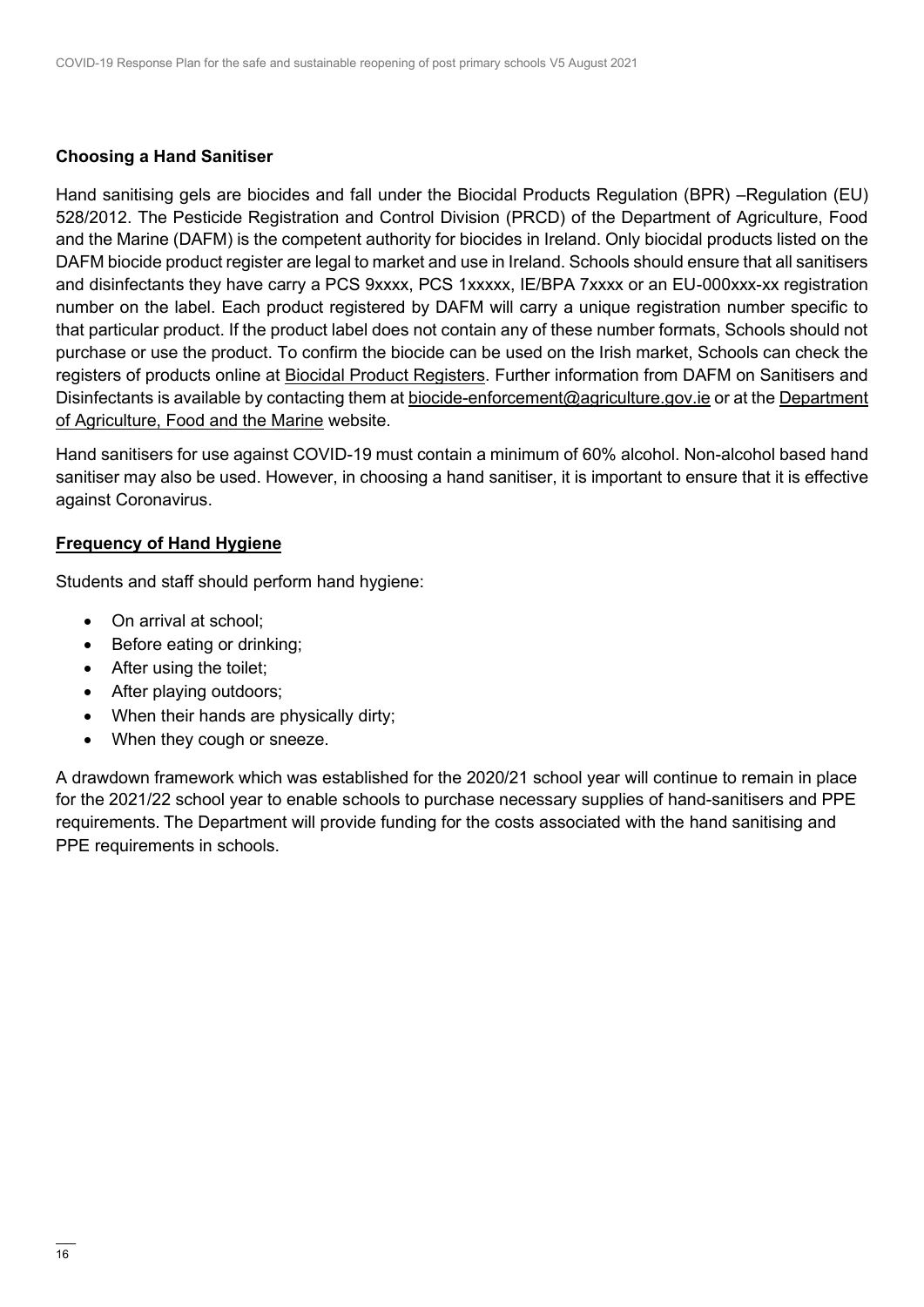### **5.4) Physical Distancing**

Physical distancing can be usefully applied in a post primary school setting allowing for some flexibility when needed. It must be applied in a practical way to recognise that the learning environment cannot be dominated by a potentially counterproductive focus on this issue. Care should be taken to avoid generating tension or potential conflict and some flexibility in the implementation of measures may be required at time.

It is also recognised that it is not always possible for staff to maintain physical distance from students and it is not appropriate that they would always be expected to do so where this could have a detrimental impact on the student i.e. if a student sustains an injury and requires first aid.

#### **However, where possible staff should maintain a minimum of 1 m distance and where possible 2m. They should also take measures to avoid close contact at face-to-face level such as remaining standing rather than sitting beside/crouching down**.

Physical distancing falls into two categories:

- Increasing separation
- Decreasing interaction

#### *Increasing separation*

Given that each school setting is different in terms of (i) location; (ii) physical layout (iii) available space within the school; and (iv) student numbers; schools themselves are best placed to decide on the appropriate reconfigurations / operational changes necessary to maintain physical distancing.

In recognition that a 'one size fits all' approach would not be appropriate as schools themselves are best placed to decide on the appropriate configuration for their school, the Department has developed a *Framework to maintain Physical Distancing in the Classroom in Post Primary Schools with a full return of all Students for the 2020/21 School Year.* This remains in place for the 2021/ 2022 School Year.The Framework sets out a suite of available measures that must be implemented at individual school level to the greatest possible extent.

The suite of measures set out in the Framework are:

- 1. Reconfigure class spaces to maximise physical distancing;
- 2. Utilising and reconfiguring all available space in the school in order to maximise physical distancing;
- 3. Review Timetables;
- 4. Reconfiguring Classes;
- 5. Consider Use of Live Streaming within the School; and
- 6. Accessing available spaces within the local community

A link to the "Framework to maintain Physical Distancing in the Classroom in Post Primary Schools with a full return of all Students for the 2020/21 School Year" is provided [here.](https://assets.gov.ie/83472/ca0e3029-2d43-4e77-8181-bc3dc89455d2.pdf)

You can see a link to illustrated classroom layouts to maintain social distancing here.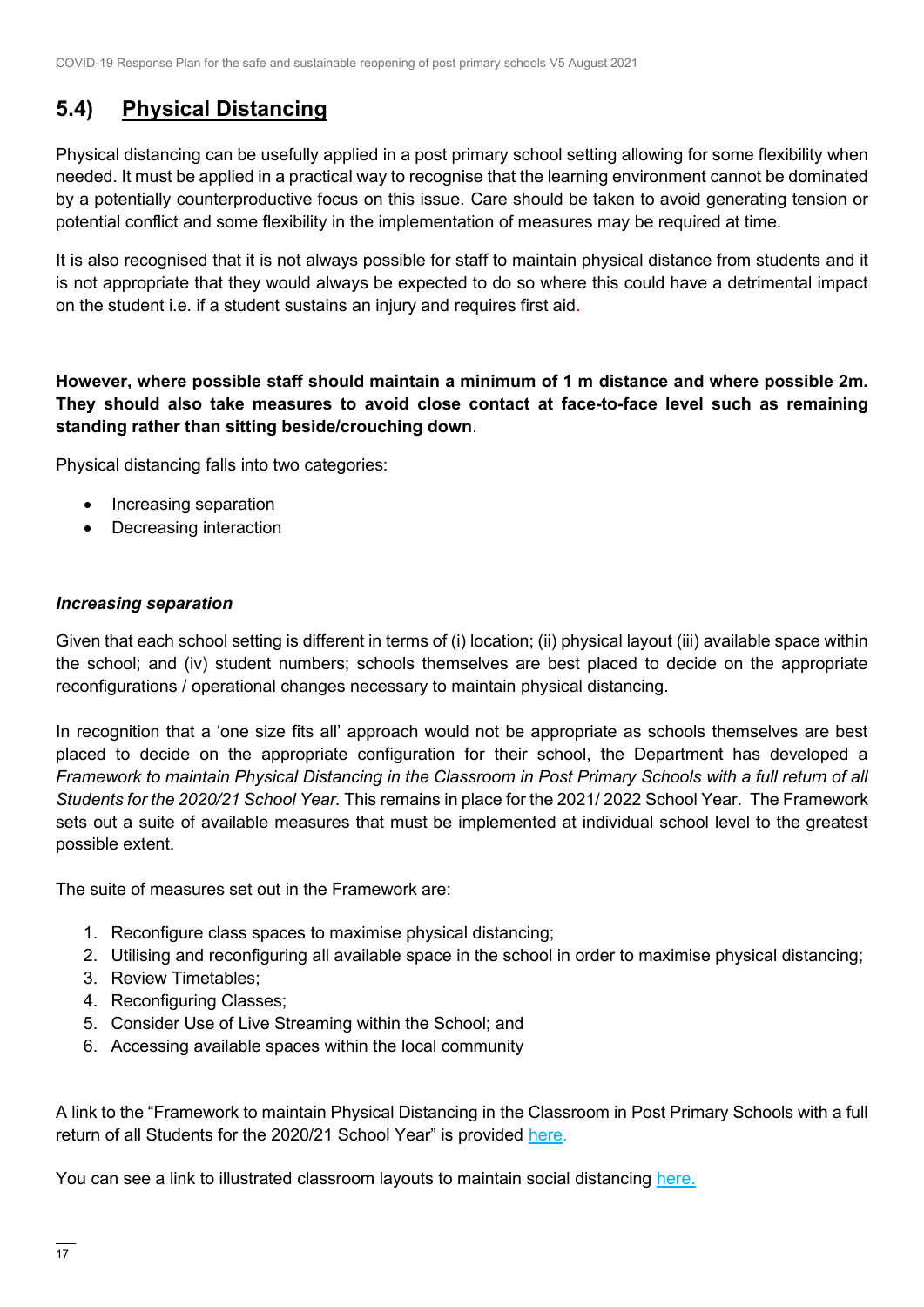The extent to which decreasing interaction is possible in a post primary school will depend on the school setting and a common-sense approach is required recognising the limits to which this can be achieved between students.

In post primary schools physical distancing of 2m where possible or at least 1m should be maintained between desks or between individual students or staff.

As far as possible and practical, students would remain in the classroom and teachers would move between rooms.

As far as possible and practical students would be assigned to a main class cohort which would remain in the classroom for most subjects, with teachers moving between rooms.

Where possible and practical double classes should be planned to minimise movement during the day.

Where students have an elective subject they would move quickly into the new class and would be seated with members of their class cohort, observing as much physical distance as possible.

Hand washing and/or sanitising would be required when moving between classes by teachers and students.

Physical distancing between the teacher and class would be observed.

Where movement of class groups between rooms is required it should be planned to minimise interaction with other class groups.

Limit interaction on arrival and departure and in hallways and other shared areas.

Social physical contact (hand to hand greetings, hugs) should be discouraged.

Where students need to move about within the classroom to perform activities (access to a shared resource) it should be organized to the greatest degree possible to minimise congregation at the shared resource.

Staff and students should avoid sharing of personal items.

Where teaching and learning involves use of keyboards or tablets, the contact surface of the device should be cleaned regularly and hand hygiene encouraged.

#### **Physical Distancing outside of the classroom and within the school**

#### *School drop off/collection*

Arrangements for dropping off/collecting students should be arranged to maintain physical distancing of 2m where possible.

Walking/cycling to school should be encouraged as much as possible.

Aim of any arrangements is to avoid congregation of people at the school gates where physical distancing requirements may not be respected.

Staggered drop off/pick up times should be arranged where feasible.

If schools have additional access points, consideration may be given to whether they can be used to reduce congestion.

Students should head straight to their designated learning space/classroom.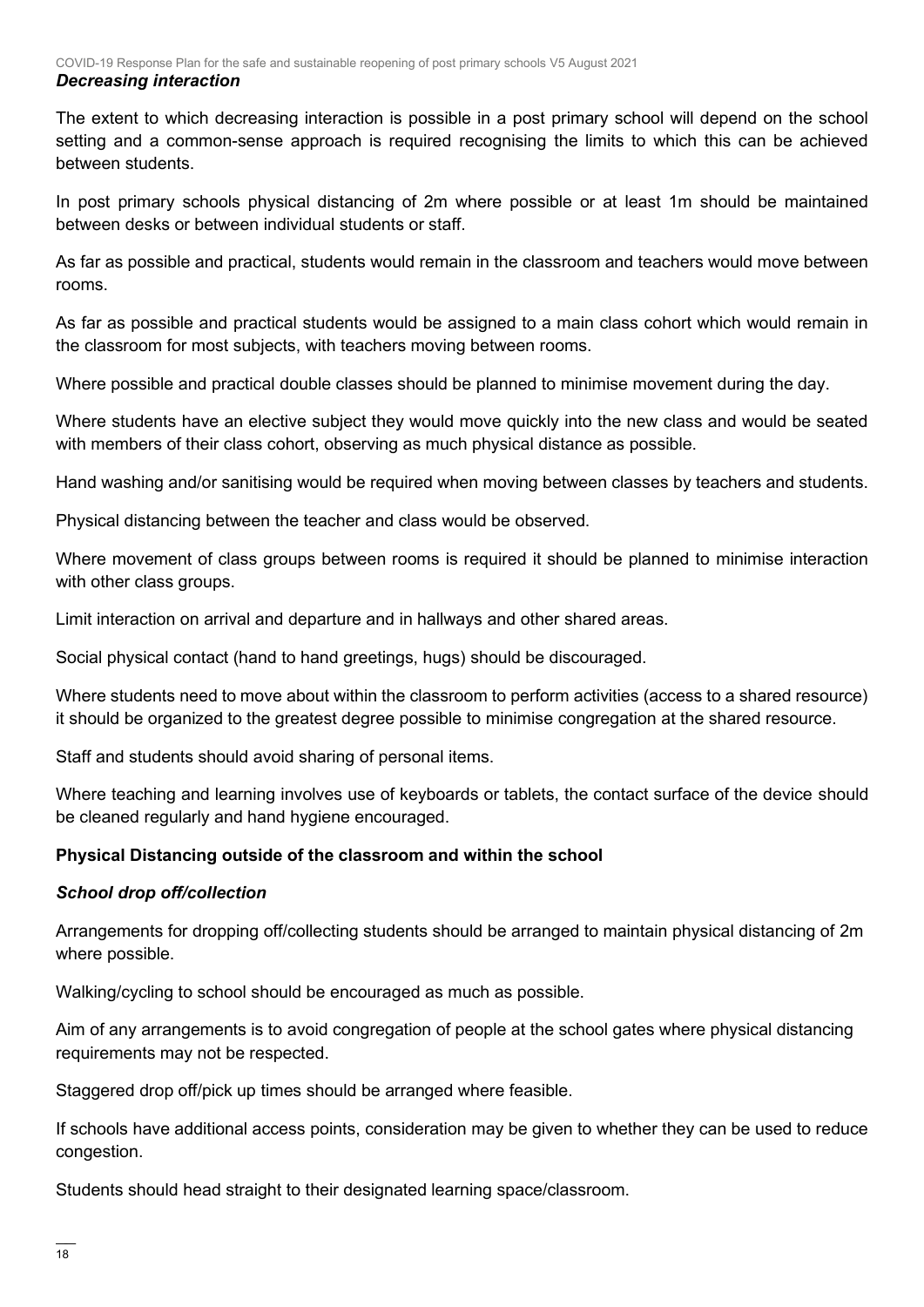A distance of 2m is recommended for physical distancing by staff. This is particularly relevant to distancing between adults when they are not engaged in teaching such as the staff room and arriving to work.

If 2m cannot be maintained in staff groups, as much as distance as is possible and guidance on face covering should be observed.

Physical distancing should be observed between staff members within the staff room through the use of staggered breaks etc.

At post primary level consideration could be given to formation of staff "pods" or teams who work together and take breaks together.

Staff meetings should be held remotely or in small groups or in large spaces to facilitate physical distancing.

Implement no hand shaking policy.

Minimise gathering of school staff at the beginning or end of the school day.

Staff can rotate between areas/classes but this should be minimized where possible.

#### *Canteen*

Ensure physical distancing is applied in canteen facilities

Stagger canteen use and extend serving times where possible to align with class groupings.

Implement a queue management system.

Make sure students clean their hands before and after entering the canteen area.

#### *Corridors and Stairwells*

Briefly passing someone in a hall is very unlikely to contribute significantly to the spread of infection if people do not have physical contact and avoid informal group discussions.

#### *Ventilation*

The Department has published guidance setting out the practical steps for good ventilation in accordance with public health advice '*Practical Steps for the Deployment of Good Ventilation Practices in Schools'* The guidance sets out an overall approach for schools that windows should be open as fully as possible when classrooms are not in use (e.g. during break-times or lunch-times (assuming not in use) and also at the end of each school day) and partially open when classrooms are in use. The guidance provides that good ventilation can be achieved in classrooms without causing discomfort, particularly during cold weather. The Department has also published guidance on how these practical steps measures can be supplemented and enhanced by the use of Carbon Dioxide (CO<sub>2</sub>) monitors. Links to all aforementioned guidance can be accessed [here.](https://www.gov.ie/en/publication/ad236-guidance-on-ventilation-in-schools/)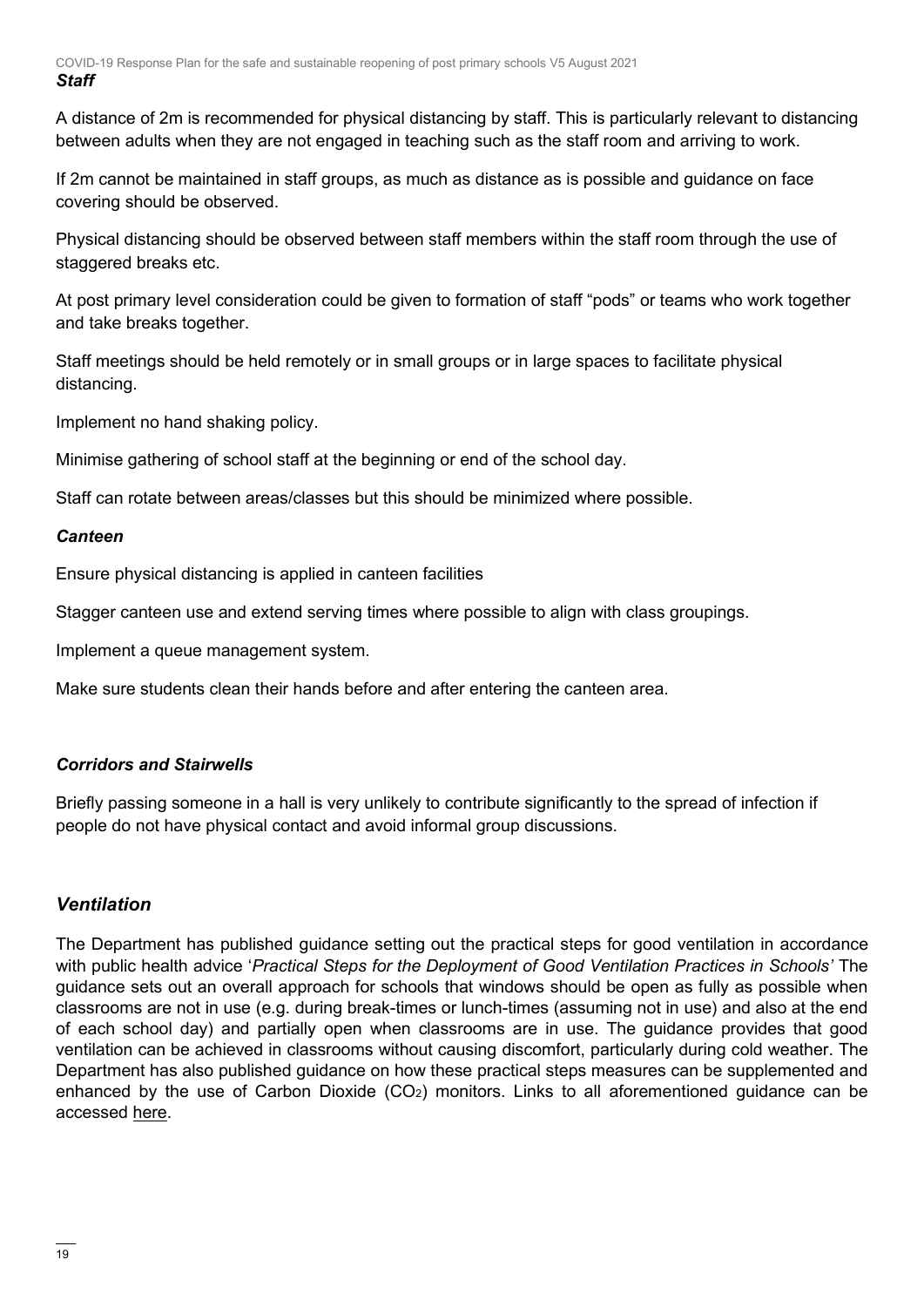### **5.5) Use of PPE in Schools**

The Department has published "Guidance to Post Primary Schools on PPE consumables and equipment" on **[gov.ie/backtoschool.](http://www.gov.ie/backtoschool)** This provides schools with the information needed on the appropriate quantities of PPE consumables and equipment to support the safe and sustainable operations of schools.

The updated advice from the HPSC to the Department of Education has recommended that face coverings should be worn by staff members where it is not possible to maintain a physical distance of 2 metres from other staff, parents, essential visitors or students. The Department has accepted this recommendation. Accordingly, it is now a requirement for face coverings to be worn by staff members where it is not possible to maintain a physical distance of 2 metres from other staff, parents, essential visitors or students. Please see note re medical grade masks on page 20.

Workers should be trained in the proper use, donning/doffing, cleaning, storing and disposal of PPE. The HPSC has produced posters and videos on the correct donning and doffing of PPE available on the HPSC and HSA websites [https://www.hsa.ie/eng/topics/covid-19\\_coronavirus\\_information\\_and\\_resources/covid-](https://www.hsa.ie/eng/topics/covid-19_coronavirus_information_and_resources/covid-19_business_supports/business_supports/hse-hpsc_posters_and_videos/)19 business supports/business supports/hse-hpsc posters and videos/

PPE will also need to be used at certain work activities or work areas. These might include roles such as:

- Performing intimate care
- Where a suspected case of COVID-19 is identified while the school is in operation
- Where staff are particularly vulnerable to infection but are not in the list of those categorised as people in very high risk groups, or may be living with people who are in a very high risk category;
- Administering first aid

Where staff provide healthcare to children with medical needs in the school environment they should apply standard precautions as per usual practice.

#### **Reception Areas**

Consideration should be given to the use of Perspex in reception areas where it is not possible for staff to maintain a physical distance of 2m from other staff or students. Minor works funding grant can be used for this purpose.

#### **Masks/Face Coverings**

The wearing of face masks in general is not a substitute for other measures outlined below (physical distancing, hand hygiene, respiratory etiquette, adequate ventilation, minimising contacts) but they are to be used in addition to these protective measures, especially where maintaining physical/social distancing is difficult.

Facemasks act as a barrier to help prevent respiratory droplets from travelling into the air and onto other people when the person wearing the face covering coughs, sneezes, talks or raises their voice. Facemasks are therefore intended to prevent transmission of the virus from the wearer (who may not know that they are infected) to those with whom they come into close contact.

It is therefore a requirement that teachers, staff and students attending post primary schools wear a face covering when a physical distance of 2m from other staff or students cannot be maintained.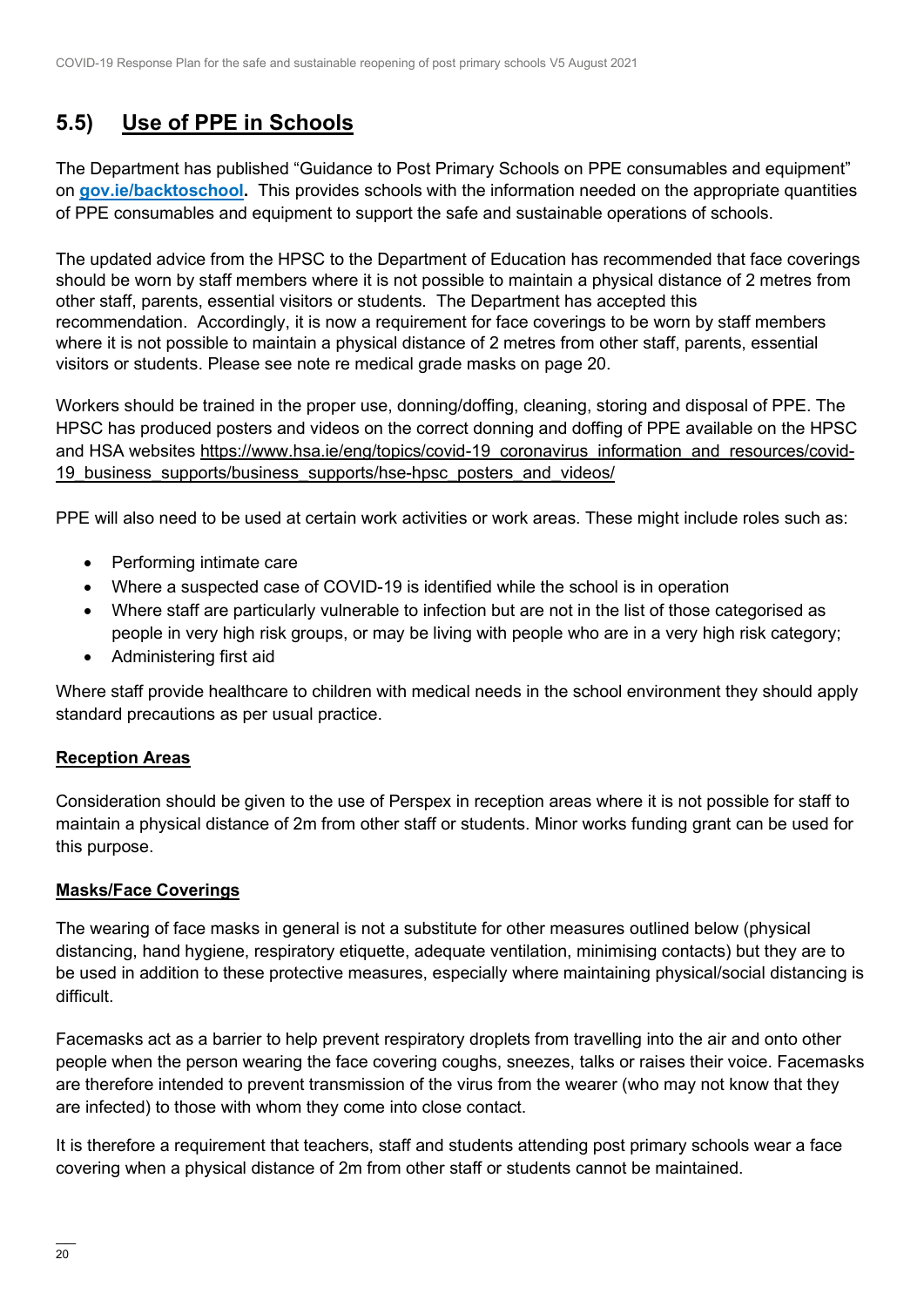In certain situations the use of clear visors should be considered, for example staff interacting with students with hearing difficulties or learning difficulties.

All students on the post primary transport scheme should be asked to wear face mask unless there is a good reason not to do so.

Face masks should not be worn by any of the following groups:

- Any person with difficulty breathing
- Any person who is unconscious or incapacitated
- Any person who is unable to remove the face-covering without assistance
- Any person who has special needs and who may feel upset or very uncomfortable wearing the face mask, for example persons with intellectual or developmental disabilities, mental health conditions, sensory concerns or tactile sensitivity.

Further advice from the HPSC on the use of face masks in educational settings was received on the 6th August 2020. This advice is available [here.](https://assets.gov.ie/83506/86fba2a7-26da-4c19-bce3-b0d01aaaf59b.pdf)

All staff and students wearing face coverings should be reminded to not touch the face covering and to wash or sanitise their hands (using hand sanitiser) before putting on and after taking off the face covering.

Information should be provided on the proper use, removal, and washing of cloth face coverings

#### <https://www.youtube.com/watch?v=T6ZqdpLfSqw>

All teachers and staff should be aware that they should wash or sanitize hands (using a hand sanitizer) before and after helping a student put on or adjust a face covering.

Face masks should be stored in a space designated for each student that is separate from others when not being worn (e.g., in individually labelled containers or bags).

Face masks should be washed after every day of use and/or before being used again, or if visibly soiled.

Face masks should not be worn if they are wet. A wet cloth face covering may make it difficult to breathe.

Schools should consider having additional disposable face coverings available for students, teachers, and staff in case a back-up face mask is needed during the day.

Whilst staff may wish to utilize their own face mask on a day-to-day basis, schools should have available a stock of additional disposable or multi-use face masks, or if appropriate face visors, available for staff in case a back-up face covering is needed throughout the day or where required on an ongoing basis.

#### **Medical Grade Masks**

Schools must provide medical grade masks in the EN14683 category to all SNAs and teachers in special schools and special classes and those staff by necessity that need to be in close and continued proximity with pupils with intimate care needs including School Bus Escorts.

Wearing a face covering or mask does not negate the need to stay at home if symptomatic.

#### **Gloves**

The use of disposable gloves in the school by students or staff is not generally appropriate but may be necessary for matters such as cleaning, intimate care settings or when administering first aid. Routine use does not protect the wearer and may expose others to risk from contaminated gloves.

Routine use of disposable gloves is not a substitute for hand hygiene.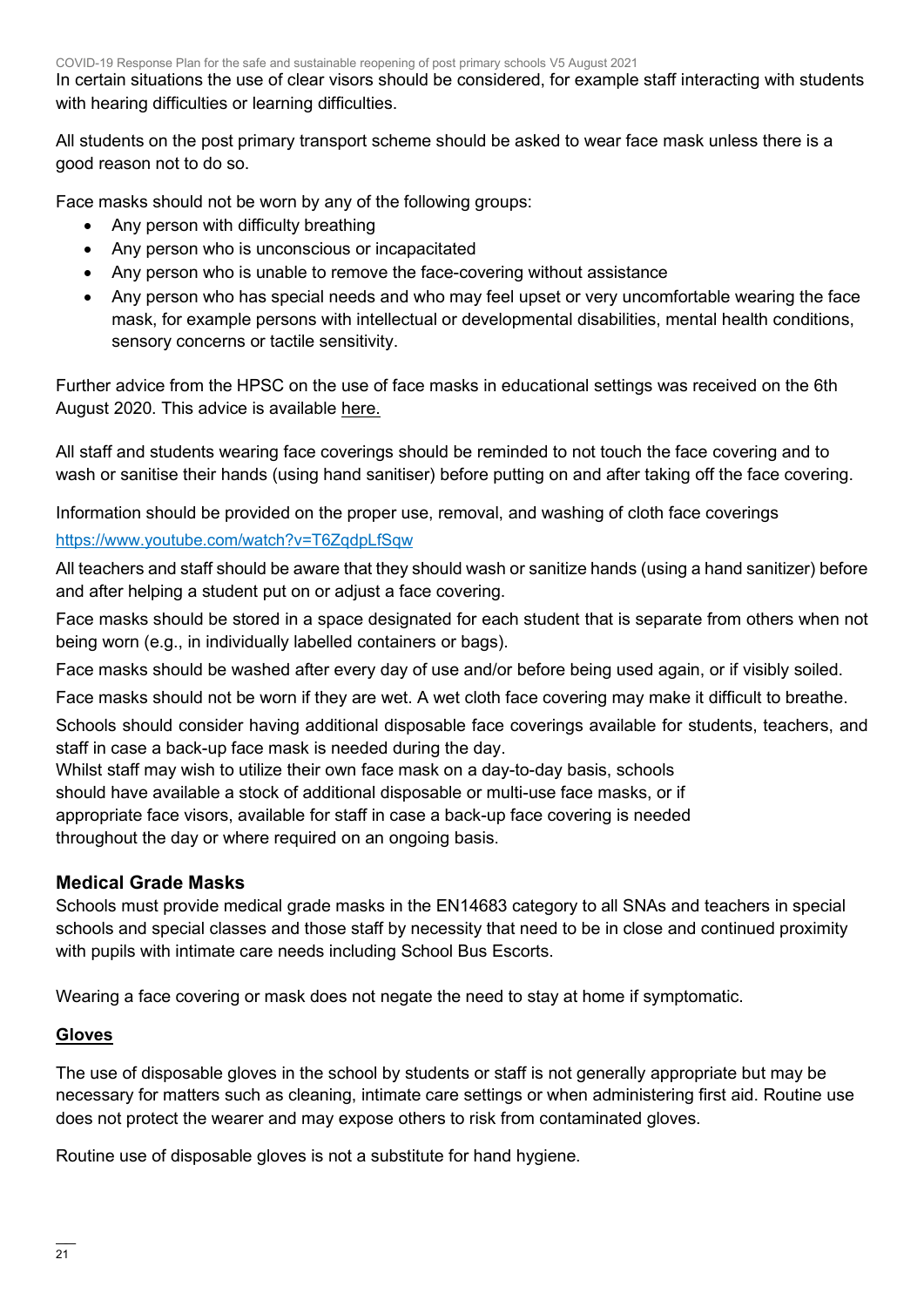Aprons may also be appropriate in certain circumstances including for intimate care needs or for staff assigned to cleaning an area where a suspected or confirmed case of COVID-19 was present.

### **6) Impact of COVID-19 on certain school activities**

#### *Choir/Music Performance*

Choir practices/performances and music practices/performances involving wind instruments may pose a higher level of risk and special consideration should be given to how they are held ensuring that the room is well-ventilated and the distance between performers is maintained.

#### *Sport Activities*

Schools should refer to the HPSC guidance on Return to Sport. Link to return to sport protocols is found here.

<https://www.gov.ie/en/publication/07253-return-to-sport-protocols/>

#### *Shared Equipment*

 $Art$  – Where possible students should be encouraged to have their own individual art and equipment supplies.

Electronics – Shared electronic devices such as tablets, touch screens, keyboards should be cleaned between use and consideration could be given to the use of wipeable covers for electronics to facilitate cleaning.

Musical Equipment/Instruments – To the greatest extent possible, instruments should not be shared between students and if sharing is required, the instruments should be

Library Policy – Where practical students should have their own books. Textbooks that are shared should be covered in a wipeable plastic covering that can be wiped with a suitable household cleaning agent between uses. Students should be encouraged to perform hand hygiene after using any shared item.

Shared Sports Equipment – Minimise equipment sharing and clean shared equipment between uses by different people.

### **7) Hygiene and Cleaning in Schools**

The Department of Education has provided additional funding to schools to support the enhanced cleaning required to minimise the risks of COVID-19.

The specific advice in relation to school cleaning is set out in the HPSC advice and is covered in the induction training. This advice sets out the cleaning regime required to support schools to prevent COVID-19 infections and the enhanced cleaning required in the event of a suspected cases of COVID-19. Schools are asked to carefully read and understand the cleaning advice and to apply that to all areas of the school as appropriate.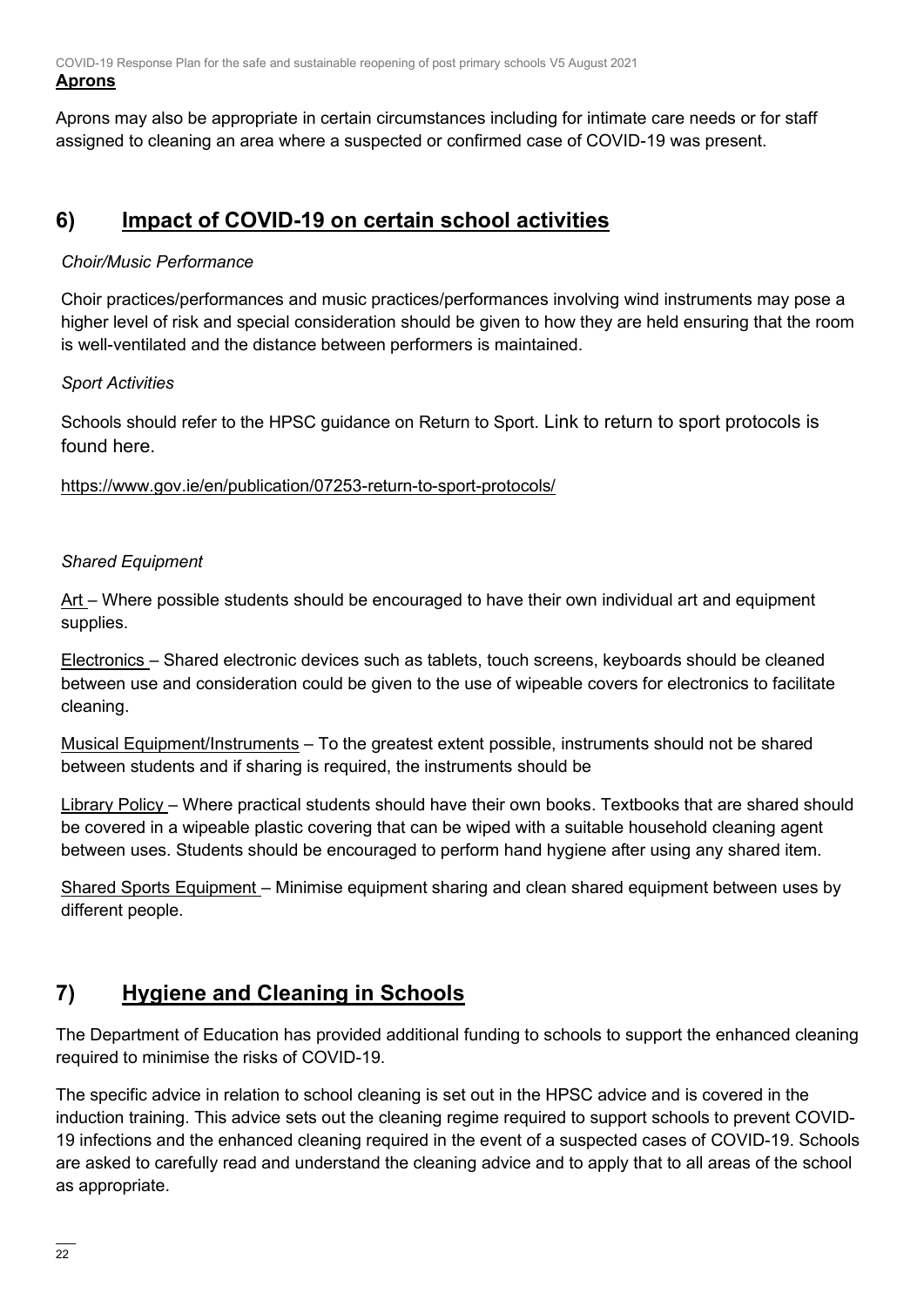Schools are reminded to take particular care of the hygiene arrangements for handwashing and toilet facilities.

In summary, each school setting should be cleaned at **least once per day**. Additional cleaning if available should be focused on frequently touched surfaces – door handles, hand-rails, chairs/arm rests, communal eating areas, sink and toilet facilities.

If students are moving between classrooms consideration may be given to appropriate cleaning products being provided to enable them to wipe down their desk, chair and surface before leaving the room.

All staff will have access to cleaning products and will be required to maintain cleanliness of their own work area. Under no circumstances should these cleaning materials be removed from the building.

Staff should thoroughly clean and disinfect their work area before and after use each day.

There will be regular collection of used waste disposal bags from offices and other areas within the school facility**.** 

Shower facilities shall not be available for use by staff or students due to the increased risk associated with communal shower facilities and areas. This shall be reviewed in line with government guidance.

Staff must use and clean their own equipment and utensils (cup, cutlery, plate etc.).

#### *Cleaning/Disinfecting rooms where a student/staff member with suspected COVID-19 was present*

The rooms should be cleaned as soon as practicable possible.

Once the room is vacated the room should not be reused until it has been thoroughly cleaned and disinfected and all surfaces are dry.

Disinfection only works on things that are clean. When disinfection is required it is always in addition to cleaning.

Person/s assigned to cleaning should avoid touching their face while they are cleaning and household gloves and a plastic apron, **should be worn.** 

Clean the environment and furniture using disposable cleaning cloths and a household detergent followed by disinfection with a chlorine-based product (household bleach).

Pay special attention to frequently touched surfaces, the back of chairs, couches, door handles and any surfaces that are visibly soiled with body fluids.

Once the room has been cleaned and disinfected and all surfaces are dry, the room can be reused.

If a student or staff diagnosed with COVID-19 spent time in a communal area like a canteen, play area or if they used the toilet or bathroom facilities, then the areas should be cleaned with household detergent followed by a disinfectant (as outlined in the HPSC interim health advice) as soon as is practically possible.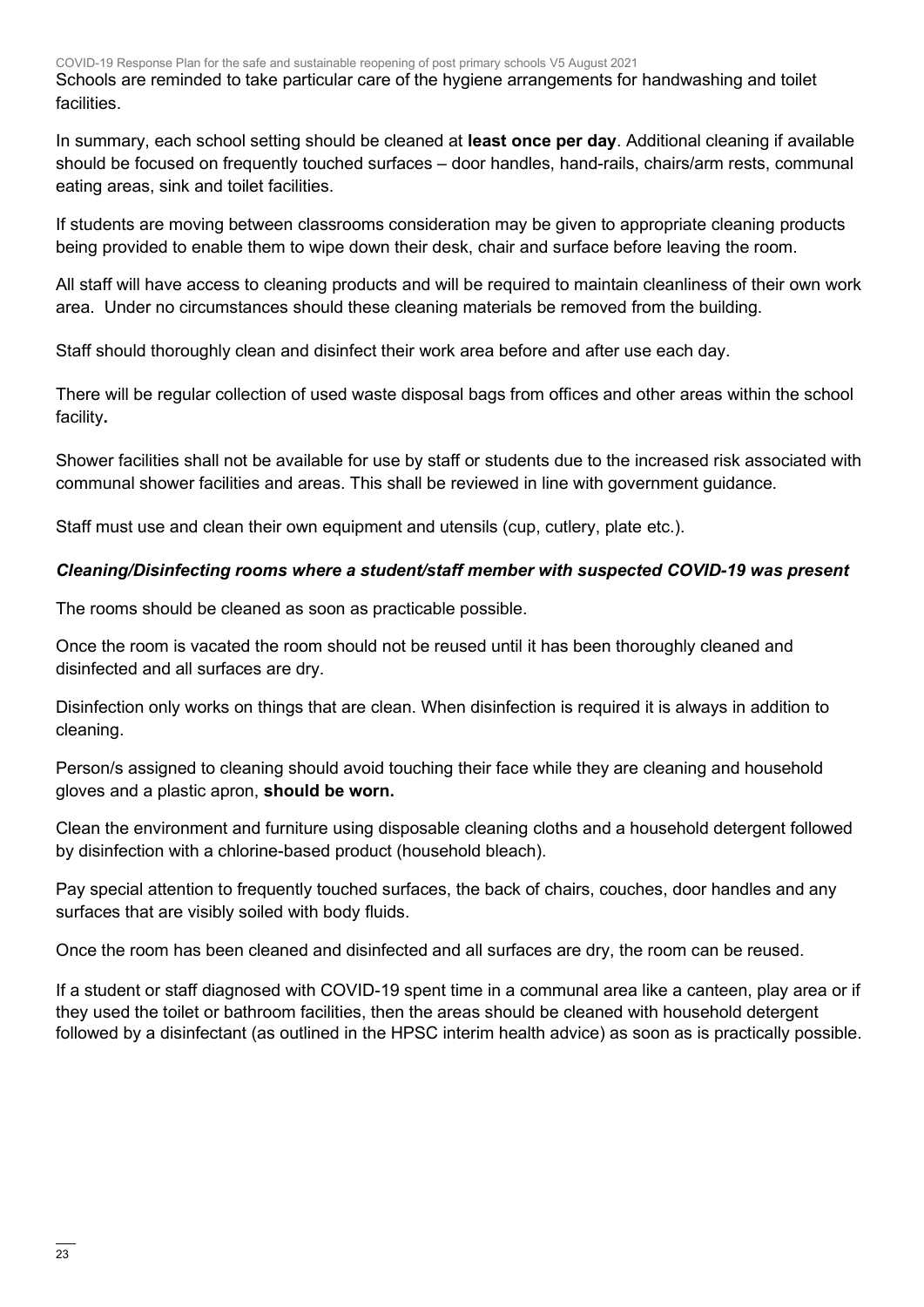#### **8) Dealing with a Suspected Case of COVID-19**

Staff or students should not attend school if displaying any symptoms of COVID-19. The following outlines how a school should deal with a suspected case that may arise in a school setting.

A designated isolation area should be identified within the school building. The possibility of having more than one person displaying signs of COVID-19 should be considered and a contingency plan for dealing with additional cases put in place. The designated isolation area should be behind a closed door and away from other staff and students.

If a staff member/student displays symptoms of COVID-19 while at school the following are the procedures to be implemented:

- If the person with the suspected case is a student, the parents/guardians should be contacted immediately;
- Isolate the person and have a procedure in place to accompany the individual to the designated isolation area via the isolation route, keeping at least 2 metres away from the symptomatic person and also making sure that others maintain a distance of at least 2 metres from the symptomatic person at all times;
- The isolation area does not have to be a room but if it is not a room it should be 2m away from others in the room;
- If it is not possible to maintain a distance of 2m a staff member caring for a student should wear a face covering or mask. Gloves should not be used as the virus does not pass through skin;
- Provide a mask for the person presenting with symptoms if one is available. He/she should wear the mask if in a common area with other people or while exiting the premises;
- Assess whether the individual who is displaying symptoms can immediately be directed to go home/be brought home by parents and call their doctor and continue self-isolation at home;
- Facilitate the person presenting with symptoms remaining in isolation if they cannot immediately go home and facilitate them calling their doctor. The individual should avoid touching people, surfaces and objects. Advice should be given to the person presenting with symptoms to cover their mouth and nose with the disposable tissue provided when they cough or sneeze and put the tissue in the waste bag provided;
- If the person is well enough to go home, arrange for them to be transported home by a family member, as soon as possible and advise them to inform their general practitioner by phone of their symptoms. Public transport of any kind should not be used;
- If they are too unwell to go home or advice is required, contact 999 or 112 and inform them that the sick person is a COVID-19 suspect;
- Carry out an assessment of the incident which will form part of determining follow-up actions and recovery;
- Arrange for appropriate cleaning of the isolation area and work areas involved (*details at Section 7*)

The HSE will inform any staff/parents who have come into close contact with a diagnosed case via the contact tracing process. The HSE will contact all relevant persons where a diagnosis of COVID-19 is made. The instructions of the HSE should be followed and staff and student confidentiality is essential at all times. School staff should be encouraged to download the HSE COVID-19 tracker app to assist Public Health for contract tracing purposes. Both in and out of the school setting (see section 5.1).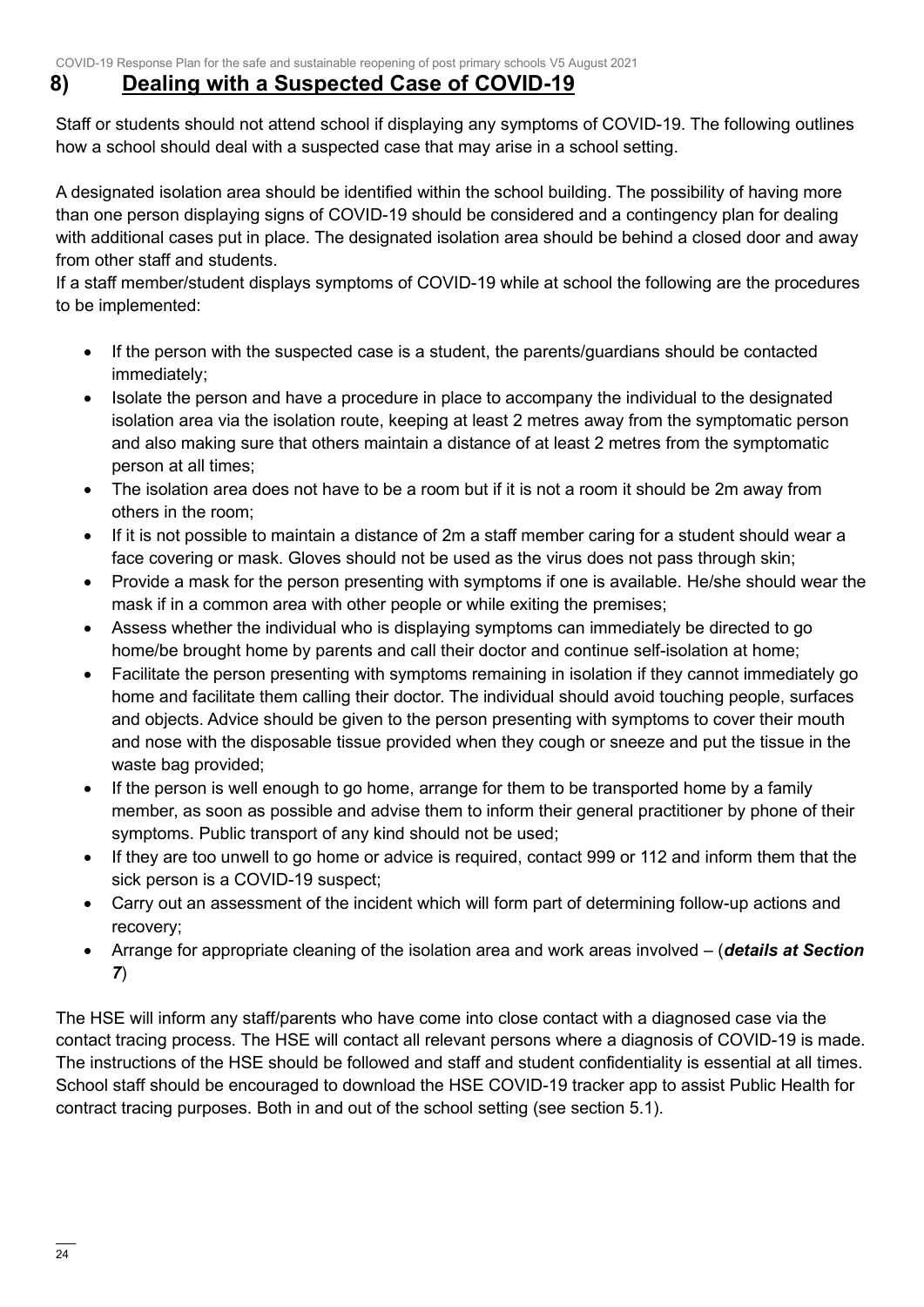### **9) Staff Duties**

Staff have a statutory obligation to take reasonable care for their own health and safety and that of their colleagues and other parties.

The cooperation and assistance of all staff is essential to reduce the risk of spread of COVID19 and to protect health and safety as far as possible within the school. All staff have a key role to play.

In this regard and in order to facilitate a safe return to work, these duties include, but are not limited to, the following:

- Adhere to the School COVID-19 Response Plan and the control measures outlined.
- Complete the RTW form before they return to work.
- Must inform the Principal if there are any other circumstances relating to COVID-19, not included in the form, which may need to be disclosed to facilitate their safe return to the workplace.
- New staff must complete COVID-19 Induction Training and any other training required prior to their return to school.
- Must be aware of, and adhere to, good hygiene and respiratory etiquette. Coordinate practices and work with their colleagues to ensure that physical distancing is maintained.
- Make themselves aware of the symptoms of COVID-19 and monitor their own wellbeing.
- Self-isolate at home and contact their GP promptly for further advice if they display any symptoms of COVID-19.
- Not return to or attend school if they have symptoms of COVID-19 under any circumstances.
- Follow the HSE guidance if they are identified as a close contact.
- If they have travelled outside of Ireland; in such instances staff are advised to consult and follow latest Government advice in relation to foreign travel.
- If they develop any symptoms of COVID-19 whilst within the school facility, they should adhere to the procedure outlined above.
- Keep informed of the updated advice of the publ**ic** health authorities and comply with same.
- Cooperate with any public health personnel and their school for contact tracing purposes and follow any public health advice given in the event of a case or outbreak in their school
- Undergo any COVID-19 testing that may be required as part of mass or serial testing as advised by Public Health

### **10) COVID-19 related absence management**

The management of a COVID-19 related absence will be managed in line with agreed procedures with the Department of Education.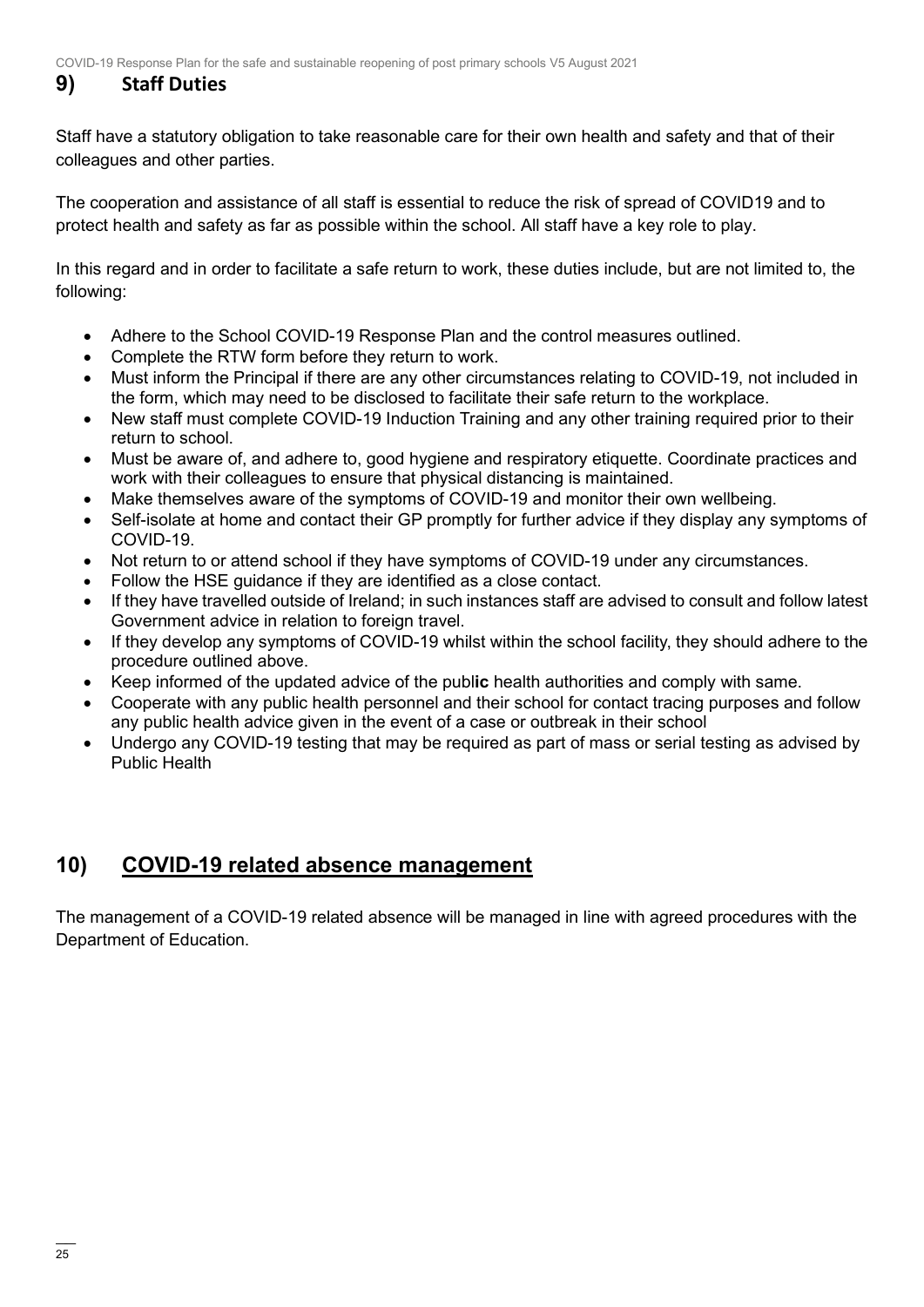### **11) Employee Assistance Service**

The Department recognises the need for school staff wellbeing and collective self-care. Support for school staff wellbeing will be provided by Department Support Services including the PDST and CSL, as well as by the HSE's Health Promotion Team. An [Occupational Health Strategy](https://www.education.ie/en/Education-Staff/Information/Occupational-Health-Strategy/) is in place as a supportive resource for individual staff members in schools. The aim of the Occupational Health Strategy is to promote the health and wellbeing of employees in the workplace, with a strong focus on prevention. The Occupational Health Strategy comprises the Employee Assistance Service and the Occupational Health Service. The Employee Assistance Service (EAS) is provided by Spectrum.Life under the logo of 'Wellbeing Together: Folláinne Le Chéile'.

The EAS is a self-referral service where employees have access to a dedicated free-phone confidential helpline 1800 411 057 available 24 hours a day, 365 days a year providing advice on a range of issues such as wellbeing, legal, financial, mediation, management support etc. The service is also available via SMS, WhatsApp, e-mail, live chat and call back request. All points of contact for the service are qualified, accredited and experienced mental health professionals.

Where required, short-term counselling is available to employees and their families (over the age of 18 years and living at home).

The EAS also provides advice and support to managers and delivers interventions to help them deal with health and wellbeing issues in the workplace.

A bespoke wellbeing portal and app is available which offers access to podcasts, blogs, live chats and videos on topics around wellbeing and mental health, family life, exercise and nutrition. E-Learning programmes across mental health, sleep and a range of wellbeing topics are also available. In addition online cognitive behavioural therapy is provided. As part of the services provided by Spectrum.Life, a Mental Health Promotion Manager is available to develop and deliver evidence based mental health and wellbeing initiatives to reduce stigma and improve mental health literacy and to increase engagement with the service. Spectrum.Life also provides a series of webinars and presentations to promote wellbeing in schools.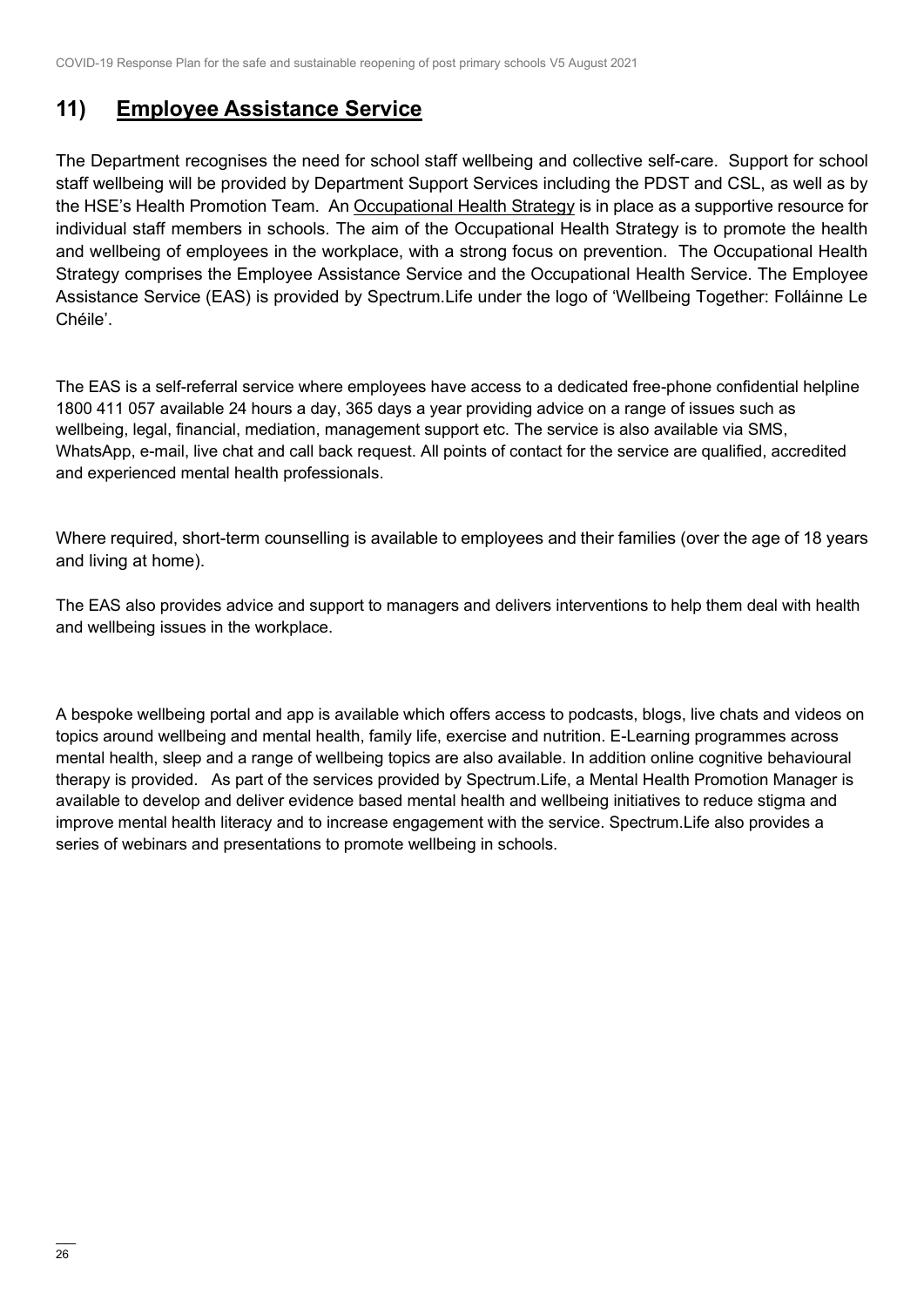



### **Appendix 1**

### **COVID-19 Policy Statement**

**Newport College** is committed to providing a safe and healthy workplace for all our staff and a safe learning environment for all our students. To ensure that, we have developed and updated the following COVID-19 Response Plan. The BOM/ETB and all school staff are responsible for the implementation of this plan and a combined effort will help contain the spread of the virus. We will:

- continue to monitor our COVID-19 response and amend this plan in consultation with our staff
- provide up to date information to our staff and students on the Public Health advice issued by the HSE and Gov.ie
- display information on the signs and symptoms of COVID-19 and correct hand-washing techniques
- agree with staff, a worker representative who is easily identifiable to carry out the role outlined in this plan
- inform all staff and students of essential hygiene and respiratory etiquette and physical distancing requirements
- adapt the school to facilitate physical distancing as appropriate in line with the public health guidance and direction of the Department of Education
- keep a contact log to help with contact tracing
- ensure staff and students engage with the induction / familiarisation briefing provided by the Department of Education
- implement the agreed procedures to be followed in the event of someone showing symptoms of COVID-19 while at school
- provide instructions for staff and students to follow if they develop signs and symptoms of COVID-19 during school time
- implement cleaning in line with Department of Education advice

All school staff will be consulted on an ongoing basis and feedback is encouraged on any concerns, issues or suggestions.

This can be done through the Lead Worker Representative(s), who will be supported in line with the agreement between the Department and education partners.

Signed: \_\_\_\_\_\_\_\_\_\_\_\_\_\_\_\_\_\_\_\_ Date: \_\_\_\_\_\_\_\_\_\_\_\_\_\_\_\_\_\_\_\_\_

BOM Chairperson

Signed: \_\_\_\_\_\_\_\_\_\_\_\_\_\_\_\_\_\_\_\_ Date: \_\_\_\_\_\_\_\_\_\_\_\_\_\_\_\_\_\_\_\_\_

Principal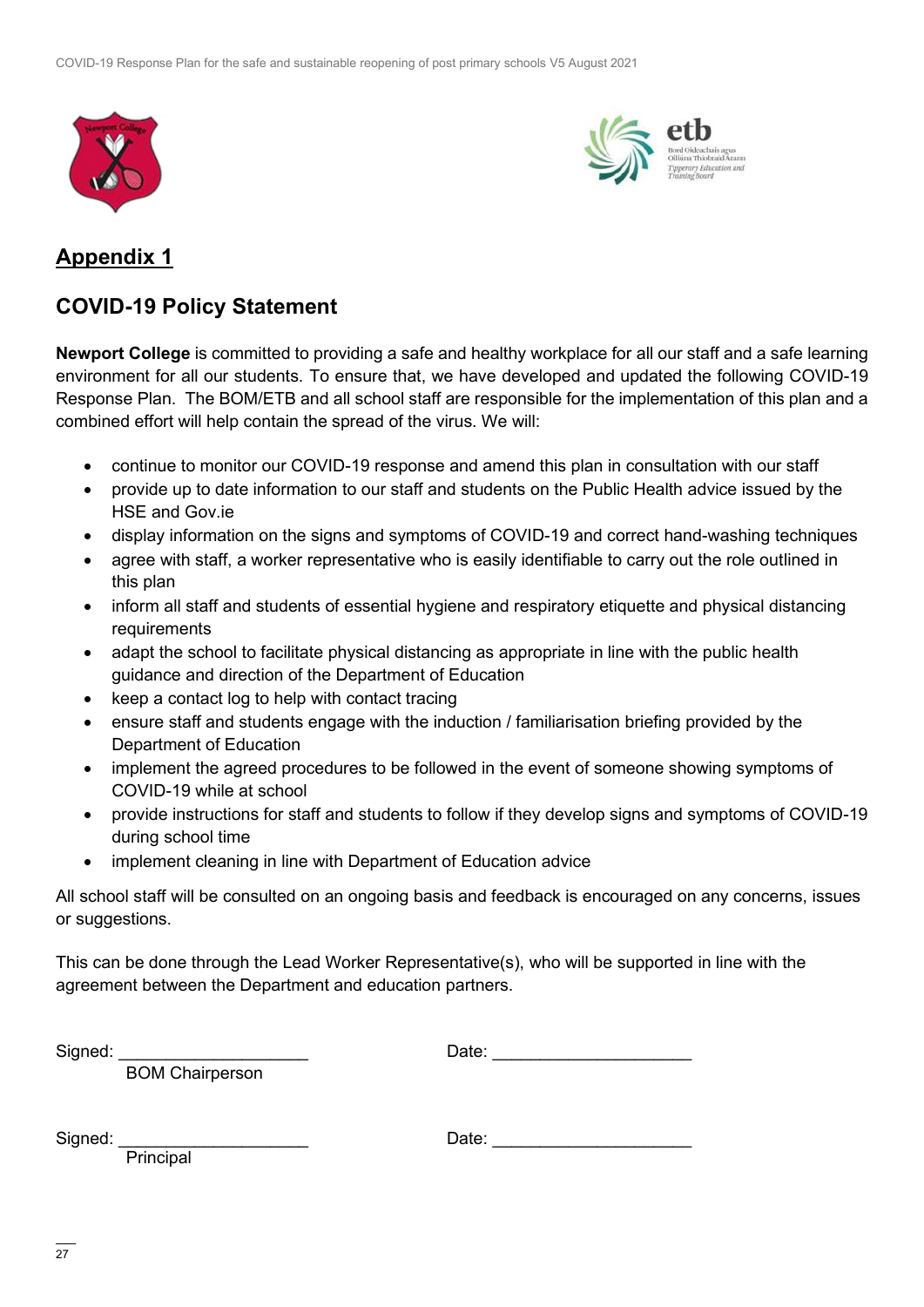



### **Appendix 2**

### **Return to Work Form**

This Return-to-Work form must be completed by staff in advance of returning to workplace. If the answer is Yes to any of the below questions, you are advised to seek medical advice before returning to the workplace.

| Name:              |  |
|--------------------|--|
| Name of School:    |  |
| Name of Principal: |  |

Name of Principal: \_\_\_\_\_\_\_\_\_\_\_\_\_\_\_\_\_\_\_\_\_\_\_\_ Date: \_\_\_\_\_\_\_\_\_\_\_\_\_\_\_\_

|                | <b>Questions</b>                                                                                                                                                                    | <b>YES</b> | <b>NO</b> |
|----------------|-------------------------------------------------------------------------------------------------------------------------------------------------------------------------------------|------------|-----------|
| 1.             | Do you have symptoms of cough, fever, high temperature (38 degrees C or above), difficulty<br>breathing, loss or change in your sense of smell or taste now or in the past 14 days? |            |           |
| 2.             | Have you been diagnosed with confirmed or suspected COVID-19 infection in the last 14<br>days?                                                                                      |            |           |
| 3.             | Are you awaiting the results of a COVID-19 test?                                                                                                                                    |            |           |
| 4.             | In the past 14 days, have you been in contact with a person who is a confirmed or suspected<br>case of COVID-19?                                                                    |            |           |
| 5.             | Have you been advised to self-isolate at this time?                                                                                                                                 |            |           |
| 6.             | Have you been advised to restrict your movements at this time?                                                                                                                      |            |           |
| 7 <sub>1</sub> | Have you been categorised as 'Very High Risk' or 'High Risk' by the Occupational Health<br>Service (OHS)                                                                            |            |           |

Please provide details below of any other circumstances relating to COVID-19, not included in the above, which may need to be considered to allow your safe return to work e.g. returning from travel abroad.

Signed: \_\_\_\_\_\_\_\_\_\_\_\_\_\_\_\_\_\_\_\_\_\_\_\_\_\_\_\_\_\_\_\_\_\_\_\_\_\_ Date: \_\_\_\_\_\_\_\_\_\_\_\_\_\_\_\_\_\_\_\_\_\_\_\_\_\_\_\_\_

\* If your situation changes after you complete and submit this Return to Work Form, please inform your employer.

\*\* Further information on people at very high risk (extremely vulnerable) or high risk from COVID-19 can

be found at link[: https://www2.hse.ie/conditions/coronavirus/people-at-higher-risk.html.](https://www2.hse.ie/conditions/covid19/people-at-higher-risk/overview/) 

\*\*\* Details of current arrangements for travel overseas can be found set out a[t https://www.gov.ie/en/publication/77952](https://www.gov.ie/en/publication/77952-government-advice-on-international-travel/) [government-advice-on-international-travel/](https://www.gov.ie/en/publication/77952-government-advice-on-international-travel/)

Please note: The school is collecting this sensitive personal data for the purposes of maintaining safety within the workplace in light of the COVID-19 pandemic. The legal basis for collecting this data is based on vital public health interests and maintaining occupational health and this data will be held securely in line with our retention policy.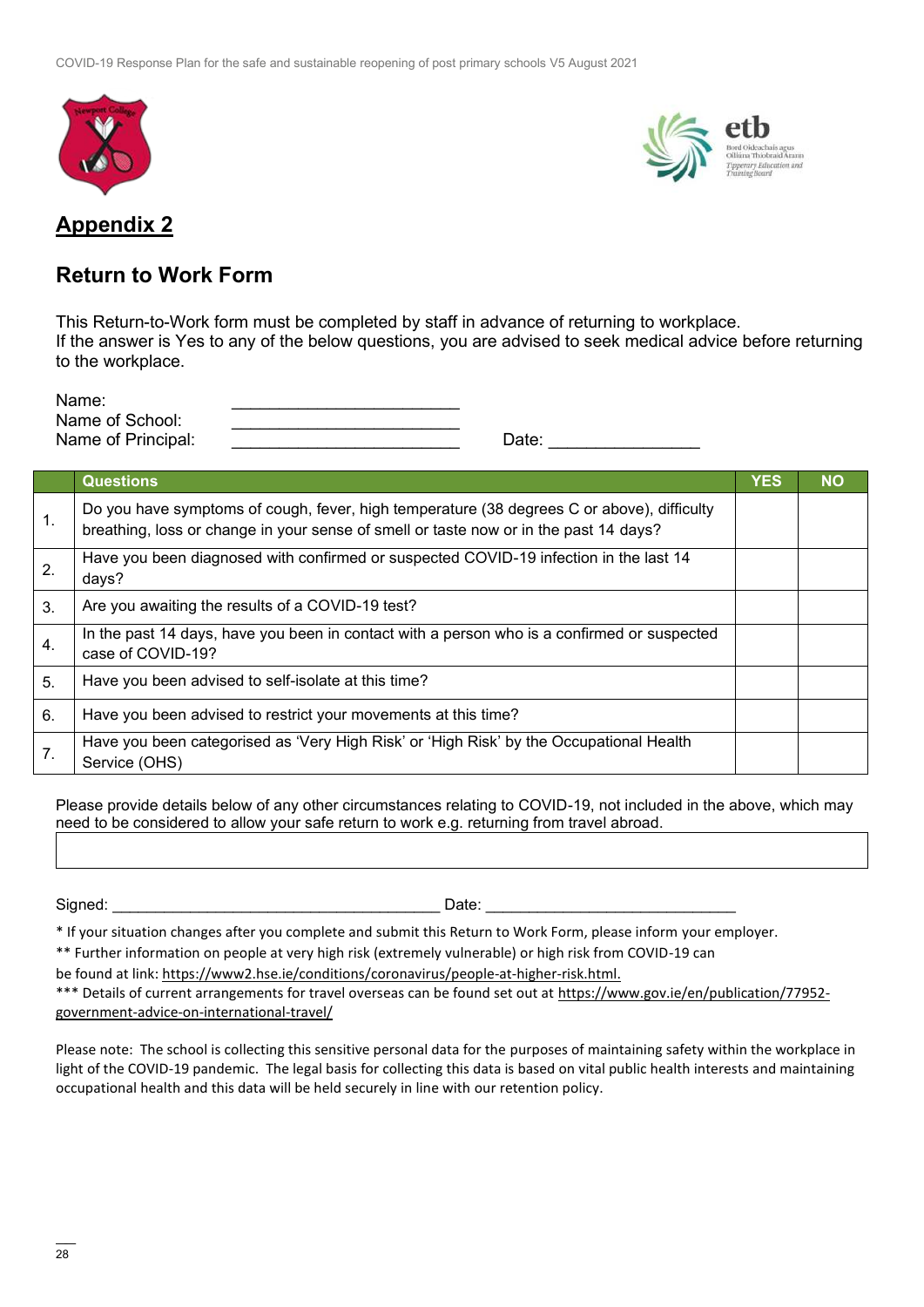#### **Appendix 3 Lead Worker Representative – Post primary Schools**

The Work Safely Protocol is designed to support employers and workers to put measures in place that will prevent the spread of COVID-19 in the workplace. The Protocol was developed following discussion and agreement between the Government, Trade Unions and Employers at the Labour Employer Economic Forum.

The Protocol provides for the appointment of a Lead Worker Representative (LWR) in each workplace. The LWR will work in collaboration with the employer to assist in the implementation of measures to prevent the spread of COVID -19 and monitor adherence to those measures and to be involved in communicating the health advice around COVID-19 in the workplace.

The purpose of this section is to set out the provisions in respect of the LWR in schools. The operation of these arrangements will be kept under review by the parties.

This document should be read in conjunction with:

- Th[e Work Safely Protocol;](https://www.gov.ie/en/publication/22829a-return-to-work-safely-protocol/)
- The [Guidance and FAQs for Public Service Employers during COVID-19;](https://www.gov.ie/en/news/092fff-update-on-working-arrangements-and-leave-associated-with-covid-19-fo/)
- COVID-19 Response Plan for Post primary Schools (available on the Department of Education website).

#### **1. Collaborative Approach**

Responsibility for the development and implementation of the COVID-19 Response Plan and the associated infection prevention control measures lies with the Board of Management/ Education and Training Board and school management.

Strong communication and a shared collaborative approach is key to protecting against the spread of COVID-19 in schools, and looking after the health, safety and wellbeing of staff and students. Adherence to the Work Safely Protocol will only be achieved if everyone has a shared obligation in implementing the measures contained within the Protocol in their place of work.

If a staff member has any concerns or observations in relation to the COVID-19 Response Plan, control measures or the adherence to such measures by staff, students or others, they should contact the LWR who will engage with school management.

#### **2. Role of the Lead Worker Representative**

In summary, the role of the LWR is to:

- Represent all staff in the workplace regardless of role, and be aware of specific issues that may arise in respect of different staff cohorts;
- Work collaboratively with school management to ensure, so far as is reasonably practicable, the safety, health and welfare of employees in relation to COVID-19;
- Keep up to date with the latest COVID-19 public health advice;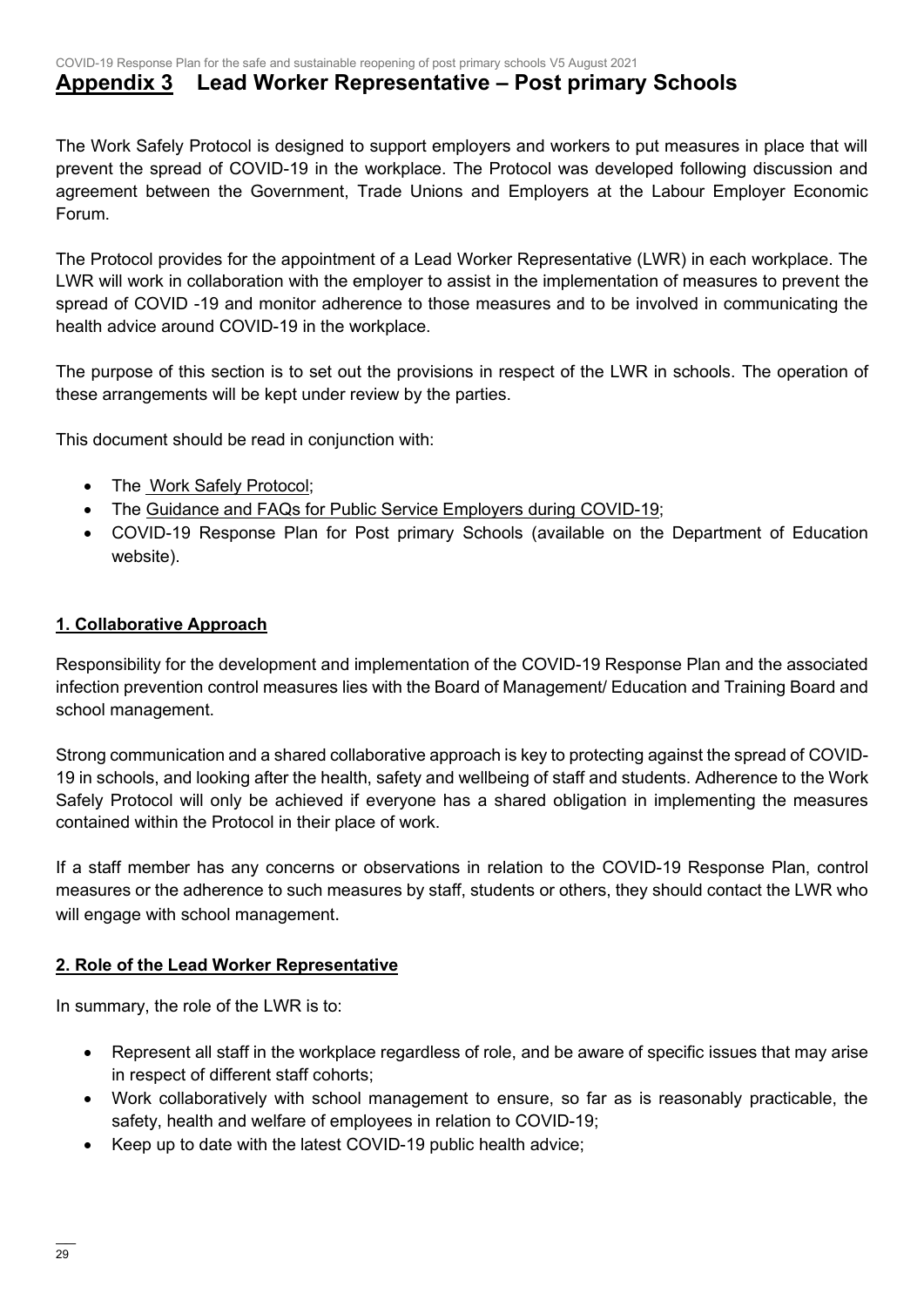- In conjunction with school management, promote good hygiene practices such as washing hands regularly and maintaining good respiratory etiquette along with maintaining social distancing in accordance with public health advice;
- Assist school management with the implementation of measures to suppress COVID-19 in the workplace in line with the Return to Work Safely Protocol and current public health advice;
- In conjunction with school management, monitor adherence to infection prevention control measures put in place to prevent the spread of COVID-19;
- Conduct reviews of safety measures;
- Report any issues of concern immediately to school management and keep records of such issues and actions taken to rectify them;
- Consult with the school management on the school's COVID-19 Response Plan in the event of someone developing COVID-19 while in school including the location of an isolation area and a safe route to that area;
- Following any incident, assess with the school management any follow up action that is required;
- Consult with colleagues on matters relating to COVID-19 in the workplace;
- Make representations to school management on behalf of their colleagues on matters relating to COVID-19 in the workplace.

#### **3. What can a Lead Worker Representative Do?**

The LWR may consult with, and make representations to, school management on any issue of concern in relation to COVID-19. These include issues in relation to:

- Cleaning protocols and their implementation
- Physical Distancing
- Configuration/re-configuration of the school facilities, including classrooms, corridors, halls, open areas, entry and exit points, school grounds etc.
- Implementation of one-way systems in the school to ensure social distancing including when entering and exiting the school
- Hand Hygiene facilities including their location and whether they are stocked and maintained
- Hand sanitising
- Staff awareness around hand hygiene in the school
- Respiratory hygiene
- Personal Protective Equipment
- At Risk Groups
- Visitors/Contractors

#### **4. Does a LWR have any legal responsibilities?**

No. A Lead Worker Representative does not have any duties in relation to COVID-19 other than those that apply to employees generally. In other words, the LWR is not responsible for the control measures within an organisation, which remains the employer's responsibility.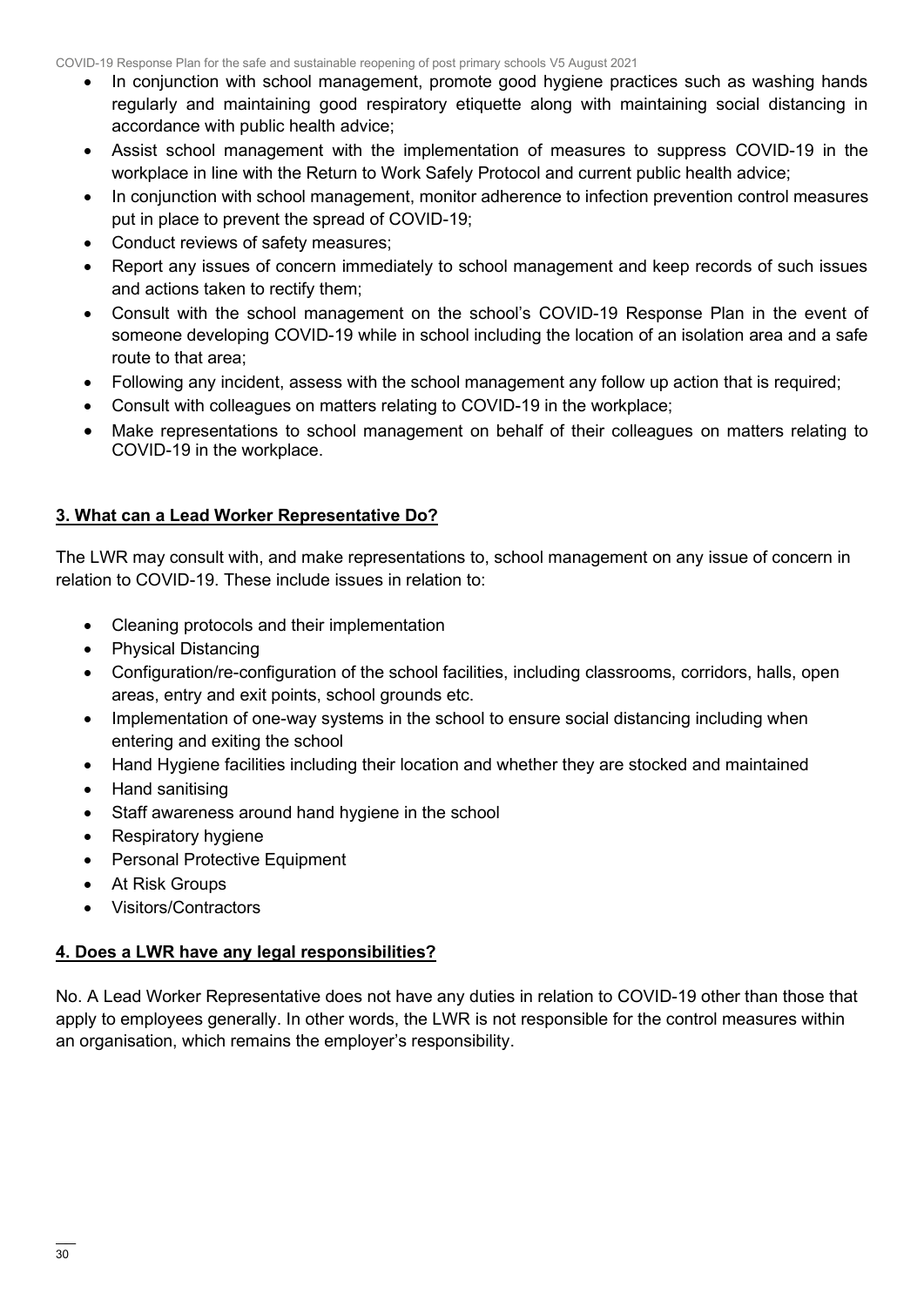#### **5. Lead Worker Representative(s)**

- Every school will appoint one Lead Worker Representative.
- In schools with more than 40 staff, a second Lead Worker Representative will be appointed.

#### **6. Selection of Lead Worker Representative(s)**

The school staff are entitled to select staff members for the LWR position(s). The LWR(s) represent all staff in the workplace regardless of role and must be aware of specific issues that may arise in respect of different staff cohorts. In this regard, where a school has two LWRs, the roles should be spread between teaching and non-teaching staff where feasible.

All staff are entitled to volunteer for the LWR role and have their name put forward for election where necessary. The process for the selection and appointment of the LWR(s) is that management will seek expressions of interest from all staff in the first instance. A template email for this purpose is attached. If an election is necessary, all school staff have a vote to select the LWR(s).

#### **7. Supports for the Lead Worker Representative/s**

The LWR(s) shall be entitled to:

- Be provided with information and training in respect of their role [*further detail to be provided*];
- Be consulted by school management on the control measures being put in place by the school to minimise the risk of being exposed to COVID-19;
- Regular communication with school management on issues related to COVID-19;
- Be informed of changes in practice arising from COVID-19 response measures;
- Have access to any risk assessments prepared or carried out in relation to COVID-19 and to details of incidents of suspected COVID-19 cases that have been notified to the HSE, where they occurred and any actions taken.
- Be provided with the necessary facilities to enable them to consult with employees or prepare any submissions or reports. These might include access to a meeting room, photocopier, communications and equipment.

Where the LWR is a teacher, the LWR will receive protected time of 2 hours per week from timetable to enable them to carry out their duties in that role. In the rare instances where the appointment of a teacher selected for the LWR would cause curricular/timetabling difficulties which cannot be resolved, school management will examine internal and external possibilities to enable the teacher's appointment as LWR. Where the matter cannot be resolved, management will set out the reasons why this is the case. In this circumstance, an alternative individual must be appointed as LWR.

Where the LWR is an SNA, 66 of the "72 hours" will be utilised by the LWR to carry out their duties in that role.

Where the LWR is a Secretary or Caretaker, a re-prioritisation of duties by school management should be carried out to afford the staff member sufficient time to carry out their duties in that role within the scope of their normal contracted hours.

#### **8. Procedure for dealing with issues that arise**

Where an issue of concern is identified by the LWR (or is notified to the LWR by a staff member), the LWR should bring this to the attention of the Principal. Action points for addressing the issue should where possible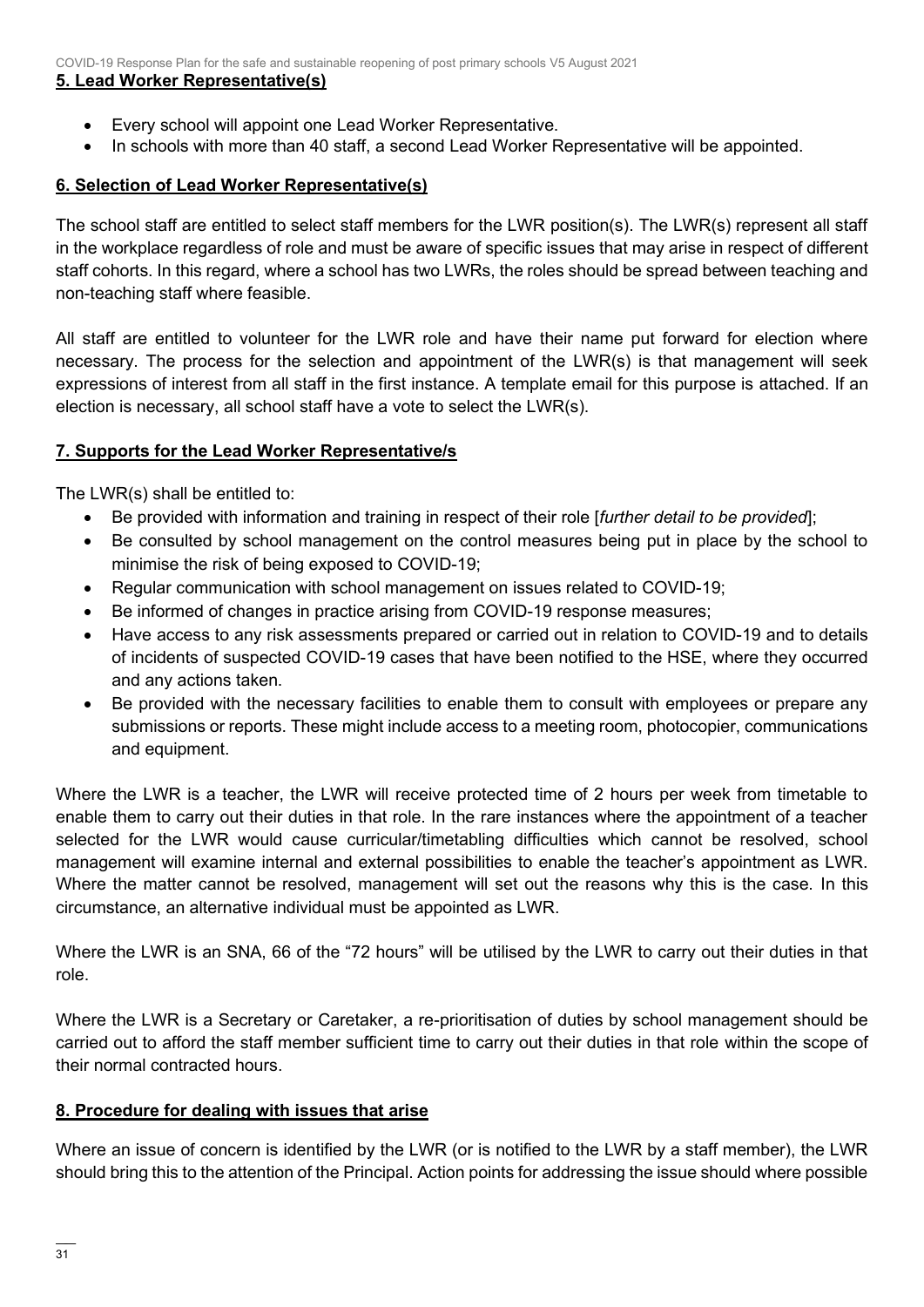be agreed between the LWR and the Principal as a matter of urgency. Staff should be informed of the outcome.

If agreement cannot be reached, the LWR should notify the Board of Management (Chairperson in the first instance)/ Education and Training Board head office of the issue. Action points for addressing the issue should where possible be agreed between the LWR and the BoM/ETB head office. Staff should be informed of the outcome.

#### **9. Glossary of Terms**

- **COVID-19 Response Plan:** plan designed to support the staff and BOM/ ETB in putting measures in place that will prevent the spread of COVID-19 in the school environment. The plan details the policies and practices necessary for a school to meet the Return to Work Safely Protocol, the Department of Education plan for school reopening and to prevent the introduction and spread of COVID-19 in the school environment. COVID-19 Response Plans for Post primary Schools are available on the Department's website.
- **Labour Employer Economic Forum (LEEF):** the forum for high level dialogue between Government, Trade Union and Employer representatives on matters of strategic national importance - involves the Irish Congress of Trade Unions, Government & Employers.
- **Work Safety Protocol:** national protocol designed to support employers and workers to put measures in place that will prevent the spread of COVID-19 in the workplace.
- **Safety Representative:** Section 25 of the Safety, Health and Welfare at Work Act 2005 sets out the selection and role of the Safety Representative in the workplace. The rights of the Safety Representative are set out in legislation. (Note: A Safety Representative has rights and not duties under the 2005 Act). This role is separate to the LWR under COVID-19, but the Safety Representative may act as the LWR if selected to do so by the staff.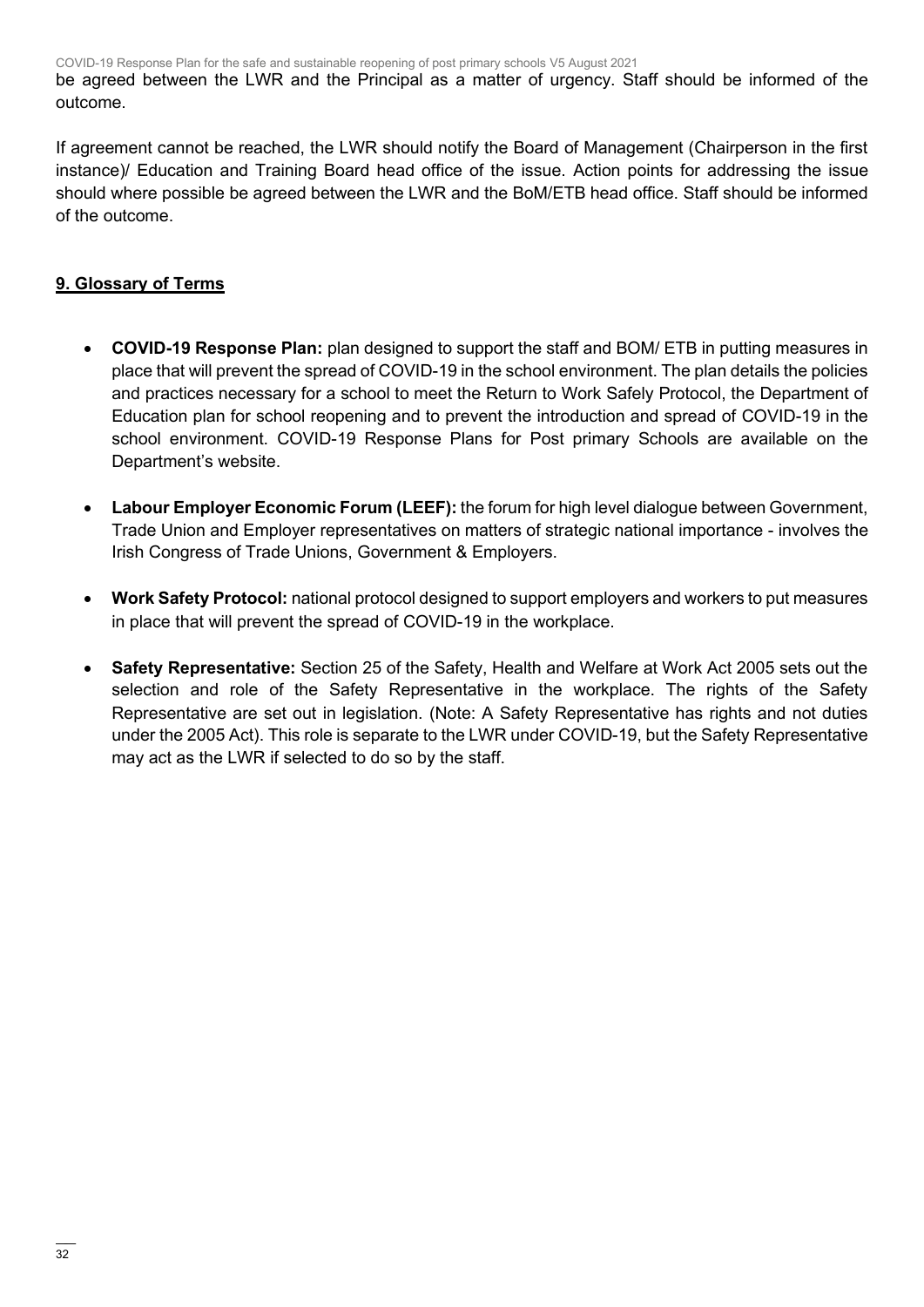#### **TEMPLATE EMAIL TO STAFF REGARDING LEAD WORKER REPRESENTATIVE APPOINTMENT PROCESS**

Dear All,

As you will be aware, significant work and consultation has taken place to enable a full return to school from the beginning of the 2020/21 school year.

The resumption of school-based teaching and learning and the return to the workplace of staff must be done safely and in strict adherence to the advice and instructions of public health authorities and the Government.

The COVID-19 Return to Work Safely Protocol is designed to support employers and workers to put measures in place that will prevent the spread of COVID-19 in the workplace. The Protocol was developed following discussion and agreement between the Government, Trade Unions and Employers at the Labour Employer Economic Forum. In addition, every school has a COVID-19 Response Plan in place.

The Return to Work Safely Protocol provides for the appointment of a Lead Worker Representative (LWR) in each workplace.

The LWR will work in collaboration with the employer to assist in the implementation of measures to prevent the spread of COVID -19 and monitor adherence to those measures and to be involved in communicating the health advice around COVID-19 in the workplace.

A copy of the school's COVID-19 Response Plan is attached and this includes further detail on the role of the Lead Worker Representative.

In this school, there are (1 or 2 – *delete as appropriate*) Lead Worker Representative positions.

Under the Protocol, the school staff are entitled to select staff members for the LWR position(s). In this regard, I am now inviting expressions of interest from staff for these positions, by return email.

The LWR(s) represents all staff in the workplace regardless of role and must be aware of specific issues that may arise in respect of different staff cohorts. Where a school has two LWRs, the roles should be spread between teaching and non-teaching staff where feasible e.g. where there is a significant number of nonteaching staff in the school and one or more expressions of interest are received from that cohort.

Training for the role will be provided.

If an election is necessary, all school staff have a vote to select the LWR(s). Further details on this process will be sent to you if this arises. Following selection by the school staff, the LWR(s) will be formally appointed. The LWR details will be sent to all staff following their appointment.

Yours sincerely,

Principal

 $\overline{\phantom{a}}$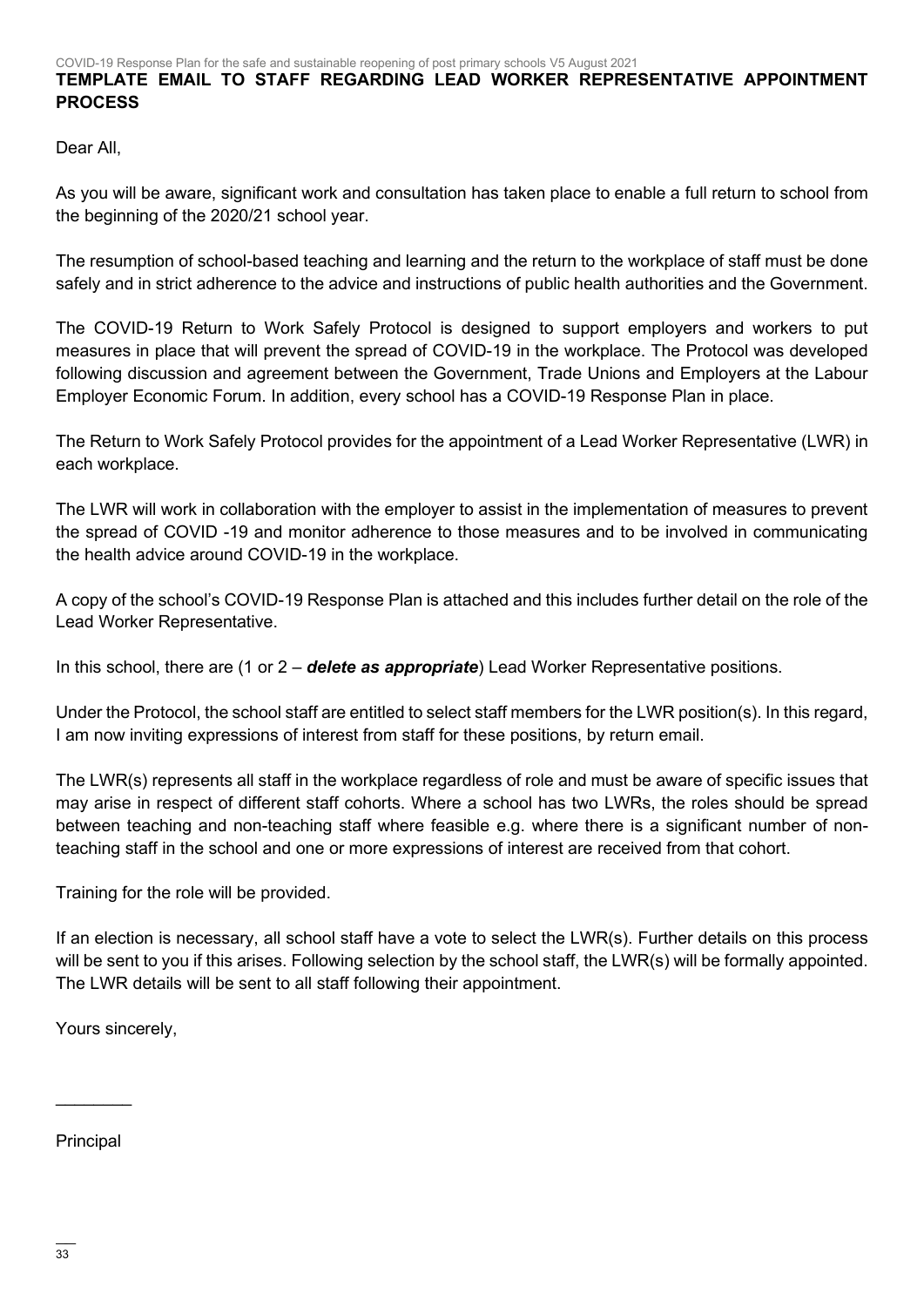| <b>Hazard</b> | Is the<br>hazard<br>present? | What is<br>the<br>risk? | <b>Risk</b><br><b>Rating</b> | <b>Controls</b>                                                                                                                                                            | Is this<br><b>Control</b><br>in<br><b>Place</b> | <b>Actions</b>                                                                                                                                                                                                                                                                                                                                                                                                                                                                                                                                                                                                                                                                                                                                                                                                                    | Person<br><b>Responsible</b>                                                  |
|---------------|------------------------------|-------------------------|------------------------------|----------------------------------------------------------------------------------------------------------------------------------------------------------------------------|-------------------------------------------------|-----------------------------------------------------------------------------------------------------------------------------------------------------------------------------------------------------------------------------------------------------------------------------------------------------------------------------------------------------------------------------------------------------------------------------------------------------------------------------------------------------------------------------------------------------------------------------------------------------------------------------------------------------------------------------------------------------------------------------------------------------------------------------------------------------------------------------------|-------------------------------------------------------------------------------|
| Covid-19      | Yes                          | Illness                 | High                         | Schools Covid 19 Response<br>Plan is in place in line with<br>the Department of<br>Education guidance and<br>Return to Work Safely<br>Protocol and public health<br>advice | Yes                                             | <b>Entering the School Building:</b><br>All staff have completed return to work<br>forms<br>All parents have completed the declaration<br>form for students<br>All staff and students enter the building via<br>the main door.<br>All students are checked to ensure mask is<br>in place and provided with one if necessary<br>All staff, student and visitors sanitise upon<br>entry<br>Parents may drop off items for child at<br>entrance in assigned baskets - no entry to<br>building<br>Post and deliveries are left at the entrance<br>- no entry to building<br><b>Visitors to School</b><br>Visitors are only permitted if necessary and<br>$\bullet$<br>measures are in place to reduce risks of<br>Covid-19 transmission<br>All visitors must phone to announce arrival<br>and sign contact tracing log with secretary | Principal and<br>Deputy<br>Principal,<br>Staff on<br>supervision<br>Secretary |
|               |                              |                         |                              |                                                                                                                                                                            |                                                 | Movement through the Building:<br>A ese usuau estesa ia in selecc                                                                                                                                                                                                                                                                                                                                                                                                                                                                                                                                                                                                                                                                                                                                                                 | Management                                                                    |

• A one-way system is in place • Arrows on walls and floor

• Tape in place to guide students

• All students and staff have received training

**Signature and date when action complete**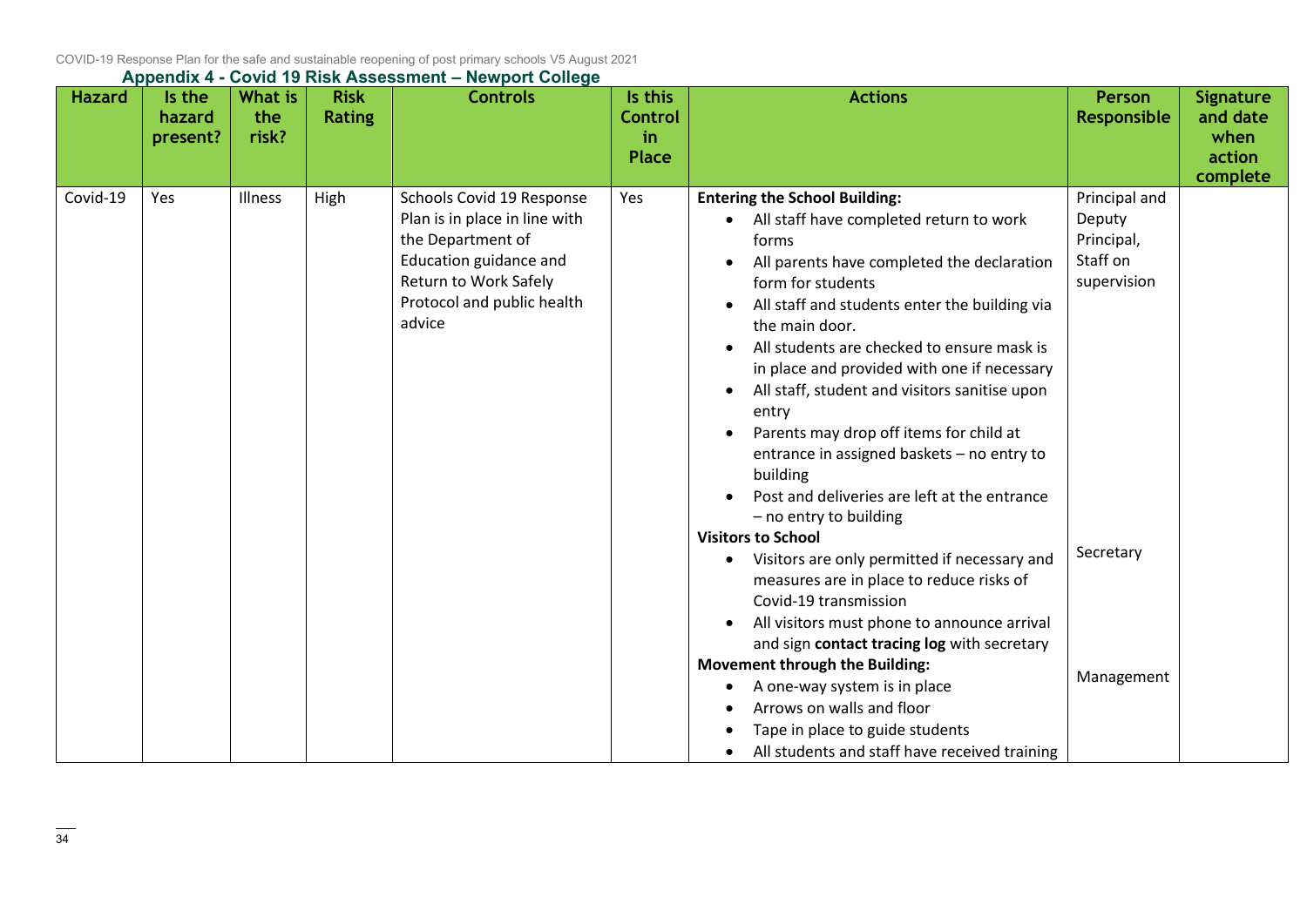| <b>Hazard</b> | Is the<br>hazard<br>present? | What is<br>the<br>risk? | <b>Risk</b><br><b>Rating</b> | <b>Controls</b>                                                                                                                                                         | Is this<br>Control<br>in<br><b>Place</b> | <b>Actions</b>                                                                                                                                                                                                                                                                                                                                                                                                                                                                                                                                                                                                                                                                                                       | <b>Person</b><br>Responsible | <b>Signature</b><br>and date<br>when<br>action<br>complete |
|---------------|------------------------------|-------------------------|------------------------------|-------------------------------------------------------------------------------------------------------------------------------------------------------------------------|------------------------------------------|----------------------------------------------------------------------------------------------------------------------------------------------------------------------------------------------------------------------------------------------------------------------------------------------------------------------------------------------------------------------------------------------------------------------------------------------------------------------------------------------------------------------------------------------------------------------------------------------------------------------------------------------------------------------------------------------------------------------|------------------------------|------------------------------------------------------------|
| Covid-19      | Yes                          | Illness                 | High                         | Schools Covid 19 Response<br>Plan is in place in line with the<br>Department of Education<br>guidance and Return to Work<br>Safely Protocol and public<br>health advice | Yes                                      | <b>Hand Hygiene</b><br>Sanitising stations are placed outside all<br>$\bullet$<br>classrooms, bathrooms and at all<br>entrances and exits to buildings<br>Training videos have been sent to all<br>staff, students and parents<br>Posters are above/beside each station to<br>advise on proper technique<br>Regular reminders to staff and students<br>via email and intercom<br>Soiled hands should be washed with soap<br>and water, sanitiser will not suffice<br><b>Masks</b><br>Masks are to be worn at all times<br>Supplies of masks are available to<br>students and staff if required<br>Mask breaks are only allowed if student<br>or staff member are outside and a<br>distance of 2 metres is maintained | Management<br>All staff      |                                                            |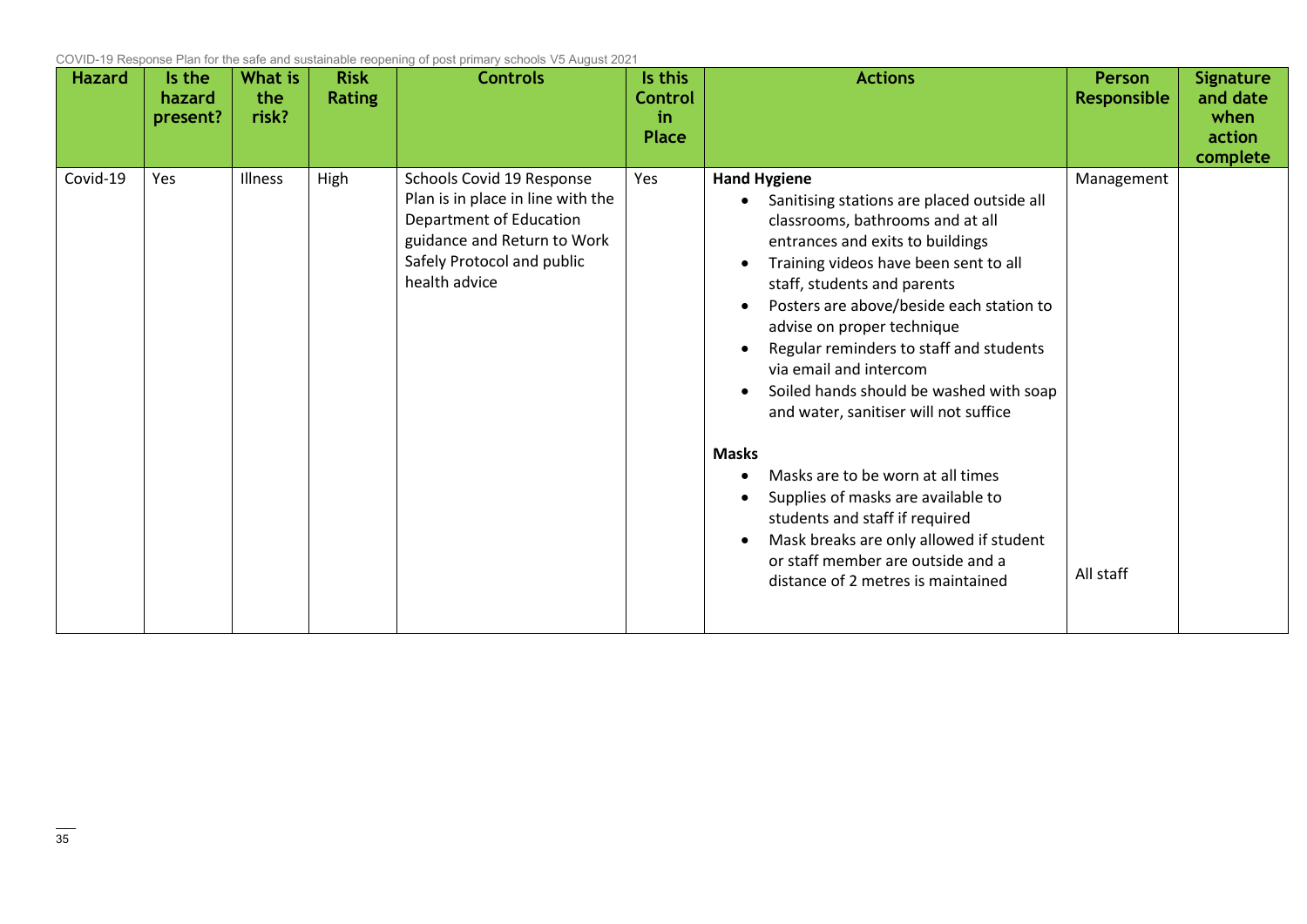| <b>Hazard</b> | Is the<br>hazard<br>present? | What is<br>the<br>risk? | <b>Risk</b><br><b>Rating</b> | <b>Controls</b>                                                                                                                                                            | Is this<br><b>Control</b><br>in Place | <b>Actions</b>                                                                                                                                                                                                                                                                                                                                                                                                                                                                                                                                                                                                                                                                                                                              | Person<br>Responsible   | <b>Signature</b><br>and date<br>when<br>action<br>complete |
|---------------|------------------------------|-------------------------|------------------------------|----------------------------------------------------------------------------------------------------------------------------------------------------------------------------|---------------------------------------|---------------------------------------------------------------------------------------------------------------------------------------------------------------------------------------------------------------------------------------------------------------------------------------------------------------------------------------------------------------------------------------------------------------------------------------------------------------------------------------------------------------------------------------------------------------------------------------------------------------------------------------------------------------------------------------------------------------------------------------------|-------------------------|------------------------------------------------------------|
| Covid-19      | Yes                          | <b>Illness</b>          | High                         | Schools Covid 19 Response<br>Plan is in place in line with<br>the Department of<br>Education guidance and<br>Return to Work Safely<br>Protocol and public health<br>advice | Yes                                   | <b>Classrooms</b><br>Movement is kept to a minimum<br>$\bullet$<br>Class layout is in line with the<br><b>Framework to maintain Physical</b><br>Distancing in the Classroom to<br>maintain physical distancing<br>Windows remain fully open when<br>room is vacated at break and lunch<br>Windows are partially open during<br>$\bullet$<br>tuition<br>Students and staff sanitise upon<br>entering the classroom<br>Seating plans are in place in base<br>$\bullet$<br>rooms<br>Options subjects - base classes must<br>be seated together<br>Desks are cleaned before and after<br>use<br>Teacher maintains distance from<br>students<br>Sharing equipment is not allowed<br>Chromebooks are cleaned before<br>use by students using them | Management<br>and Staff |                                                            |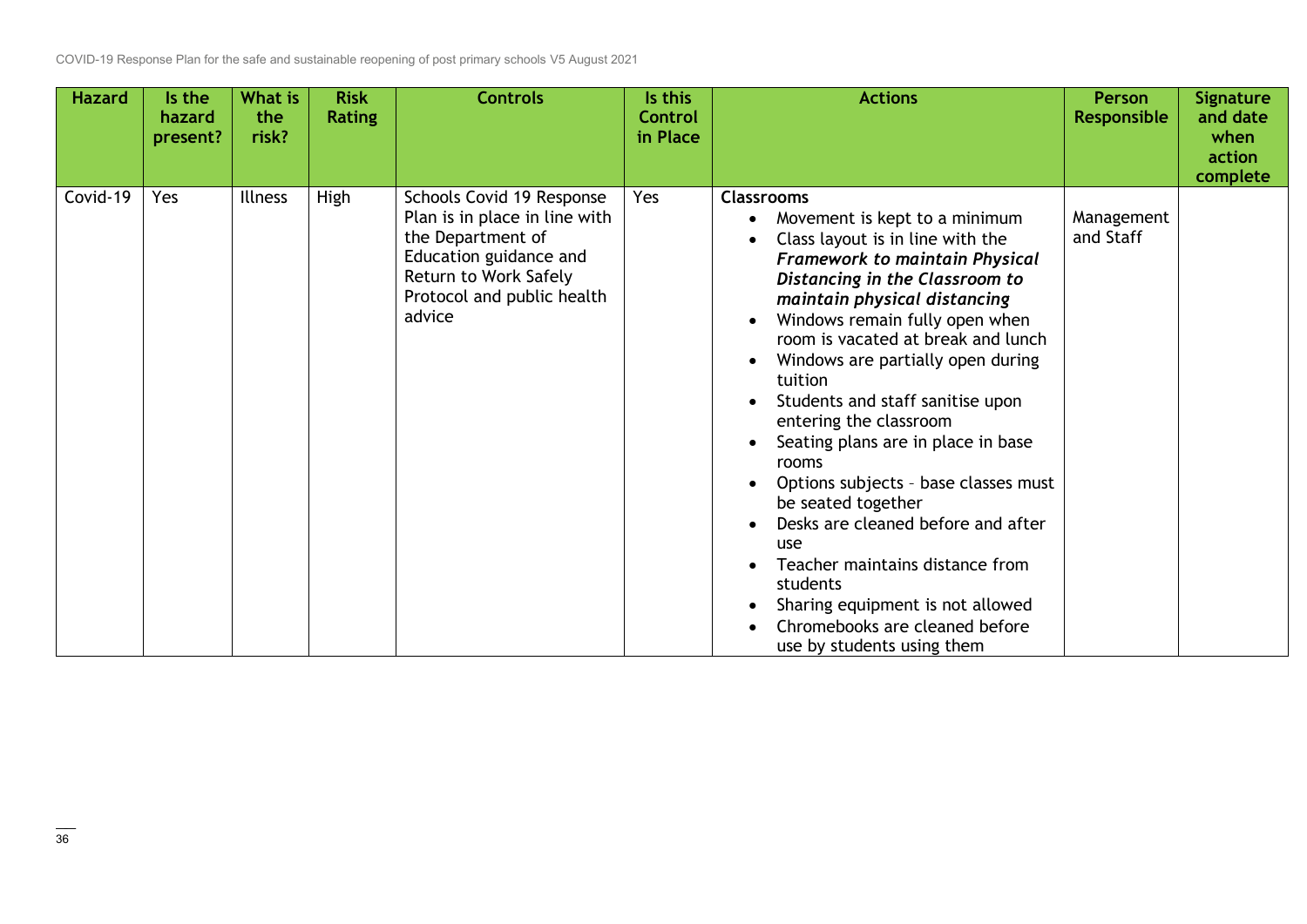| <b>Hazard</b> | Is the<br>hazard<br>present? | <b>What is</b><br>the<br>risk? | <b>Risk</b><br><b>Rating</b> | <b>Controls</b>                                                                                                                                                         | Is this<br><b>Control</b><br>in<br><b>Place</b> | <b>Actions</b>                                                                                                                                                                                                                                                                                                                                                                                                                                                                                                                                                                                                                                                                                                                                                                                    | <b>Person</b><br>Responsible                                                   | <b>Signature</b><br>and date<br>when<br>action |
|---------------|------------------------------|--------------------------------|------------------------------|-------------------------------------------------------------------------------------------------------------------------------------------------------------------------|-------------------------------------------------|---------------------------------------------------------------------------------------------------------------------------------------------------------------------------------------------------------------------------------------------------------------------------------------------------------------------------------------------------------------------------------------------------------------------------------------------------------------------------------------------------------------------------------------------------------------------------------------------------------------------------------------------------------------------------------------------------------------------------------------------------------------------------------------------------|--------------------------------------------------------------------------------|------------------------------------------------|
| Covid-19      | Yes                          | Illness                        | High                         | Schools Covid 19 Response<br>Plan is in place in line with<br>the Department of Education<br>guidance and Return to Work<br>Safely Protocol and public<br>health advice | Yes                                             | <b>Offices</b><br>Perspex screens have been put in place in<br>principal, deputy principal, guidance<br>counsellor and secretary's offices for face<br>to face meetings<br>Signs on door for maximum occupancy of<br>all other work rooms<br><b>Toilets</b><br>Maximum occupancy signage in place<br>٠<br>Posters on handwashing in place<br>Sanitising units outside entrance<br><b>Staffrooms</b><br>2 staffrooms have been allocated to staff<br>Use of own cups and equipment<br>Masks to be worn at all times except when<br>$\bullet$<br>eating<br>Yard<br>All staff and students must wear masks if a<br>$\bullet$<br>2 metre distance cannot be maintained<br>Extra supervision is in place to ensure<br>compliance<br>Students must maintain distance and<br>remain in their year groups | Management<br>Management<br>Management<br>and Staff<br>Management<br>and Staff | complete                                       |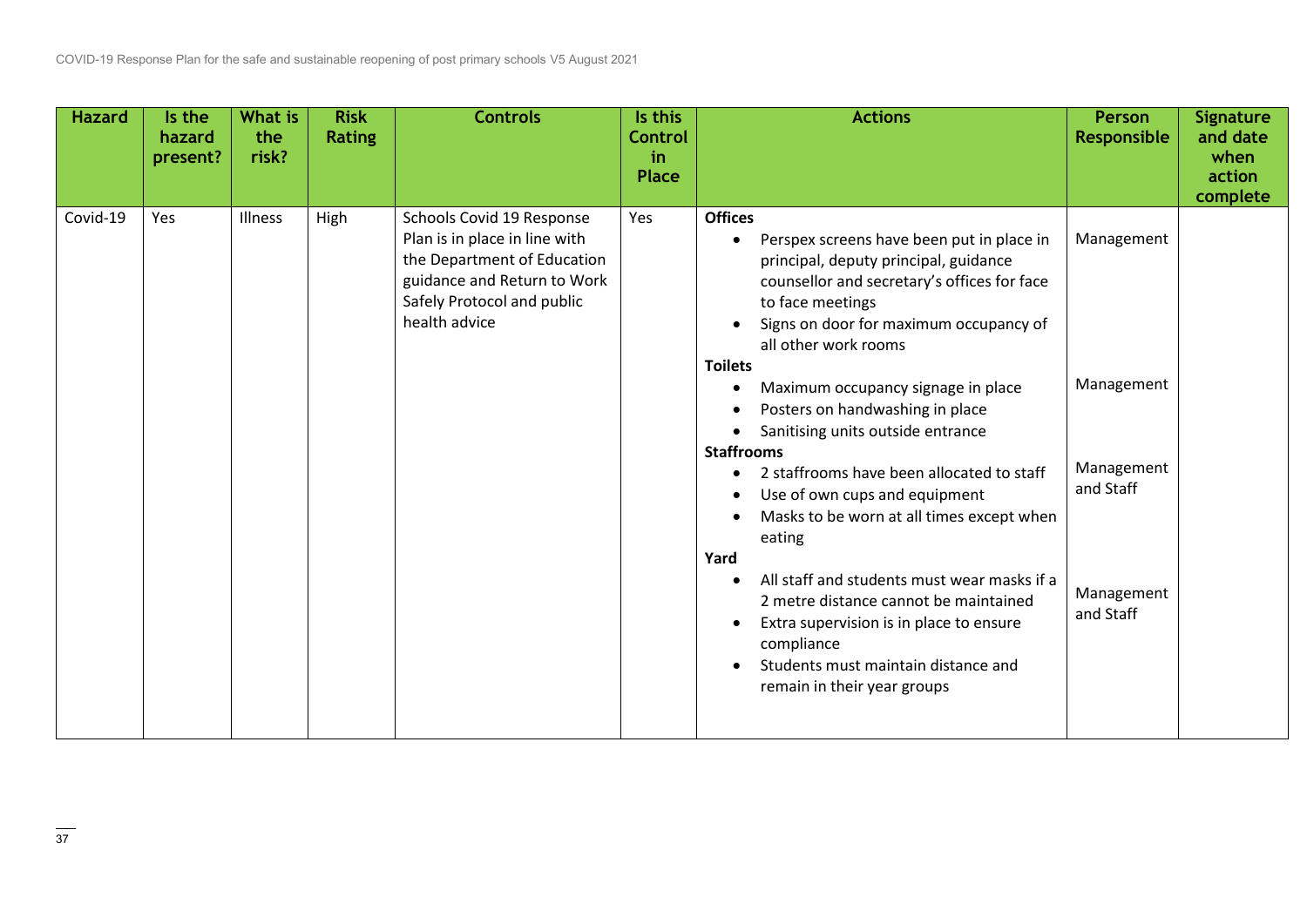| <b>Hazard</b><br>Is the<br>hazard<br>present? | What is<br>the<br>risk? | <b>Risk</b><br><b>Rating</b> | <b>Controls</b>                                                                                                                                                         | Is this<br><b>Control</b><br>in Place | <b>Actions</b>                                                                                                                                                                                                                                                                                                                                                                                                                                                                                                                                                                                             | Person<br>Responsible                                                                       | <b>Signature and</b><br>date when<br>action complete |
|-----------------------------------------------|-------------------------|------------------------------|-------------------------------------------------------------------------------------------------------------------------------------------------------------------------|---------------------------------------|------------------------------------------------------------------------------------------------------------------------------------------------------------------------------------------------------------------------------------------------------------------------------------------------------------------------------------------------------------------------------------------------------------------------------------------------------------------------------------------------------------------------------------------------------------------------------------------------------------|---------------------------------------------------------------------------------------------|------------------------------------------------------|
| Covid-19<br>Yes                               | Illness                 | High                         | Schools Covid 19 Response<br>Plan is in place in line with the<br>Department of Education<br>guidance and Return to Work<br>Safely Protocol and public<br>health advice | Yes                                   | Canteen<br>Sanitising upon entry and exit<br>Queuing system is in place<br>$\bullet$<br>Physical distancing is in place<br>٠<br>Staggered lunch breaks to ensure<br>capacity is within limits<br><b>Meetings</b><br>Meetings are held remotely via<br>٠<br>MSTEAMS or in large spaces to<br>facilitate distancing<br>Small meetings must take place<br>$\bullet$<br>or be timetabled in Rooms that<br>facilitate physical distancing<br><b>Cleaning</b><br>Checklists are in place for<br>cleaning<br>Cleaning takes place 3 times daily<br>٠<br>Cleaner and caretaker have been<br>provided with training | Management<br>and staff<br>Management<br>and staff<br>Management,<br>Caretaker &<br>Cleaner |                                                      |

**Risk Assessment carried out by Donal Madden, Principal** 

Signed: \_\_\_\_\_\_\_\_\_\_\_\_\_\_\_\_\_\_\_\_\_\_\_\_\_\_\_\_\_\_\_\_\_\_\_\_\_\_\_\_ Date: \_\_\_\_\_\_\_\_\_\_\_\_\_\_\_\_\_\_\_\_\_\_\_\_\_\_\_\_\_\_\_\_\_\_\_\_\_\_\_\_\_\_\_ **Principal** Signed: \_\_\_\_\_\_\_\_\_\_\_\_\_\_\_\_\_\_\_\_\_\_\_\_\_\_\_\_\_\_\_\_\_\_\_\_\_\_\_\_\_ Date: \_\_\_\_\_\_\_\_\_\_\_\_\_\_\_\_\_\_\_\_\_\_\_\_\_\_\_\_\_\_\_\_\_\_\_\_\_\_\_\_\_\_\_

Chairperson/BOM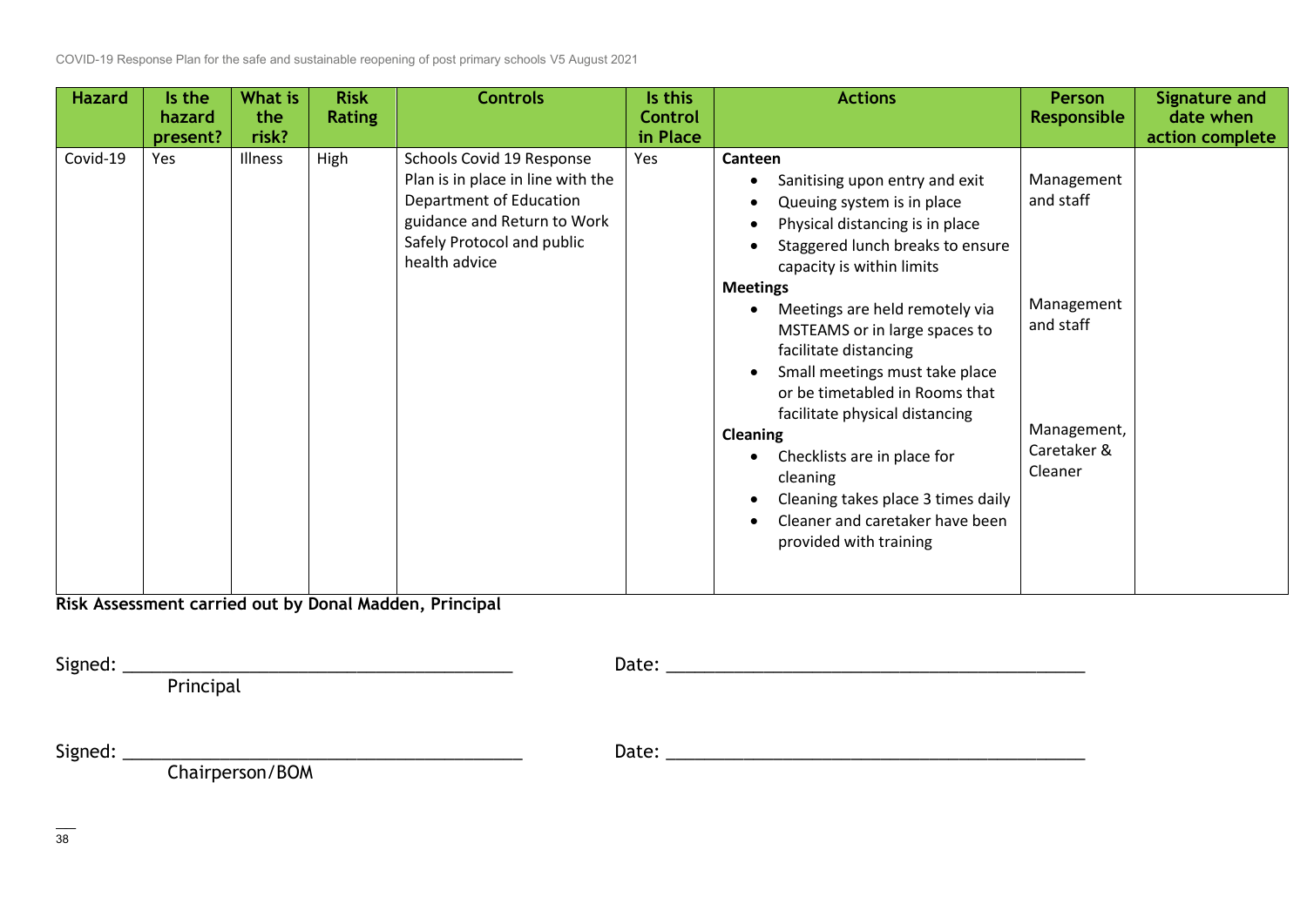### **Appendix 5 Contact Tracing Log**

| Name of<br><b>School</b>                |                                    |                                                                              |              | <b>School</b><br><b>Contact</b><br><b>Person</b> |                                                                         |
|-----------------------------------------|------------------------------------|------------------------------------------------------------------------------|--------------|--------------------------------------------------|-------------------------------------------------------------------------|
| <b>Address of</b><br><b>School</b>      |                                    |                                                                              |              | <b>For Queries</b><br>only:<br><b>Phone No</b>   |                                                                         |
|                                         |                                    |                                                                              |              | <b>Email</b>                                     |                                                                         |
| Name of<br><b>Visitor</b>               |                                    |                                                                              |              |                                                  | Was the visit pre-arranged with the<br>Principal?<br>$Yes \Box No \Box$ |
| <b>Date of Visit</b>                    | $\frac{1}{\sqrt{1-\frac{1}{2}}}$   | <b>Time</b>                                                                  | <b>Entry</b> | to school ___________ am □ pm □                  | <b>Exit</b><br>from School _____________ am □ pm □                      |
| <b>Visitor</b><br><b>Status</b>         | Contractor $\Box$                  | Parent/Guardian $\square$                                                    |              |                                                  | Other $\Box$ Please complete:                                           |
| <b>Contact</b><br>details of<br>visitor | Company<br>Name<br>(if applicable) |                                                                              |              |                                                  |                                                                         |
|                                         | Address                            |                                                                              |              |                                                  |                                                                         |
|                                         | Contact No.                        |                                                                              |              | Email<br>Address                                 |                                                                         |
|                                         | Reason for<br><b>Visit</b>         |                                                                              |              |                                                  |                                                                         |
|                                         |                                    | Who the visitor met (separate line required for each person the visitor met) |              |                                                  |                                                                         |
| <b>Name of Person visited</b>           |                                    |                                                                              |              |                                                  | Length of time spent with each person in<br>the school                  |
|                                         |                                    |                                                                              |              |                                                  |                                                                         |
|                                         |                                    |                                                                              |              |                                                  |                                                                         |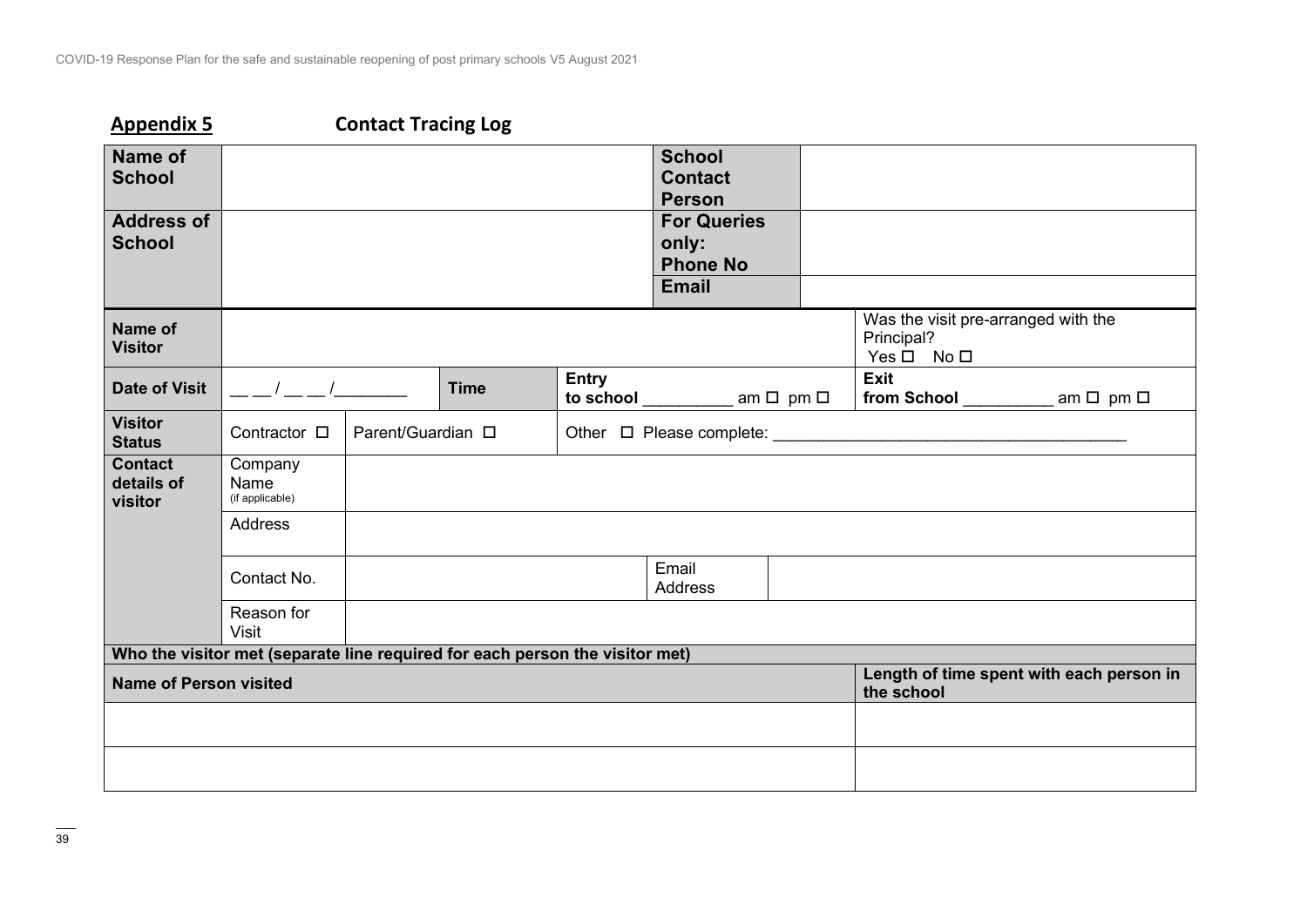### **Checklist for School Management**



This checklist supports planning and preparation, control measures and induction needed to support a safe return to school for students, staff, parents and others.



**For completion by the agreed person with overall responsibility of managing the implementation of the COVID-19 Response plan. This is likely to be the principal (with supports as agreed with the Department).** 

|                         | <b>CHECKLIST</b>                                                                                                                                                                                                                                                                 | <b>YES</b> | <b>NO</b> | <b>NOTE/ACTION</b>                                                       |
|-------------------------|----------------------------------------------------------------------------------------------------------------------------------------------------------------------------------------------------------------------------------------------------------------------------------|------------|-----------|--------------------------------------------------------------------------|
|                         | <b>Planning and Systems</b>                                                                                                                                                                                                                                                      |            |           |                                                                          |
| $\overline{\mathbf{1}}$ | Is there a system in place to keep up to date with the latest<br>advice from Government and Department of Education, to<br>ensure that advice is made available in a timely manner to<br>staff and students and to adjust your plans and procedures in<br>line with that advice? | Yes        |           |                                                                          |
| 2 <sup>1</sup>          | Have you prepared a school COVID-19 response plan and made<br>it available to staff and students? Department guidance and<br>templates provided                                                                                                                                  | Yes        |           |                                                                          |
| $\overline{3}$          | Have you a system in place to provide staff and students with<br>information and guidance on the measures that have been put<br>in place to help prevent the spread of the virus and what is<br>expected of them?                                                                | Yes        |           | <b>Notice Boards</b><br>Reminder at staff<br>meetings<br>Updates emailed |
| $\overline{\mathbf{4}}$ | Have you displayed the COVID-19 posters in suitable<br>locations highlighting the signs and symptoms of COVID-19?                                                                                                                                                                | Yes        |           |                                                                          |
| $5\phantom{1}$          | Have you told staff of the purpose of the COVID-19 contact<br>log?                                                                                                                                                                                                               | Yes        |           |                                                                          |
| $6\phantom{1}$          | Have you a COVID-19 contact log in place to support HSE<br>tracing efforts if required? (Contact log template attached).                                                                                                                                                         | Yes        |           |                                                                          |
| $\overline{7}$          | Have you informed staff on the measures and provided a<br>system for them to raise issues or concerns and to have them<br>responded to?                                                                                                                                          | Yes        |           | <b>LWR</b>                                                               |
| 8                       | Have you reviewed and updated risk assessments in line with<br>DES advice to take account of any controls to help prevent<br>the spread of COVID-19? (Risk template attached)                                                                                                    | Yes        |           | <b>Updated Aug 21</b>                                                    |
| 9                       | Have you updated emergency plans, if necessary to take<br>account of the COVID-19 response plan?                                                                                                                                                                                 | Yes        |           | <b>Fire Procedures</b>                                                   |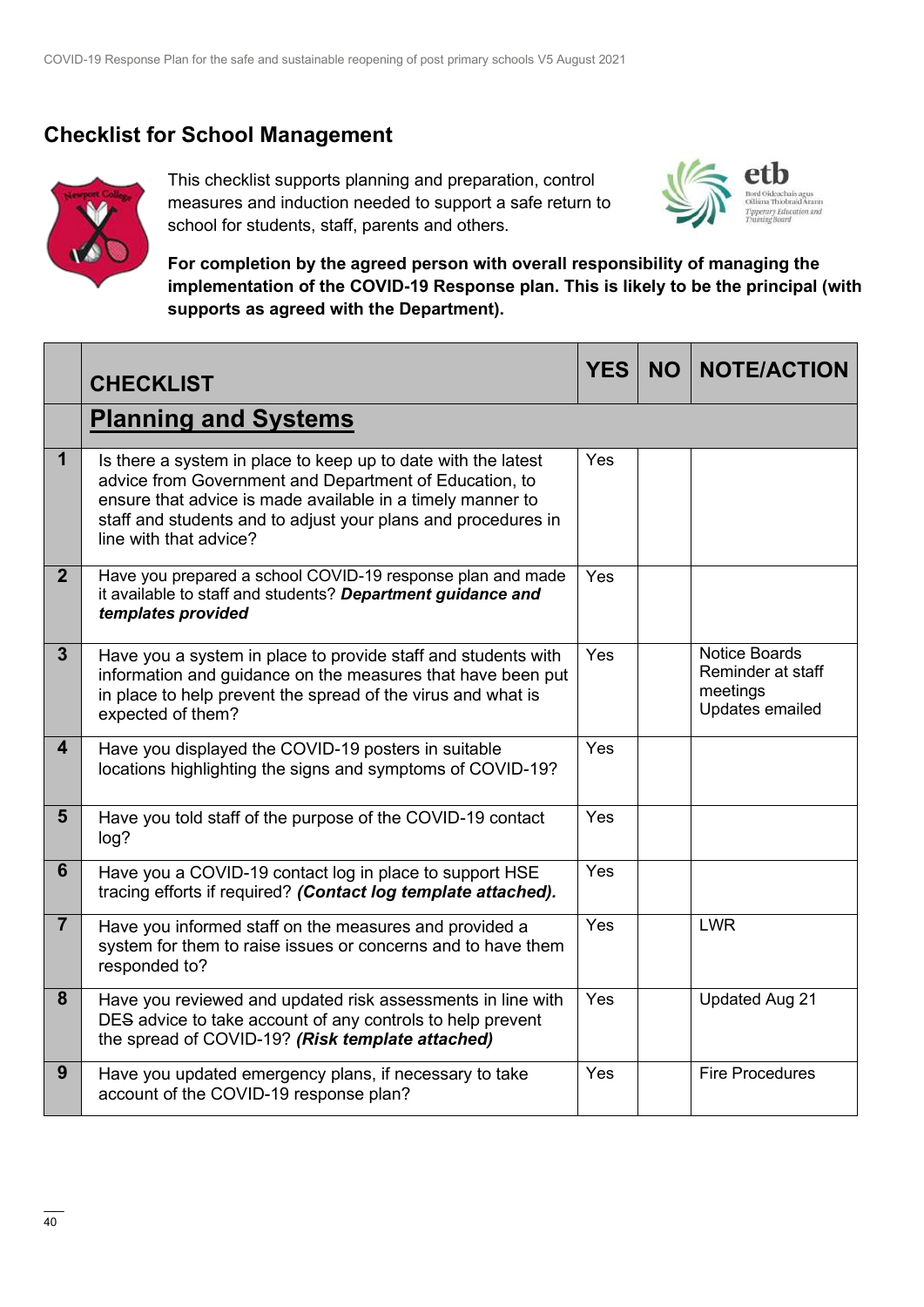|    | <b>Staff</b>                                                                                                                                                                                                                                                                                                                                     |            |  |  |
|----|--------------------------------------------------------------------------------------------------------------------------------------------------------------------------------------------------------------------------------------------------------------------------------------------------------------------------------------------------|------------|--|--|
| 10 | Have you made available to each staff member a COVID-19<br>return-to-work form to be completed and returned before they<br>return to the workplace? (Template attached)                                                                                                                                                                          | Yes        |  |  |
| 11 | Have you requested confirmation that the details in the Return-<br>to-Work Form remain unchanged following periods of closure<br>such as school holidays?                                                                                                                                                                                        | Yes        |  |  |
| 12 | Are you aware of staff members who are at very high risk<br>under the HSE guidance on people most at risk (HSE guidance<br>on people most at-risk) and advised them of the DES agreed<br>arrangements for management of those staff?                                                                                                             | Yes        |  |  |
| 13 | Have you advised staff and students they must stay at home if<br>sick or if they have any symptoms of COVID-19?                                                                                                                                                                                                                                  | Yes        |  |  |
| 14 | Have you advised staff and students to follow public health<br>advice if they are identified by the HSE as a close contact of a<br>confirmed case of COVID-19 or if they live with someone who<br>has symptoms of the virus?                                                                                                                     | Yes        |  |  |
| 15 | Have you advised staff and students to consult and follow latest<br>Government advice in relation to foreign travel?                                                                                                                                                                                                                             | Yes        |  |  |
| 16 | Have you told staff and students what to do and what to expect<br>if they start to develop symptoms of COVID-19 in school,<br>including where the isolation area is?                                                                                                                                                                             | <b>Yes</b> |  |  |
| 17 | Have you advised staff and pupils to cooperate with any public<br>health officials and the school for contact tracing purposes and<br>follow any public health advice in the event of a case or<br>outbreak in the school?                                                                                                                       | Yes        |  |  |
| 18 | Have you advised staff of the availability of the supports of the<br>occupational health and wellbeing programme through<br>Spectrum Life?                                                                                                                                                                                                       | Yes        |  |  |
| 19 | Has a lead worker representative been identified (in line with<br>the process agreed with the DE and education partners) and<br>detailed at Section 4.3 of this plan to help advise staff and to<br>monitor compliance with COVID-19 control measures in the<br>school and taken measures to ensure all staff know who the<br>representative is? | Yes        |  |  |

|           | <b>Training &amp; Induction</b>                                                                                                                                                 |            |  |
|-----------|---------------------------------------------------------------------------------------------------------------------------------------------------------------------------------|------------|--|
| <b>20</b> | Have you advised new staff and students to view the Department<br>of Education's training materials which are available online?                                                 | Yes        |  |
| 21        | Have you taken the necessary steps to update your school<br>induction / familiarisation training to include any additional<br>information relating to COVID-19 for your school? | <b>Yes</b> |  |
| -22       | Have first aiders, if available, been given updated training on<br>infection prevention and control re: hand hygiene and use of PPE<br>as appropriate?                          | Yes        |  |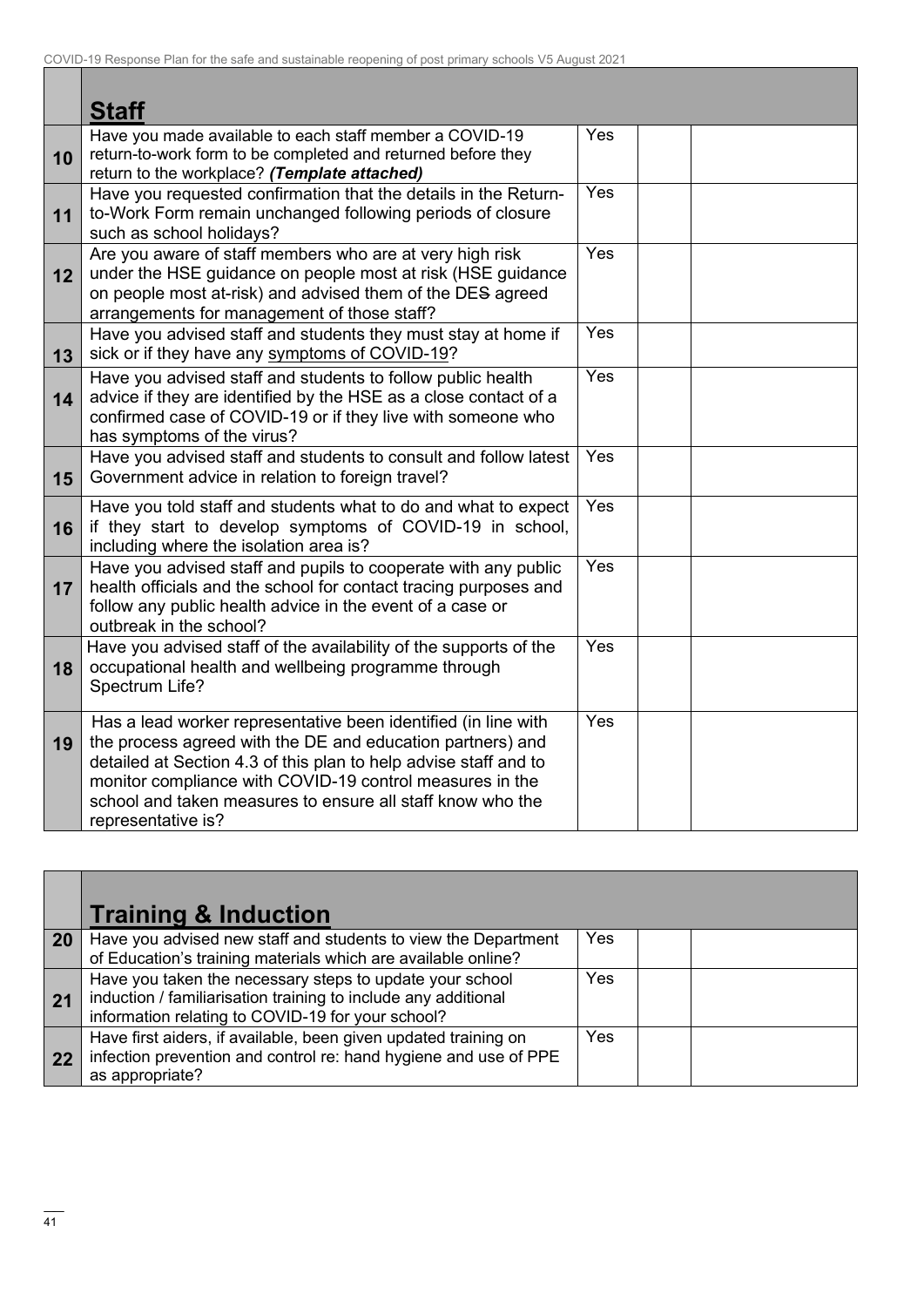|    | <b>Buildings/Equipment</b>                                                                                                                             |            |  |  |
|----|--------------------------------------------------------------------------------------------------------------------------------------------------------|------------|--|--|
| 23 | If you have mechanical ventilation, does it need cleaning or<br>maintenance before the school reopens after periods of<br>closure?                     | n/a        |  |  |
| 24 | Does your water system need flushing at outlets following low<br>usage to prevent Legionnaire's Disease?                                               | <b>Yes</b> |  |  |
| 25 | Have you visually checked, or had someone check, all<br>equipment in the school for signs of deterioration or damage<br>before being used again?       | <b>Yes</b> |  |  |
| 26 | Have you arranged for the school, including all equipment,<br>desks, benches, doors and frequent touched surfaces points,<br>to be cleaned once a day? | Yes.       |  |  |

## **Infection Prevention Control Measures in place**

|    | Hand/respiratory hygiene                                                                                                                                                                                                                    |                   |  |
|----|---------------------------------------------------------------------------------------------------------------------------------------------------------------------------------------------------------------------------------------------|-------------------|--|
| 27 | Have you accessed supplies of hand sanitisers and any<br>necessary PPE equipment in line with the interim HPSC health<br>guidance from the national framework provided by the<br>Department?                                                | Yes               |  |
| 28 | Are there hand washing/hand sanitising stations in place to<br>accommodate staff, students and visitors adhering to hand<br>hygiene measures in accordance with Department guidance?                                                        | Yes               |  |
| 29 | Have arrangements been made for staff and students to have<br>regular access to hand-washing/hand sanitising facilities as<br>appropriate?                                                                                                  | Yes               |  |
| 30 | Are hand sanitisers easily available and accessible for all staff,<br>students and visitors - e.g. in each classroom and at entry and<br>exit points to school buildings?                                                                   | Yes               |  |
| 31 | Have you made arrangements to ensure hand hygiene facilities<br>are regularly checked and well-stocked?                                                                                                                                     | Yes               |  |
| 32 | Does the alcohol-based hand sanitiser have at least 60% ethanol<br>or 70% isopropanol as the active ingredient?                                                                                                                             | Yes               |  |
| 33 | Have you informed staff about the importance of hand washing?                                                                                                                                                                               | Yes               |  |
| 34 | Have you arranged for new staff to view how to wash their hands<br>(with soap and water for at least 20 seconds) and dry them<br>correctly through the use of the HSE video resource?                                                       | Yes               |  |
| 35 | Have you shown new staff and students how to use hand sanitiser<br>correctly and where hand-sanitising stations are located?                                                                                                                | Yes               |  |
| 36 | Have you displayed posters on how to wash hands correctly in<br>appropriate locations?                                                                                                                                                      | Yes               |  |
| 37 | Have you told staff and students when they need to wash their<br>hands or use hand sanitiser? This includes:<br>before and after eating and preparing food<br>after coughing or sneezing<br>after using the toilet<br>where hands are dirty | $\overline{Y}$ es |  |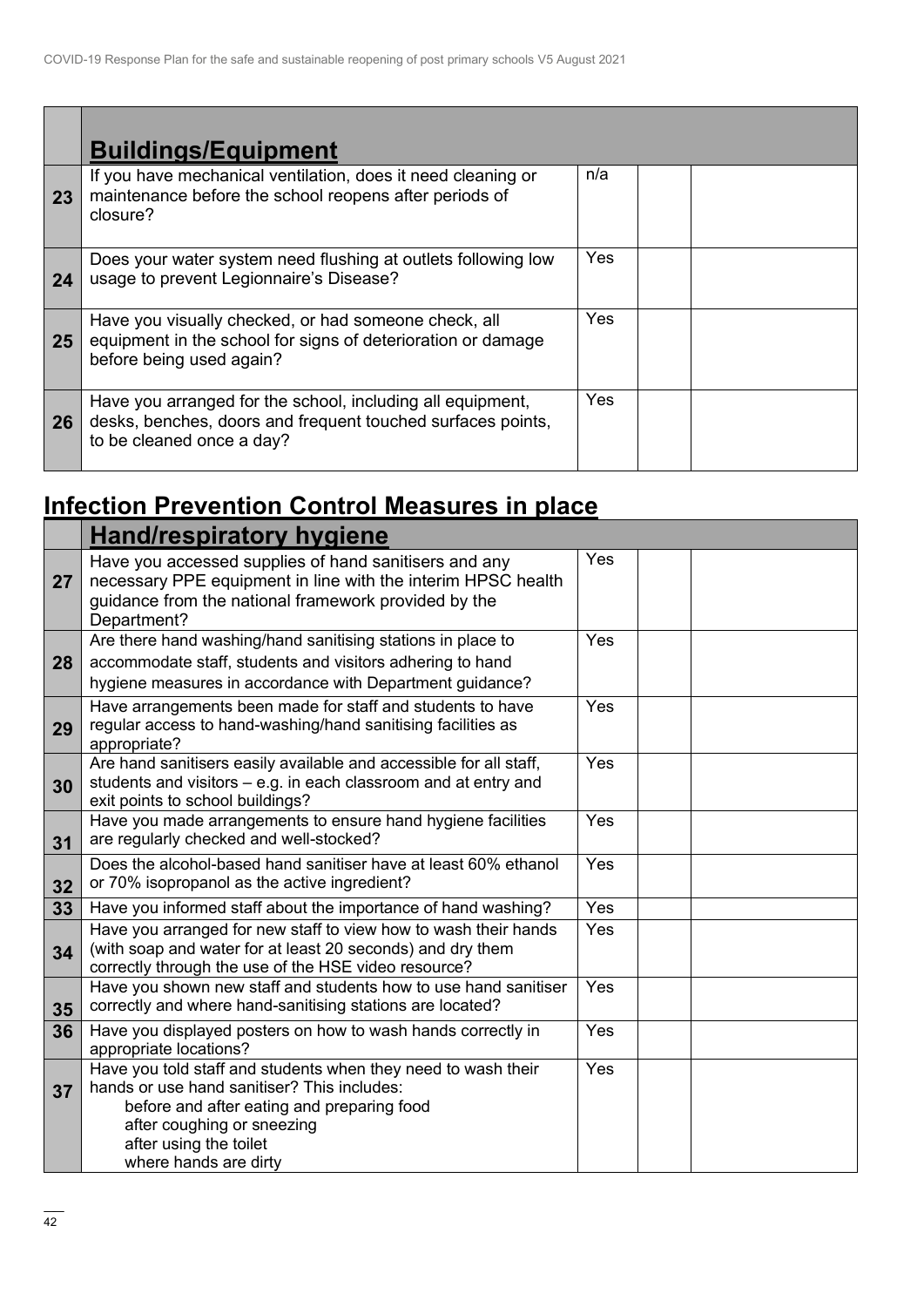|    | before and after wearing gloves                                    |     |  |  |
|----|--------------------------------------------------------------------|-----|--|--|
|    | before and after being on public transport                         |     |  |  |
|    | before leaving home                                                |     |  |  |
|    | when arriving/leaving the school /other sites                      |     |  |  |
|    | when entering and exiting vehicles                                 |     |  |  |
|    | after touching potentially contaminated surfaces                   |     |  |  |
|    | if in contact with someone displaying any COVID-19                 |     |  |  |
|    | symptoms                                                           |     |  |  |
|    |                                                                    |     |  |  |
|    |                                                                    |     |  |  |
|    | Have you told staff and students of the importance of good         | Yes |  |  |
|    | respiratory measures to limit the spread of the virus?             |     |  |  |
| 38 | avoid touching the face, eyes, nose and mouth                      |     |  |  |
|    | cover coughs and sneezes with an elbow or a tissue                 |     |  |  |
|    | dispose of tissues in a covered bin                                |     |  |  |
|    | <b>Physical Distancing</b>                                         |     |  |  |
| 39 | Have you identified all available school space to be used to       | Yes |  |  |
|    | maximise physical distancing?                                      |     |  |  |
|    | Have you reviewed the templates provided by the Department of      | Yes |  |  |
|    | Education which show options for revised layout of school rooms    |     |  |  |
| 40 | to meet physical distancing requirements?                          |     |  |  |
|    |                                                                    |     |  |  |
| 41 | Have you arranged to revise the layout of the rooms and furniture  | Yes |  |  |
|    | as per the Department guidelines?                                  |     |  |  |
| 42 | Have you arranged in each room that the teacher's desk should      | Yes |  |  |
|    | be at least 1m (and where possible 2m) away from student desks?    |     |  |  |
| 43 | Have you arranged in each room that students would be, at least    | Yes |  |  |
|    | 1m and (where possible 2m) away from each other?                   |     |  |  |
| 44 | Have you where possible and practicable assigned students to       | Yes |  |  |
|    | main class cohorts to minimise the risk of infection from COVID-   |     |  |  |
|    | 19?                                                                |     |  |  |
| 45 | Have you arranged the timetable to facilitate double classes       | Yes |  |  |
|    | where possible and practicable?                                    |     |  |  |
|    |                                                                    | Yes |  |  |
| 46 | Have you advised staff and students that when students are         |     |  |  |
|    | moving to an elective subject they would, where practicable be     |     |  |  |
|    | seated with members of their main class cohort?                    |     |  |  |
| 47 | Have you made arrangements to limit interaction on arrival and     | Yes |  |  |
|    | departure from school and in other shared areas?                   |     |  |  |
| 48 | Have you encouraged walking or cycling to school as much as        | Yes |  |  |
|    | possible?                                                          |     |  |  |
| 49 | Have you made arrangements, in so far as possible, to open         | Yes |  |  |
|    | additional access points to school to reduce congestion?           |     |  |  |
| 50 | Can you provide a one system for entering and exiting the school,  | Yes |  |  |
|    | where practical?                                                   |     |  |  |
| 51 | Have you arranged for staff meetings to be held remotely or in     | Yes |  |  |
|    | small groups or in large spaces to facilitate physical distancing? |     |  |  |
|    |                                                                    |     |  |  |
| 52 | Have you taken steps to minimise rotation of staff between         | Yes |  |  |
|    | classes where possible?                                            |     |  |  |
| 53 | Have you a system to regularly remind staff and students to        | Yes |  |  |
|    | maintain physical distancing?                                      |     |  |  |
| 54 | Have you advised staff and students not to shake hands and to      | Yes |  |  |
|    | avoid any physical contact?                                        |     |  |  |
| 55 | Have you stopped all non-essential travel for school activities?   | Yes |  |  |
|    |                                                                    | Yes |  |  |
| 56 | Have you advised staff of the Department's guidance to achieve     |     |  |  |
|    | good ventilation?                                                  |     |  |  |
| 57 | Have you checked any mechanical ventilation systems to ensure      | n/a |  |  |
|    | an adequate supply of fresh air is used?                           |     |  |  |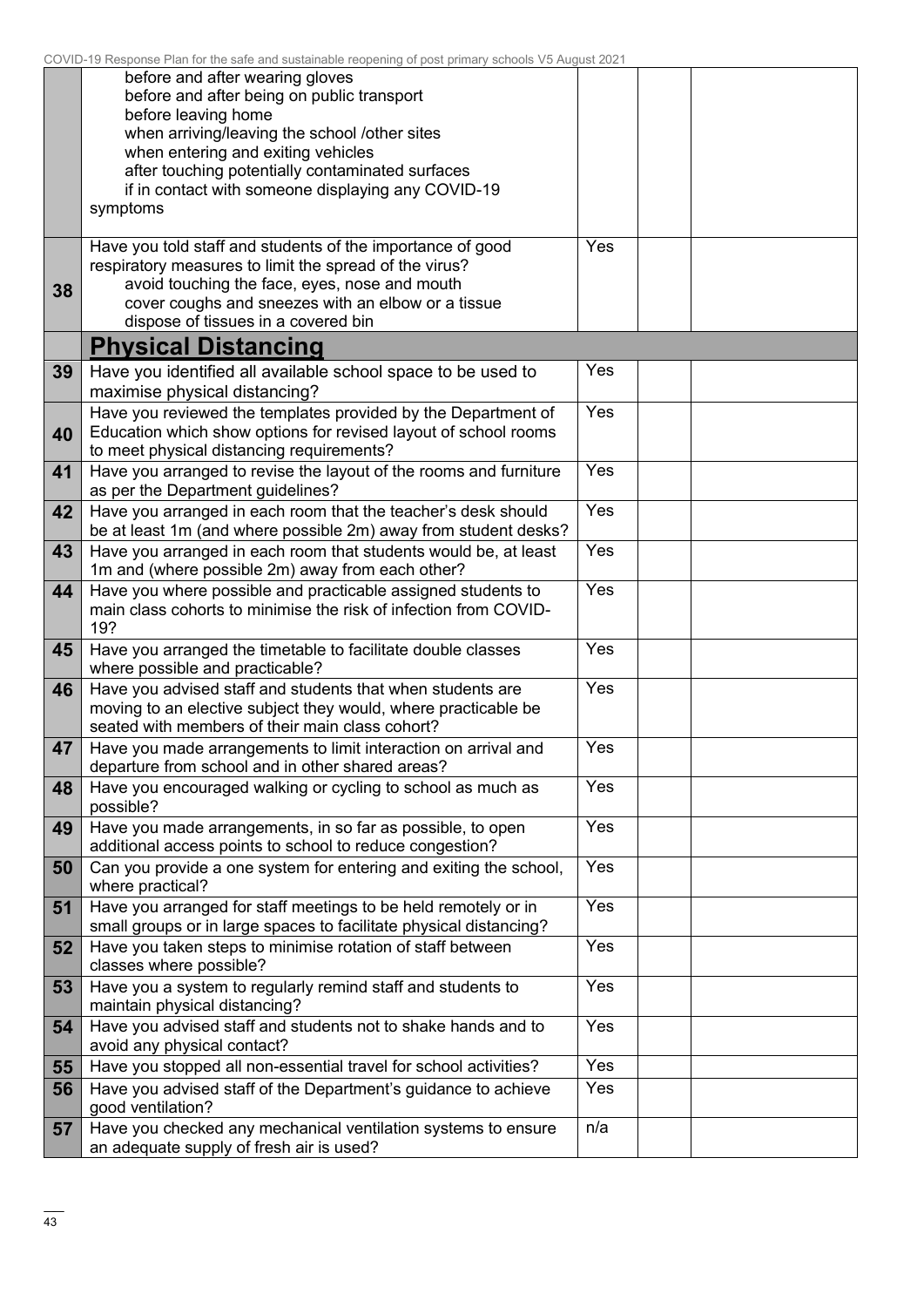|    | <b>Visitors to the school</b>                                                                                                                                                                                                                    |     |  |  |
|----|--------------------------------------------------------------------------------------------------------------------------------------------------------------------------------------------------------------------------------------------------|-----|--|--|
| 58 | Have you identified the activities that involve interacting with<br>essential visitors to the school, made arrangements to<br>minimise the number of such visitors and put in place<br>measures to prevent physical contact, as far as possible? | Yes |  |  |
| 59 | Are there arrangements in place to inform essential visitors to<br>schools of the measures to help prevent the spread of infection?                                                                                                              | Yes |  |  |
| 60 | Have you a system in place for all visitors who do need to come to<br>the school to make appointment, arrange to contact a central point<br>and to record their visit using the contact tracing log?                                             | Yes |  |  |

Principal

Signed: \_\_\_\_\_\_\_\_\_\_\_\_\_\_\_\_\_\_\_\_\_\_\_\_ Date: \_\_\_\_\_\_\_\_\_\_\_\_\_\_\_\_\_\_\_\_\_

Chairperson/BOM

Signed: \_\_\_\_\_\_\_\_\_\_\_\_\_\_\_\_\_\_\_\_\_\_\_\_ Date: \_\_\_\_\_\_\_\_\_\_\_\_\_\_\_\_\_\_\_\_\_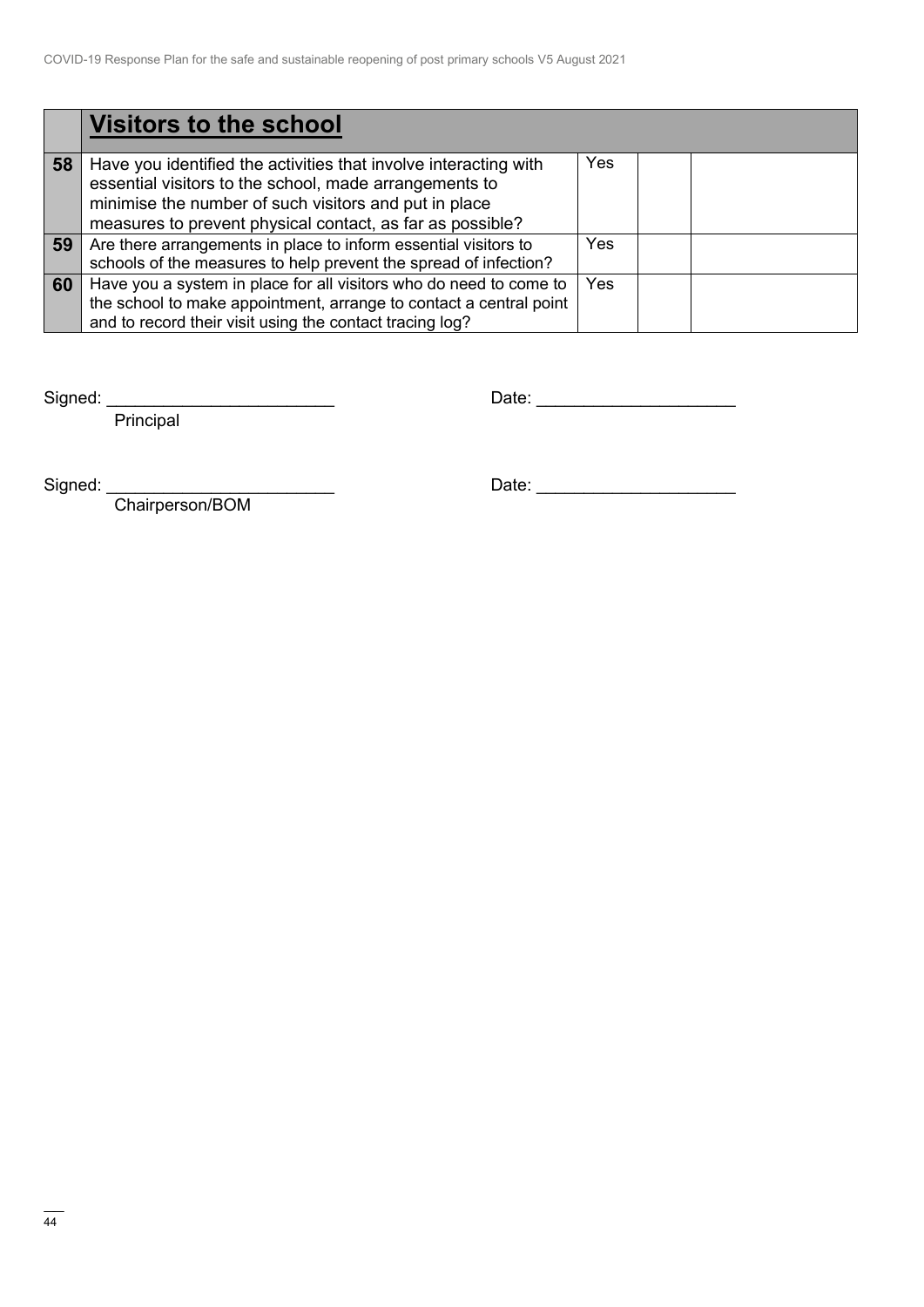



### **Appendix 7**

### **Checklist for DEALING WITH A SUSPECTED CASE OF COVID-19**

Staff members will be required to manage a suspected case in line with the protocol and training.

**A nominated member of the school management team will be nominated as the designated contact person for ensuring that all aspects of the protocol to deal with suspected cases have been adhered to.** 

|                 | <b>CHECKLIST</b>                                                                                                                                                           | <b>YES</b> | <b>NO</b> | <b>NOTE/ACTION</b> |
|-----------------|----------------------------------------------------------------------------------------------------------------------------------------------------------------------------|------------|-----------|--------------------|
|                 | <b>Isolation Area</b>                                                                                                                                                      |            |           |                    |
| 1               | Have you identified a place that can be used as an<br>isolation area, preferably with a door that can<br>close?                                                            | Yes        |           |                    |
| 2 <sup>1</sup>  | The isolation area does not have to be a separate<br>room but if it is not a room it should be 2m away<br>from others in the room.                                         | Yes        |           |                    |
| $3\phantom{.0}$ | Is the isolation area accessible, including to staff<br>and students with disabilities?                                                                                    | Yes        |           |                    |
| 4               | Is the route to the isolation area accessible?                                                                                                                             | Yes        |           |                    |
| $5\phantom{1}$  | Have you a contingency plan for dealing with more<br>than one suspected case of COVID-19?                                                                                  | Yes        |           |                    |
| 6               | Are the following available in the isolation area(s)?<br><b>Tissues</b><br><b>Hand sanitiser</b><br>Disinfectant/wipes<br>Gloves/Masks<br><b>Waste Bags</b><br><b>Bins</b> | Yes        |           |                    |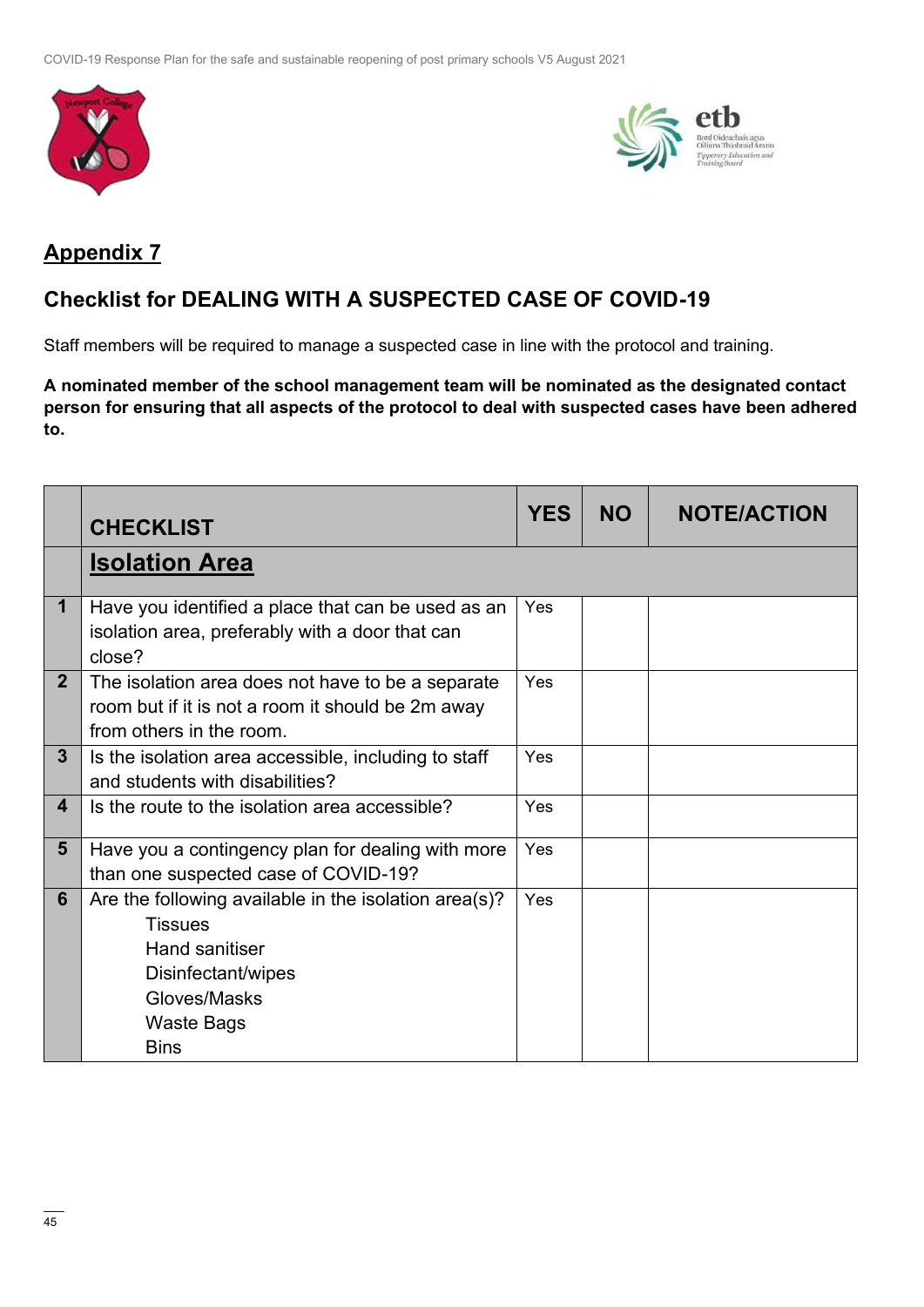| C(             | <u>Isolating a Person</u>                                                                                                                                                                                                                                 |     |                                         |
|----------------|-----------------------------------------------------------------------------------------------------------------------------------------------------------------------------------------------------------------------------------------------------------|-----|-----------------------------------------|
| $\overline{7}$ | Are procedures in place to accompany the<br>infected person to the isolation area, along the<br>isolation route with physical distancing from them?                                                                                                       | Yes |                                         |
| 8              | Are staff familiar with this procedure?                                                                                                                                                                                                                   | Yes |                                         |
| 9              | Have others been advised to maintain a distance<br>of at least 2m from the affected person at all<br>times?                                                                                                                                               | Yes |                                         |
| 10             | Is there a disposable mask to wear for the affected<br>person while in the common area and when<br>exiting the building?                                                                                                                                  | Yes |                                         |
|                | <b>Arranging for the affected person to leave the School</b>                                                                                                                                                                                              |     |                                         |
| 11             | <b>Staff - have you established by asking them if the staff</b><br>members feel well enough to travel home?                                                                                                                                               |     |                                         |
| 12             | Student - have you immediately contacted their<br>parents/guardians and arranged for them to collect their<br>student? Under no circumstances can a student use<br>public or school transport to travel home if they are a<br>suspected case of COVID-19. |     | Parent or assigned person<br>to collect |
| 13             | The affected person should be advised to avoid touching<br>other people, surfaces and objects.                                                                                                                                                            |     |                                         |
| 14             | The affected person should be advised to cover their<br>mouth and nose with disposable tissue(s) when they<br>cough or sneeze, and to put the tissue in the bin.                                                                                          |     |                                         |
| 15             | Has transport home or to an assessment centre been<br>arranged if the affected person has been directed to go<br>there by their GP?                                                                                                                       |     |                                         |
| 16             | Has the affected person been advised not to go to their<br>GP's surgery or any pharmacy or hospital?                                                                                                                                                      |     |                                         |
| 17             | Has the affected person been advised they must not use<br>public transport?                                                                                                                                                                               |     |                                         |
| 18             | Has the affected person been advised to continue<br>wearing the face mask until they reach home?                                                                                                                                                          |     |                                         |
|                | <b>Follow up</b>                                                                                                                                                                                                                                          |     |                                         |
| 19             | Have you carried out an assessment of the incident to<br>identify any follow-up actions needed?                                                                                                                                                           |     |                                         |
| 20             | Are you available to provide advice and assistance if<br>contacted by the HSE?                                                                                                                                                                            |     |                                         |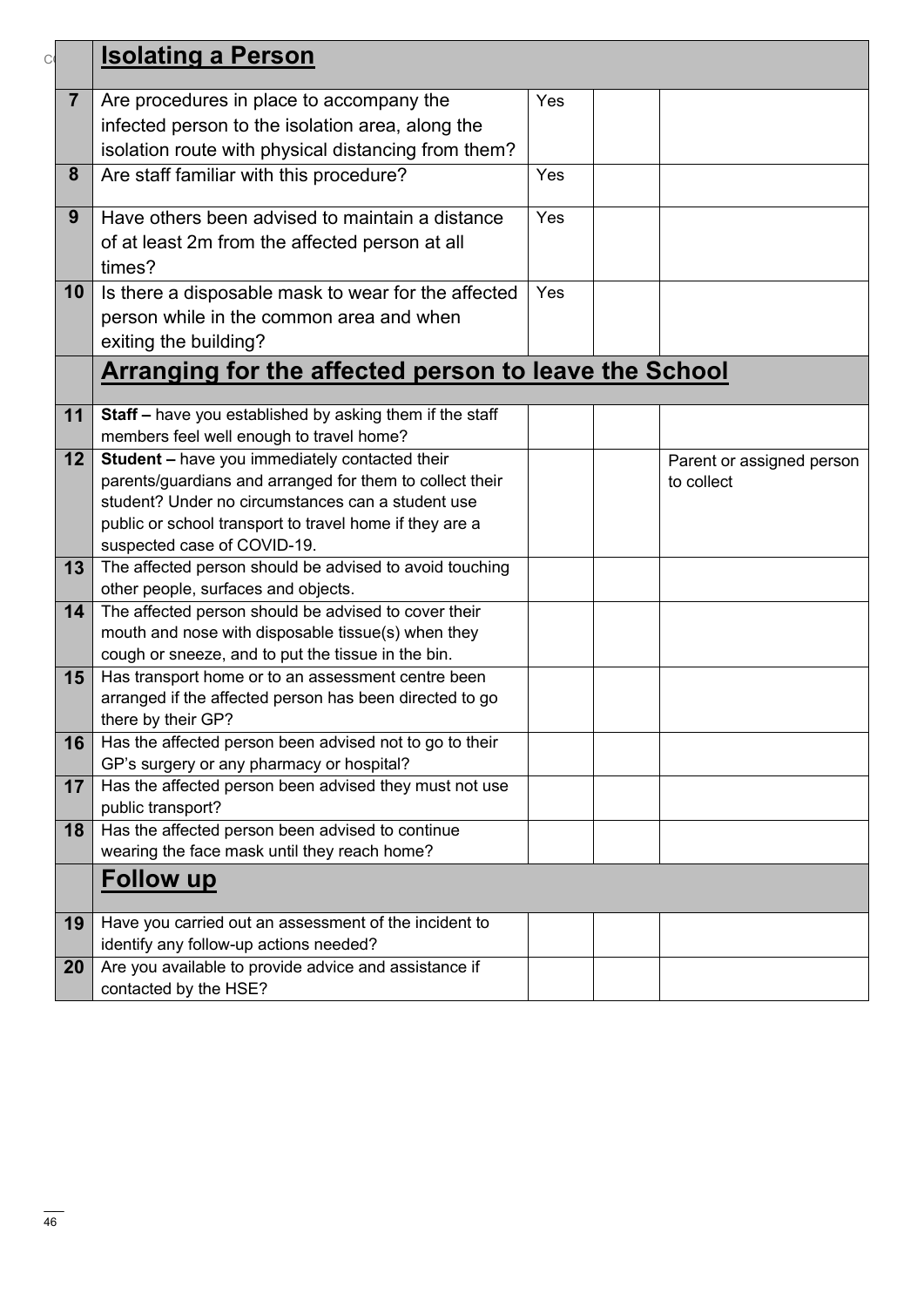|    | <b>Cleaning</b>                                                                                                                                                                 |  |  |
|----|---------------------------------------------------------------------------------------------------------------------------------------------------------------------------------|--|--|
| 21 | Have you taken the isolation area out-of-use until cleaned<br>and disinfected?                                                                                                  |  |  |
| 22 | Have you made arrangements to clean and disinfect any<br>classroom space where the staff or students were<br>located?                                                           |  |  |
| 23 | Have you arranged for cleaning and disinfection of the<br>isolation area and any other areas involved, as soon as<br>practical after the affected person has left the building? |  |  |
| 24 | Have the cleaners been trained in dealing with<br>contaminated areas and supplied with the appropriate<br>PPE?                                                                  |  |  |

Principal

Signed: \_\_\_\_\_\_\_\_\_\_\_\_\_\_\_\_\_\_\_\_\_\_\_\_ Date: \_\_\_\_\_\_\_\_\_\_\_\_\_\_\_\_\_\_\_\_\_

Chairperson/BOM

Signed: \_\_\_\_\_\_\_\_\_\_\_\_\_\_\_\_\_\_\_\_\_\_\_\_ Date: \_\_\_\_\_\_\_\_\_\_\_\_\_\_\_\_\_\_\_\_\_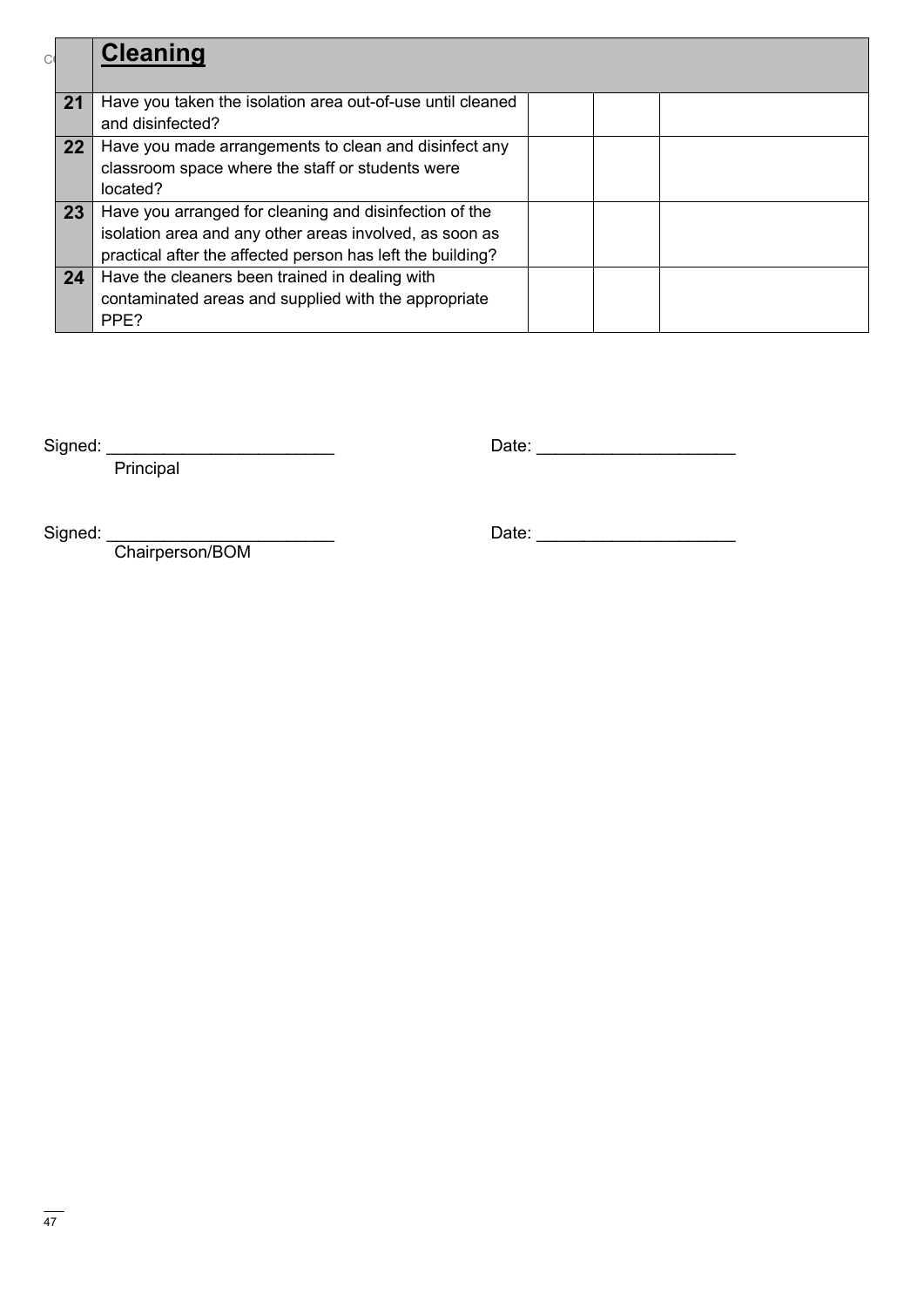

**Appendix 8 Checklist for LWR** 



|                 |                                                                                                                | <b>YES</b> | <b>NO</b> | <b>NOTE/ACTION</b> |
|-----------------|----------------------------------------------------------------------------------------------------------------|------------|-----------|--------------------|
|                 | <b>CHECKLIST</b>                                                                                               |            |           |                    |
| $\mathbf 1$     | Have you agreed with your school to act as a Lead worker                                                       |            |           |                    |
|                 | representative for your school?                                                                                |            |           |                    |
| 2 <sup>1</sup>  | Have you been provided with information and training in<br>relation to the role of Lead Worker Representative? |            |           |                    |
| 3               | Are you keeping up to date with the latest COVID-19 advice                                                     |            |           |                    |
|                 | from Government?                                                                                               |            |           |                    |
| 4               | Are you aware of the signs and symptoms of COVID-19?                                                           |            |           |                    |
| $5\phantom{.0}$ | Do you know how the virus is spread?                                                                           |            |           |                    |
| 6               | Do you know how to help prevent the spread of COVID-19?                                                        |            |           |                    |
| $\overline{7}$  | Have you watched and do you understand the online                                                              |            |           |                    |
|                 | Induction Training provided by the Department of Education                                                     |            |           |                    |
|                 | before returning to school?                                                                                    |            |           |                    |
| 8               | Are you helping in keeping your fellow workers up to date<br>with the latest COVID-19 advice from Government?  |            |           |                    |
| 9               | Have you completed the COVID-19 return-to-work form and                                                        |            |           |                    |
|                 | given it to your school? (Department template Return-to-                                                       |            |           |                    |
|                 | <b>Work form available)</b>                                                                                    |            |           |                    |
| 10              | Are you aware of the control measures your school has put                                                      |            |           |                    |
|                 | in place to minimise the risk of you and others being exposed                                                  |            |           |                    |
|                 | to COVID-19? (Checklist for School Management                                                                  |            |           |                    |
|                 | available)                                                                                                     |            |           |                    |
| 11              | Did your school consult with you when putting control                                                          |            |           |                    |
|                 | measures in place? Control measures have been agreed                                                           |            |           |                    |
|                 | centrally between the Department and education partners.                                                       |            |           |                    |
|                 | Consultation at school level should take place on any                                                          |            |           |                    |
|                 | specific local arrangements necessary to implement the                                                         |            |           |                    |
|                 | protocol                                                                                                       |            |           |                    |
| 12              | Have you a means of regular communication with the person                                                      |            |           |                    |
|                 | with overall responsibility for the school COVID-19 plan?                                                      |            |           |                    |
|                 |                                                                                                                |            |           |                    |
| 13              | Are you co-operating with your school to make sure these                                                       |            |           |                    |
|                 | control measures are maintained?                                                                               |            |           |                    |
| 14              | Have you familiarised yourself with the cleaning                                                               |            |           |                    |
|                 | requirements needed to help prevent cross contamination?                                                       |            |           |                    |
|                 | (Checklist for Cleaning and Disinfection available)                                                            |            |           |                    |
| 15              | Have you been asked to walk around and check that the                                                          |            |           |                    |
|                 | control measures are in place and are being maintained?                                                        |            |           |                    |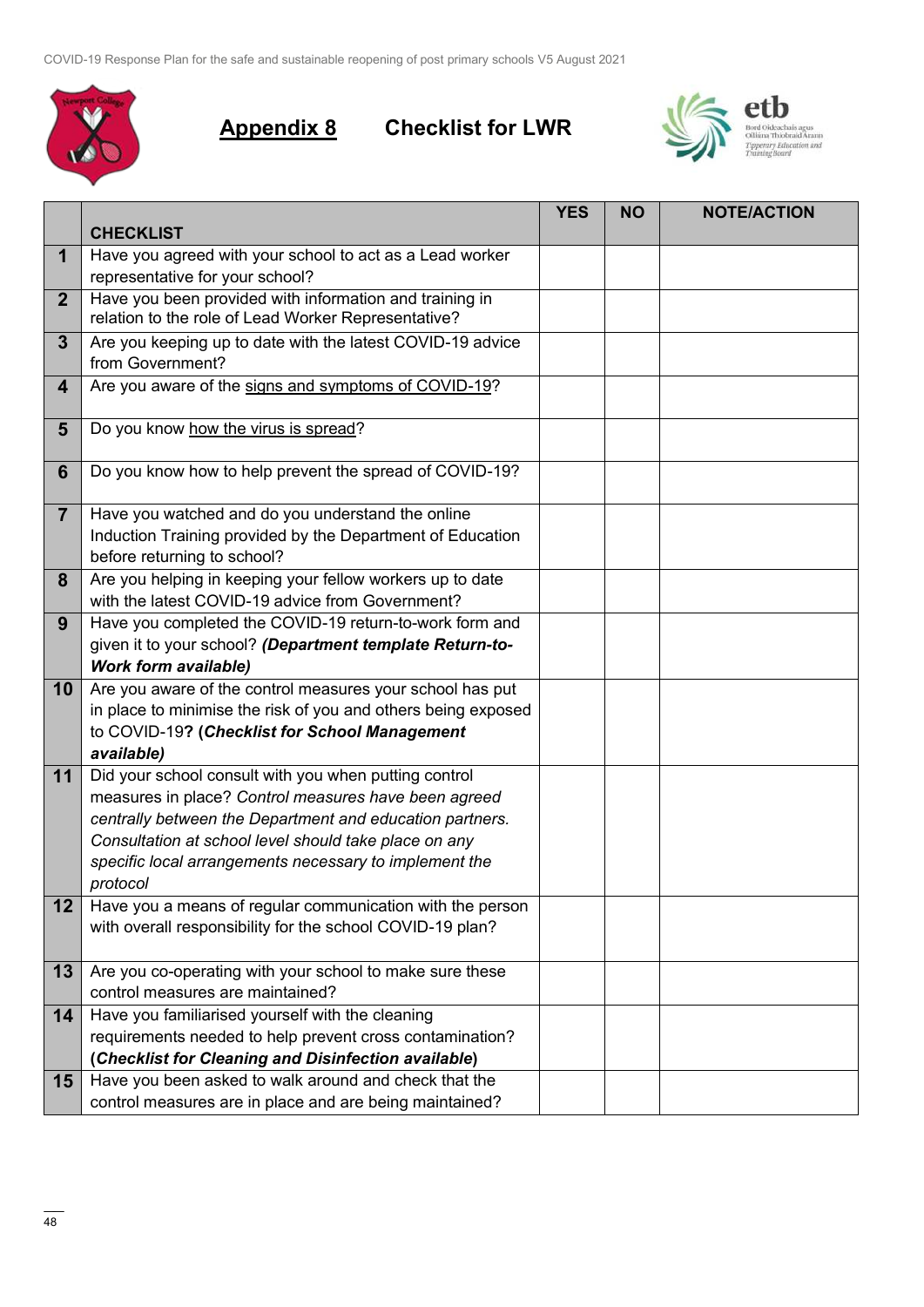—— 49

COVID-19 Response Plan for the safe and sustainable reopening of post primary schools V5 August 2021

| Are you reporting immediately to the person with overall       |  |  |
|----------------------------------------------------------------|--|--|
| responsibility for the school COVID-19 plan any problems,      |  |  |
| areas of non-compliance or defects that you see?               |  |  |
| Are you keeping a record of any problems, areas of non-        |  |  |
| compliance or defects and what action was taken to remedy      |  |  |
| the issue?                                                     |  |  |
| Are you familiar with what to do in the event of someone       |  |  |
| developing the symptoms of COVID-19 while at school?           |  |  |
| Are you co-operating with your school in identifying an        |  |  |
| isolation area and a safe route to that area? (Checklist for   |  |  |
| dealing with suspected case of COVID-19 available)             |  |  |
| Are you helping in the management of someone developing        |  |  |
| symptoms of COVID-19 while at school?                          |  |  |
| Once the affected person has left the school, are you helping  |  |  |
| in assessing what follow-up action is needed?                  |  |  |
| Are you helping in maintaining the staff and student contact   |  |  |
| log?                                                           |  |  |
| Have you been made aware of any changes to the                 |  |  |
| emergency plans or first aid procedures for your school?       |  |  |
| Are you making yourself available to fellow staff to listen to |  |  |
| any COVID-19 control concerns or suggestions they may          |  |  |
| have?                                                          |  |  |
| Are you raising those control concerns or suggestions with     |  |  |
| your school Principal and feeding back the response to the     |  |  |
| staff member/s who raised the issue?                           |  |  |
| Are you aware of the availability of the Spectrum Life         |  |  |
| <b>Wellbeing Together Programme?</b>                           |  |  |
| Have you been provided by the Principal/ school                |  |  |
| management with the supports to which you are entitled in      |  |  |
| your role as Lead Worker Representative?                       |  |  |
| If you are a teacher, have you been provided with the 2        |  |  |
| hours per week of protected time off class contact hours, as   |  |  |
| provided for in the protocol?                                  |  |  |
| If you are a school secretary or a caretaker have your duties  |  |  |
| been re-prioritised by school management to afford you         |  |  |
| sufficient time to carry out your duties as LWR within the     |  |  |
| scope of your normal contracted hours, as provide for in the   |  |  |
| protocol?                                                      |  |  |
|                                                                |  |  |

**Lead Worker Representative** 

Signed: \_\_\_\_\_\_\_\_\_\_\_\_\_\_\_\_\_\_\_\_\_\_\_\_ Date: \_\_\_\_\_\_\_\_\_\_\_\_\_\_\_\_\_\_\_\_\_

Signed: Principal

Chairperson/BOM

Signed: \_\_\_\_\_\_\_\_\_\_\_\_\_\_\_\_\_\_\_\_\_\_\_\_ Date: \_\_\_\_\_\_\_\_\_\_\_\_\_\_\_\_\_\_\_\_\_

Signed: \_\_\_\_\_\_\_\_\_\_\_\_\_\_\_\_\_\_\_\_\_\_\_\_ Date: \_\_\_\_\_\_\_\_\_\_\_\_\_\_\_\_\_\_\_\_\_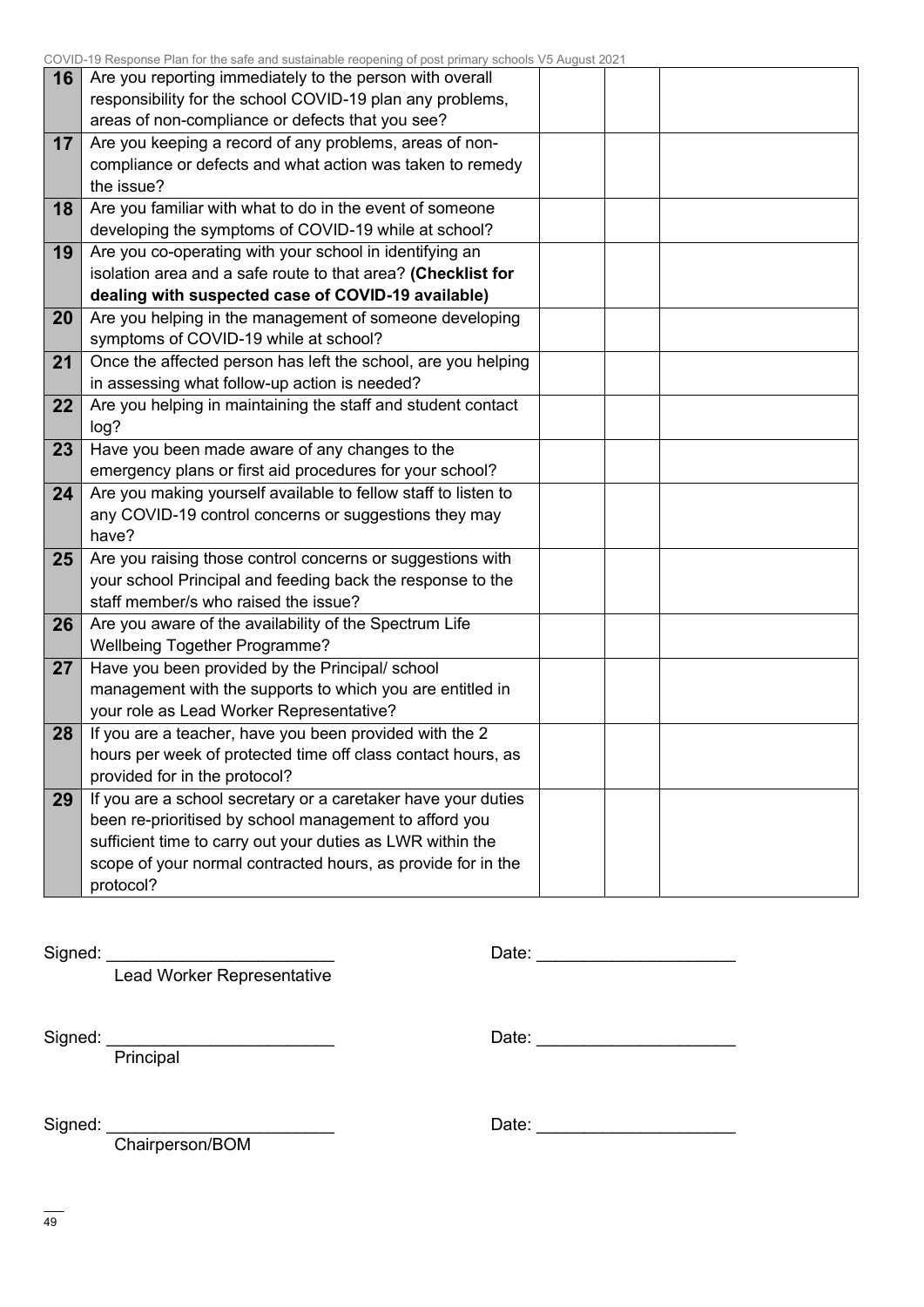

**Appendix 9 Checklist for Cleaning** 



|                 |                                                            | <b>YES</b> | <b>NO</b> | <b>NOTE/ACTION</b> |
|-----------------|------------------------------------------------------------|------------|-----------|--------------------|
|                 | <b>CHECKLIST</b>                                           |            |           |                    |
| $\mathbf 1$     | Have you a system in place for checking and keeping up     |            |           |                    |
|                 | to date with the latest public health advice from          |            |           |                    |
|                 | Government and the Department of Education, to ensure      |            |           |                    |
|                 | that advice is made available in a timely manner to staff  |            |           |                    |
|                 | and students and to adjust your cleaning procedures in     |            |           |                    |
|                 | line with that advice?                                     |            |           |                    |
| 2 <sup>1</sup>  | Have you reviewed the HPSC health advice for the safe      |            |           |                    |
|                 | reopening of schools, in particular Section 5.6            |            |           |                    |
|                 | <b>Environmental Hygiene?</b>                              |            |           |                    |
| $\overline{3}$  | Have you explained the need for the enhanced cleaning      |            |           |                    |
|                 | regime to staff?                                           |            |           |                    |
| 4               | Are you aware that cleaning is best achieved using a       |            |           |                    |
|                 | general purpose detergent ad warm water, clean cloths,     |            |           |                    |
|                 | mops and the mechanical action of wiping and cleaning,     |            |           |                    |
|                 | following by rinsing and drying?                           |            |           |                    |
| $5\phantom{1}$  | Have you sufficient cleaning materials in place to support |            |           |                    |
|                 | the enhanced cleaning regime?                              |            |           |                    |
| 6               | Have you provided training for cleaning staff on the       |            |           |                    |
|                 | enhanced cleaning regime?                                  |            |           |                    |
| $\overline{7}$  | Have you made arrangements for the regular and safe        |            |           |                    |
|                 | emptying of bins?                                          |            |           |                    |
| 8               | Are you familiar with the cleaning options for school      |            |           |                    |
|                 | settings set out in the HPSC health advice for schools for |            |           |                    |
|                 | surfaces, toilets, cleaning equipment, PPE and waste       |            |           |                    |
|                 | management?                                                |            |           |                    |
| 9               | Are you aware that each school setting should be cleaned   |            |           |                    |
|                 | once per day?                                              |            |           |                    |
| 10              | Have you provided cleaning materials to staff so that they |            |           |                    |
|                 | can clean their own desk or immediate workspace?           |            |           |                    |
| 11              | Have you advised staff that they are responsible for       |            |           |                    |
|                 | cleaning personal items that have been brought to work     |            |           |                    |
|                 | and are likely to be handled at work or during breaks (for |            |           |                    |
|                 | example, mobile phone and laptops) and to avoid leaving    |            |           |                    |
|                 | them down on communal surfaces or they will need to        |            |           |                    |
|                 | clean the surface after the personal item is removed?      |            |           |                    |
| 12 <sub>2</sub> | Have you advised staff and students to avoid sharing       |            |           |                    |
|                 | items such as cups, bottles, cutlery, pens                 |            |           |                    |
| 13              | Have you put in place a written cleaning schedule to be    |            |           |                    |
|                 | made available to cleaning staff including:                |            |           |                    |
|                 | Items and areas to be cleaned<br>⋗                         |            |           |                    |
|                 |                                                            |            |           |                    |
|                 | Frequency of cleaning<br>➤                                 |            |           |                    |